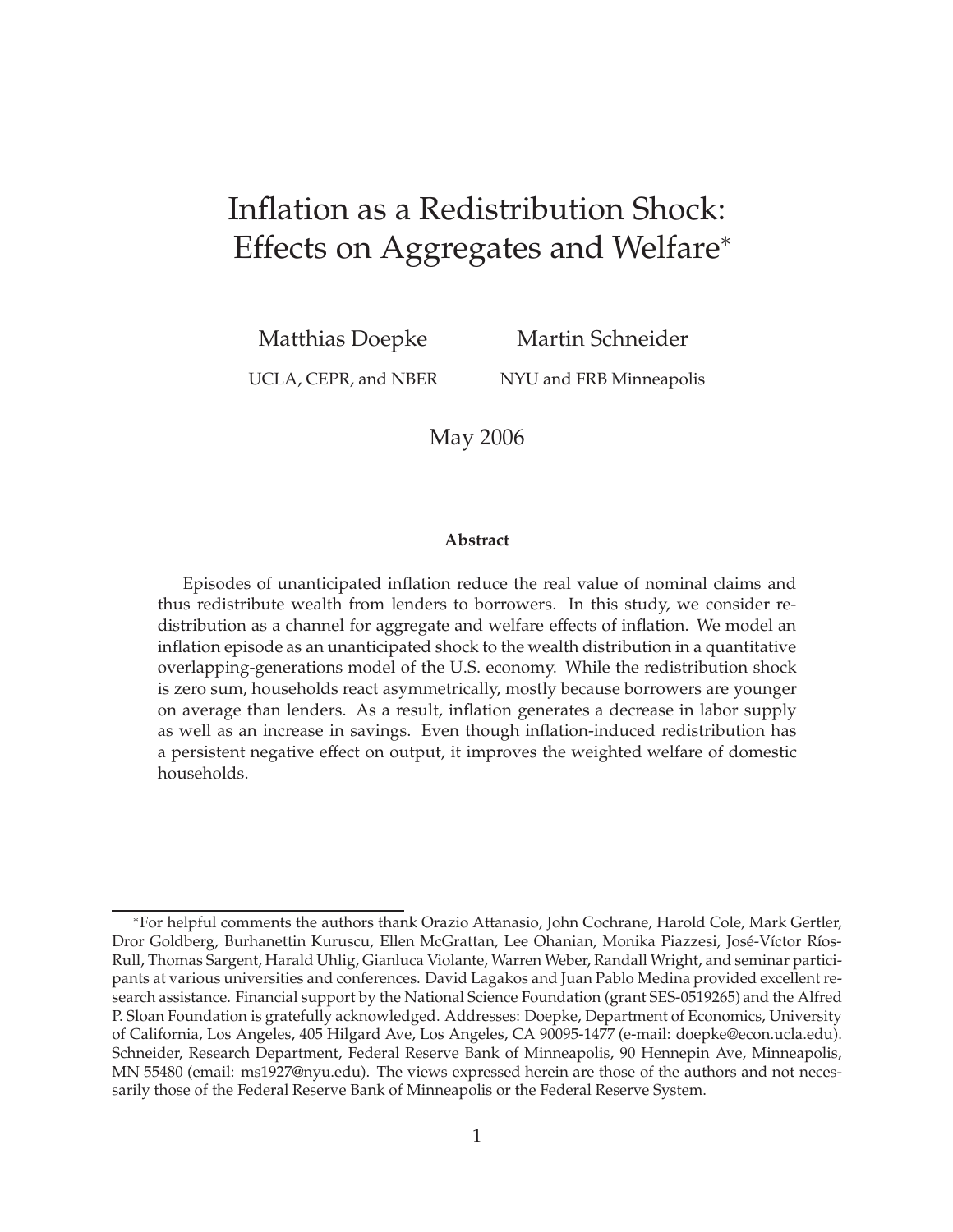## **1 Introduction**

Inflation surprises are a salient characteristic of modern economies. Throughout most of the inflation episode experienced by the United States along with other industrialized countries in the 1970s, realized inflation exceeded prior expectations.<sup>1</sup> More generally, inflation volatility emerges as a key stylized fact in Fischer, Sahay, and Vegh (2002), a detailed study of more than 200 postwar high-inflation episodes in 92 countries. Surprise inflation redistributes wealth from lenders to borrowers by reducing the real value of nominal assets and liabilities. This redistribution effect is not taken into account in most existing research on the welfare cost of inflation, which employs a representative-agent framework (see, for example, Lucas 2000 and the references therein).

This study analyzes the effects of inflation as a redistribution shock, that is, an unanticipated wealth transfer between different sectors and groups of households. In particular, we quantify the aggregate and welfare effects of a hypothetical ten-year inflation episode on the U.S. economy, assuming that the only real effects of inflation are due to the revaluation of nominal assets and liabilities. The resulting welfare effects on individual cohorts easily outweigh conventional measures of the welfare costs of inflation. Moreover, the weighted welfare of domestic households improves—the opposite of what standard monetary models predict. Redistribution alone also generates effects on economic aggregates that are as large as those in representative-agent models with monetary frictions. Another difference from standard models is that the effects of redistribution persist long after the end of an inflation episode.

Surprise inflation affects households not only directly by changing the value of their nominal positions, but also indirectly through changes in fiscal policy. Fiscal policy must adjust in some dimension during an inflation episode, since the reduction of real government debt presents the government with a windfall gain. We use our model to illustrate how the welfare impact on households depends on how this gain is spent. For example, we describe one policy scenario under which a majority coalition that includes all but the richest households benefits from a surprise inflation episode. The young net borrowers in the coalition benefit directly, while the government uses its gain to compensate old net

 $1B$ etween June 1973 and June 1974 the CPI grew by 10.4 percent. For the same period, the median inflation forecast among more than 40 professional forecasters interviewed for the Livingston Survey was 3.4 percent, and even the highest forecast was only 7 percent. Between June 1978 and June 1979, the second oil price shock led once more to an inflation rate of 10.4 percent, much higher than the median forecast of 5.6 percent.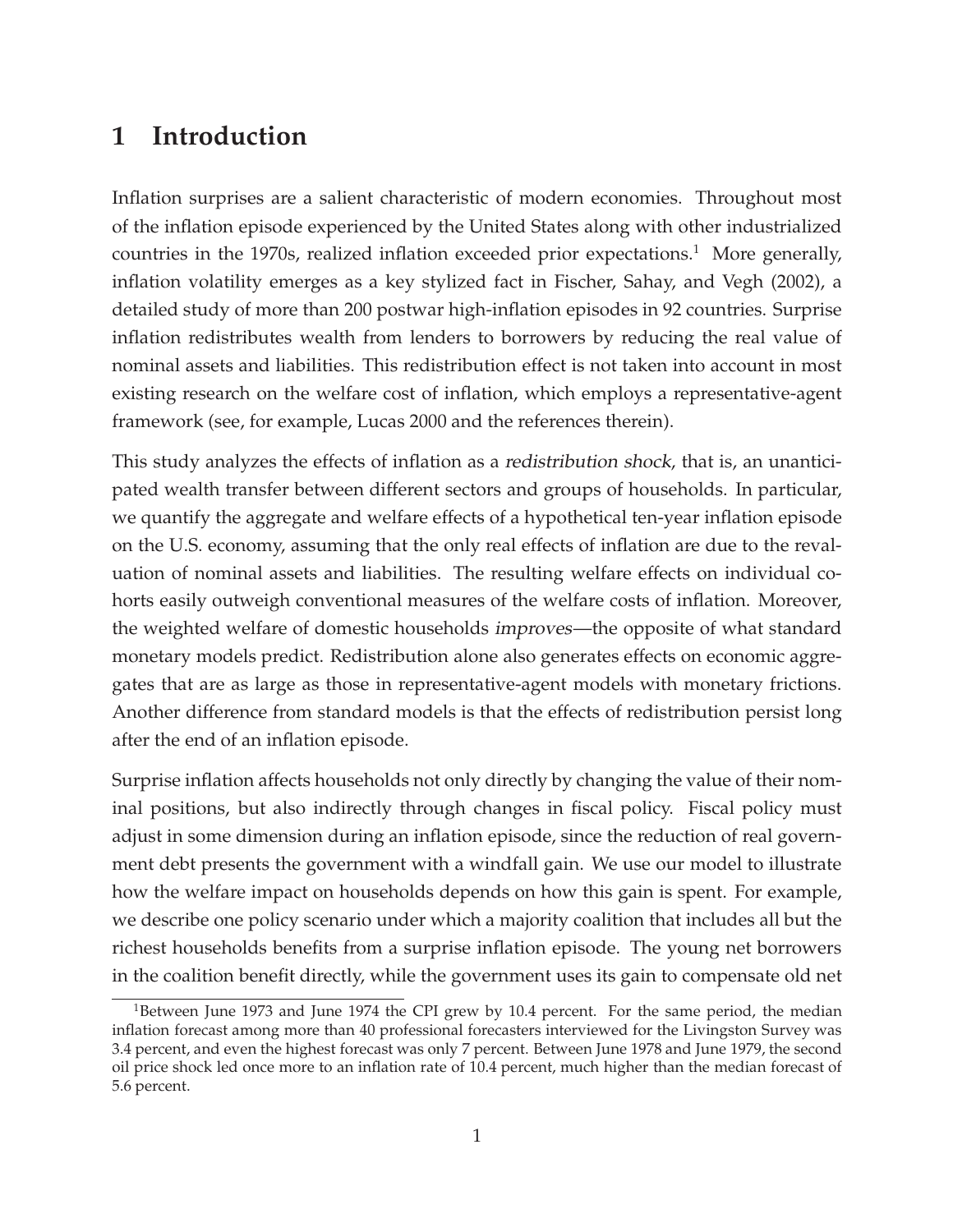lenders through higher social security transfers. Under this policy, the bill is paid by rich old households and the foreign sector. The result suggests that the temptation for policy makers to inflate might be greater than is commonly thought.

The starting point for our calculations is a fairly standard neoclassical growth model. Households differ by age and labor productivity to generate a heterogeneous population. The other important players in credit markets—the business sector, the government, and foreigners—are also present. The model is calibrated so that its balanced growth path matches key aggregate statistics of the U.S. economy, as well as properties of the wealth and income distribution from the Survey of Consumer Finances (SCF). In order to isolate the effects of inflation that are generated by wealth redistribution, we abstract from monetary frictions.

We model an inflation episode as an unanticipated zero-sum redistribution of real wealth that displaces the economy from its balanced growth path. Since a period in our model corresponds to ten years, we calibrate the magnitude of the redistribution shock to the present-value gains and losses from an inflation episode during which the inflation rate increases by ten percentage points for a ten-year period. We estimate these gains and losses along the lines of Doepke and Schneider (2006), who document nominal asset and liability positions for different sectors and groups of households in the United States. We consider different scenarios for the adjustment of expectations during an inflation episode. This is important because surprising changes in inflation expectations—in addition to simple jumps in the price level—also entail redistribution through their effects on nominal interest rates. The extent to which agents are exposed to changes in inflation expectations depends on the maturity structure of nominal positions, which varies across agents.

Despite the fact that inflation-induced wealth changes sum to zero across agents, the responses of winners (net borrowers) and losers (net lenders) do not cancel out. Among households, the key asymmetry is that net borrowers tend to be younger than net lenders. This asymmetry gives rise to two life-cycle effects. First, a reduction in the labor supply of the young winners (that is, an increase in their consumption of leisure motivated by an increase in wealth) is not offset by an increase in labor supply by the old losers, since many of the latter are retired. Second, an increase in the savings of the young winners is not fully offset by a decrease in the savings of the old losers, since young households spread any gain or loss over more remaining periods of life than old households.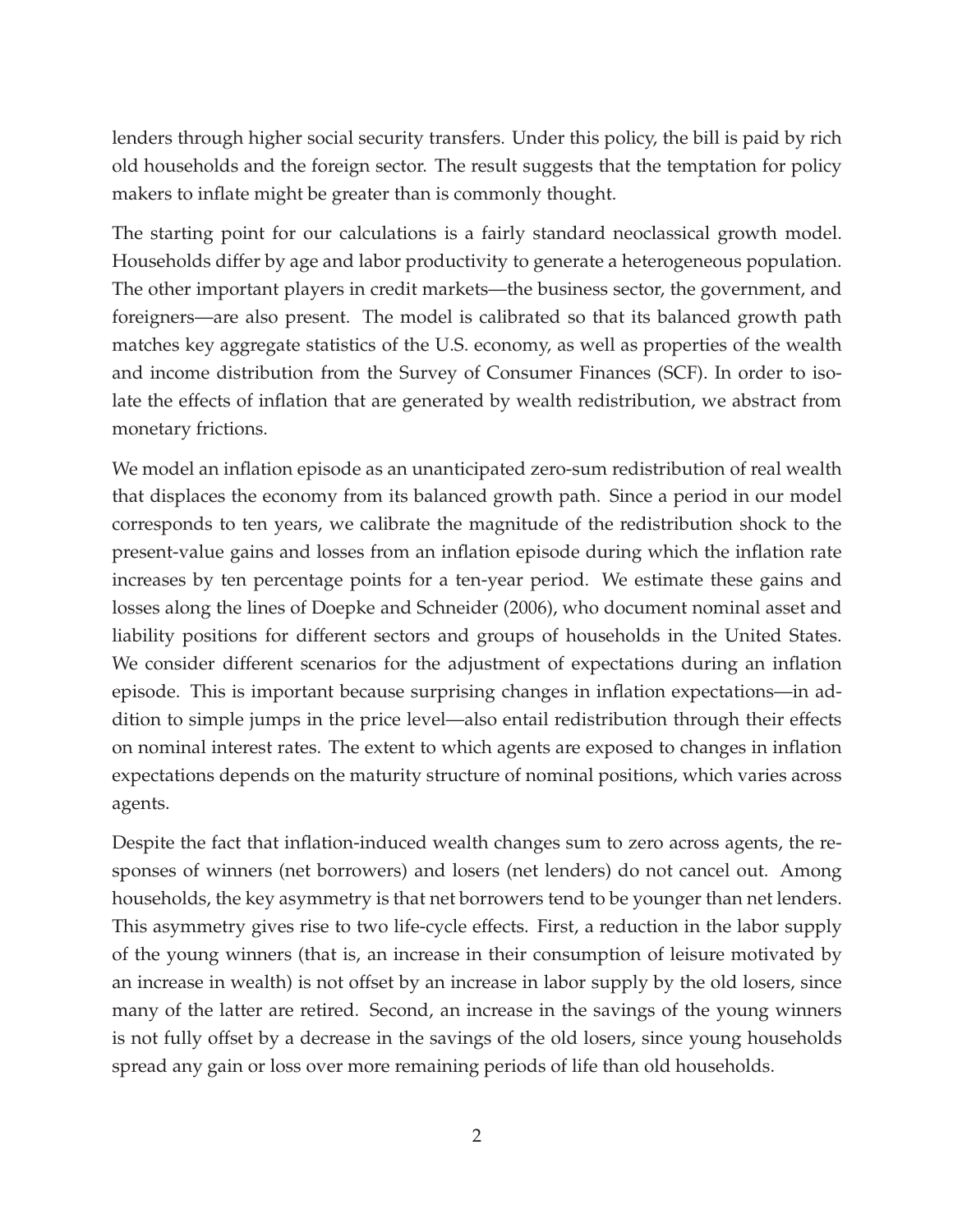In our calibrated model, the first effect causes aggregate labor supply to decline by up to 2 percent in the decade after the inflation episode. The second effect increases the capital stock by up to 1.3 percent above trend two decades after the start of the inflation episode. The net result is a decline in output over the first two decades after the shock of up to 1.2 percent relative to trend, followed by a smaller temporary increase. When viewed as a redistribution shock, inflation has persistent effects because it leads to wealth transfers, which are propagated through standard life-cycle behavior. This is in contrast to standard models, where persistence requires long-lived rigidities.

The effects on the welfare of individual cohorts are large. Retirees lose the most and experience a decrease in their consumption of up to 14 percent relative to the balanced growth path. Among the winners, consumption of the young poor and middle-class cohorts increases by up to 6 percent. Overall, domestic households gain at the expense of foreigners. Using standard weighted welfare measures, we find that the aggregate welfare effect of inflation on domestic households is positive, and larger in absolute value than conventional measures of the welfare cost of inflation based on monetary frictions. We show that this would be true even if foreigners were not affected by inflation, since the redistribution effect tends to level the overall wealth distribution, which improves weighted welfare. However, the losses incurred by foreigners substantially increase the positive welfare effect.

Our analysis incorporates multiple fiscal policy scenarios for the evolution of government debt and the method through which the government rebates its gain to households. The aggregate effects of inflation are qualitatively similar in all scenarios. However, fiscal policy plays a key role in determining how many losers and winners from inflation there are overall. For example, if the government lowers income taxes in response to its gain, young winners from inflation tend to do even better. If the government increases social security transfers, in contrast, most of the old losers from inflation can be fully compensated.

In the next section, we review the literature. Section 3 presents the theoretical framework. The model parameters as well as the redistribution shock are calibrated to data in Section 4. In Section 5, we use the calibrated model to analyze the economic implications of the redistribution brought about by an inflation shock. Section 6 concludes.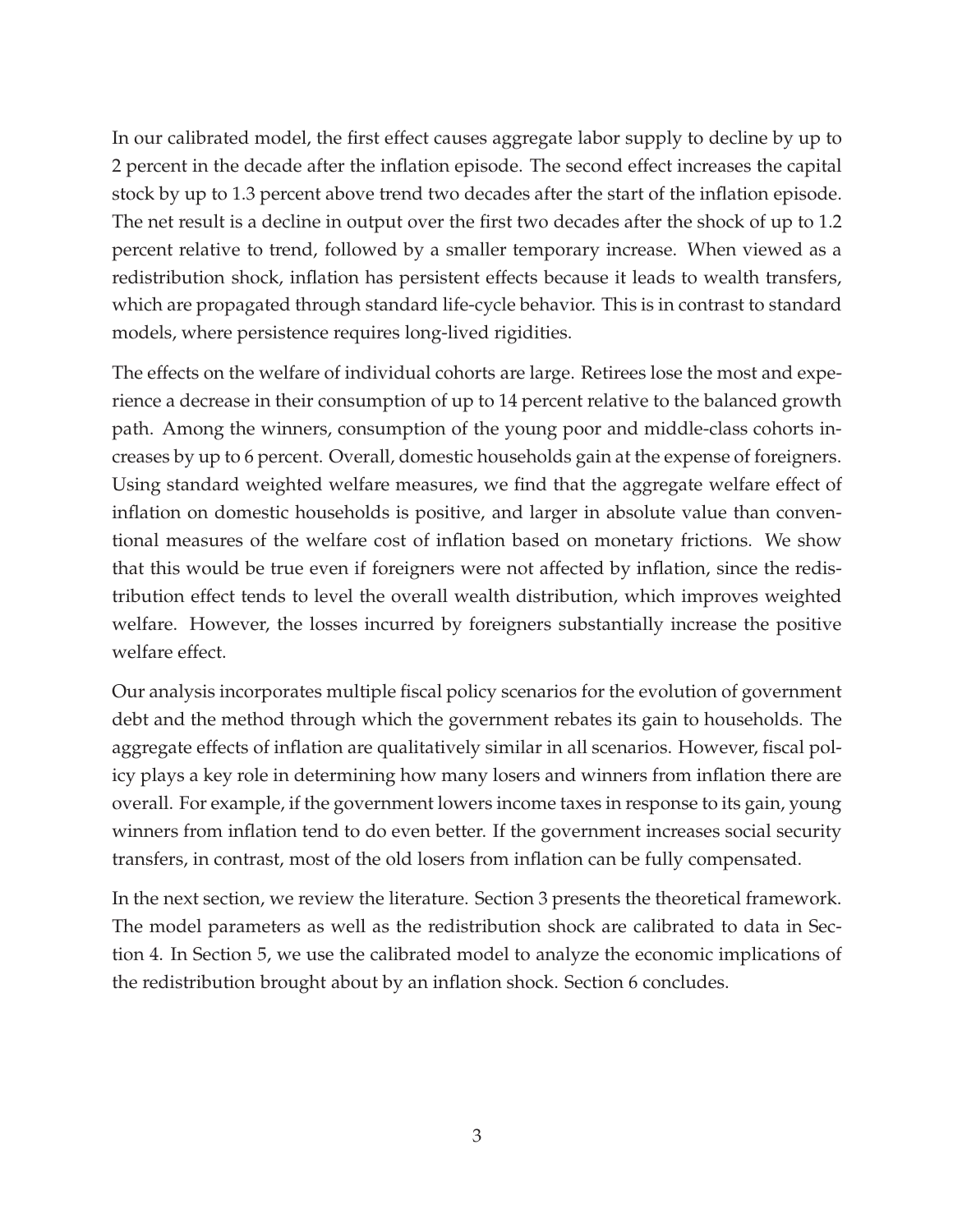## **2 Related Literature**

To the best of our knowledge, this is the first comprehensive study of the redistributional effects of inflation in a quantitative framework. However, a number of specific aspects have been discussed in the existing literature. The surprise revaluation of nominal government debt is the focus of Bohn's (1988) study of fiscal policy. Bohn considers a stochastic model with incomplete markets where government debt is nominal. Nominal debt provides insurance against the effects of economic fluctuations on the government's budget. A negative productivity shock leads to an increase in the price level (through the quantity equation), and thereby deflates the value of existing government debt. This windfall enables the government to continue to provide its services without being forced to raise taxes in the downturn. Nominal debt therefore serves as a mechanism that implements event-contingent insurance.<sup>2</sup>

Persson, Persson, and Svensson (1998) are also interested in the effect of inflation on government finances. For the case of Sweden, they conduct a thought experiment that is similar in spirit to ours: what would be the present value change in the government budget, as of 1994, if there was a permanent 10 percentage point increase in inflation? They find a sizeable effect, about as large as 1994 GDP. However, most of this effect is accounted for by incomplete indexation of the tax and transfer system, as opposed to the direct devaluation of government debt. Despite the large positive impact on the government's budget, the authors conclude that the net social gains of the inflation policy are likely to be negative. A key difference from our analysis (apart from the fact that we do not focus exclusively on the government) is that we use a quantitative model to explore different fiscal policy scenarios, rather than assuming that the tax and transfer system will remain unchanged.

Burnside, Eichenbaum, and Rebelo (2006) examine the fiscal implications of currency crises in three middle-income countries. They find that devaluation of the dollar value of government debt (an effect that is also present in our analysis) is a more important source of depreciation-related government revenue than seigniorage, which is the source emphasized by most standard currency crisis models. Neumeyer and Yano (1998) document the effects of U.S. monetary shocks on other countries that arise from cross-border

<sup>2</sup>See also Bohn (1990b) for some empirical evidence on this mechanism, and Bohn (1990a, 1991) on openeconomy extensions. Barro (2003) compares optimal debt policies with indexed and nominal bonds, and argues that if the government is subject to moral hazard, issuing nominal bonds for insurance purposes may be undesirable.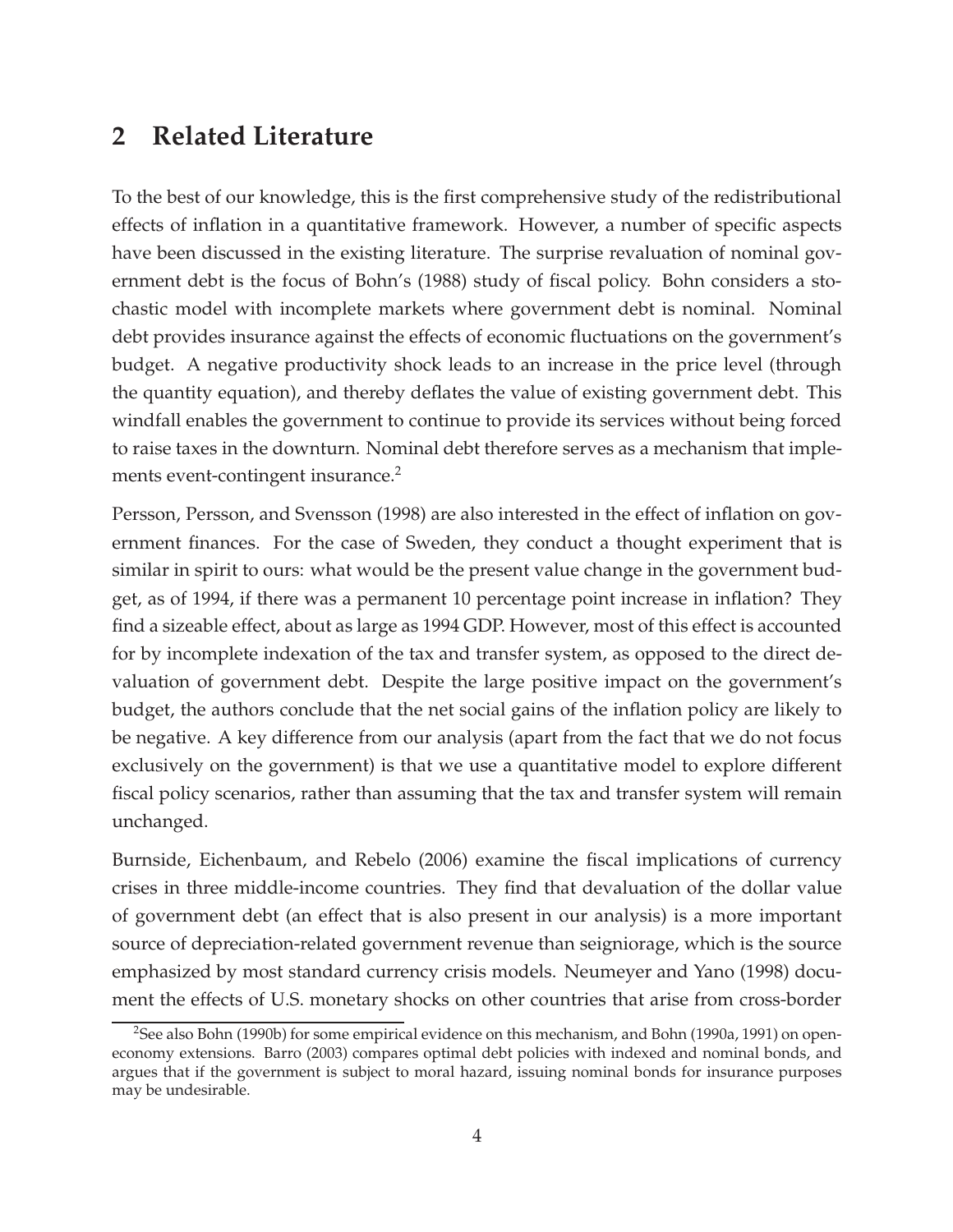holdings of nominal assets, and argue that during the 1980s these were especially large for Latin American countries.

A connection between inflation and the wealth distribution can also arise through asymmetric incidence of the inflation tax. Erosa and Ventura (2002) observe that poor households hold more cash relative to other financial assets than rich households do. They rationalize this fact in a monetary growth model where access to credit markets is costly. The poor then pay a disproportionate share of the inflation tax and are hurt more by inflation. Since inflation acts like a nonlinear consumption tax—with higher rates for the poor—it also encourages precautionary savings and thereby leads to a higher concentration of wealth. Albanesi (2006) derives a positive correlation between inflation and inequality in a similar model, where the inflation tax rate is set in a political bargaining game. Since the poor are more vulnerable to inflation, their bargaining power is weak, and the rich succeed in implementing high inflation. The key difference between the inflation tax literature and our paper is that the former deals with the effect of anticipated inflation on cash holdings. In contrast, we are concerned with unanticipated shocks on all nominal asset holdings, of which cash holdings are only a small part.

Our study is also related to a large literature on the link between the earnings and wealth distributions in the U.S. The key stylized fact that this literature has wrestled with is that the distribution of wealth is much more concentrated than that of earnings (see Budría Rodríguez, Díaz-Gimenéz, Quadrini, and Ríos-Rull 2002 for an overview of the stylized facts). Both models with dynastic households (for example, Aiyagari 1994, Krusell and Smith, Jr. 1998, Quadrini 2000) and life-cycle models (Hubbard, Skinner, and Zeldes 1995, Huggett 1996, Storesletten, Telmer, and Yaron 2004) have been explored. More recently, several papers have combined features of these two setups by accommodating both life-cycle concerns for saving and altruism (for example, Castañeda, Díaz-Gimenéz, and Ríos-Rull 2003, De Nardi 2004, Laitner 2001).

The model used here is simpler than those in most of the above studies in that households face no uncertainty. In particular, idiosyncratic labor income risk, the typical source of heterogeneity in the literature, is absent from our setup. Instead, all earnings heterogeneity is due to differences in deterministic skill profiles across types of households, and wealth inequality is partly generated by preference heterogeneity. We choose this modeling strategy in order to calibrate the model to observed features of specific groups of households, as opposed to aggregate moments of the earnings and wealth distribution. Furthermore, our environment allows us to compute transition paths, rather than just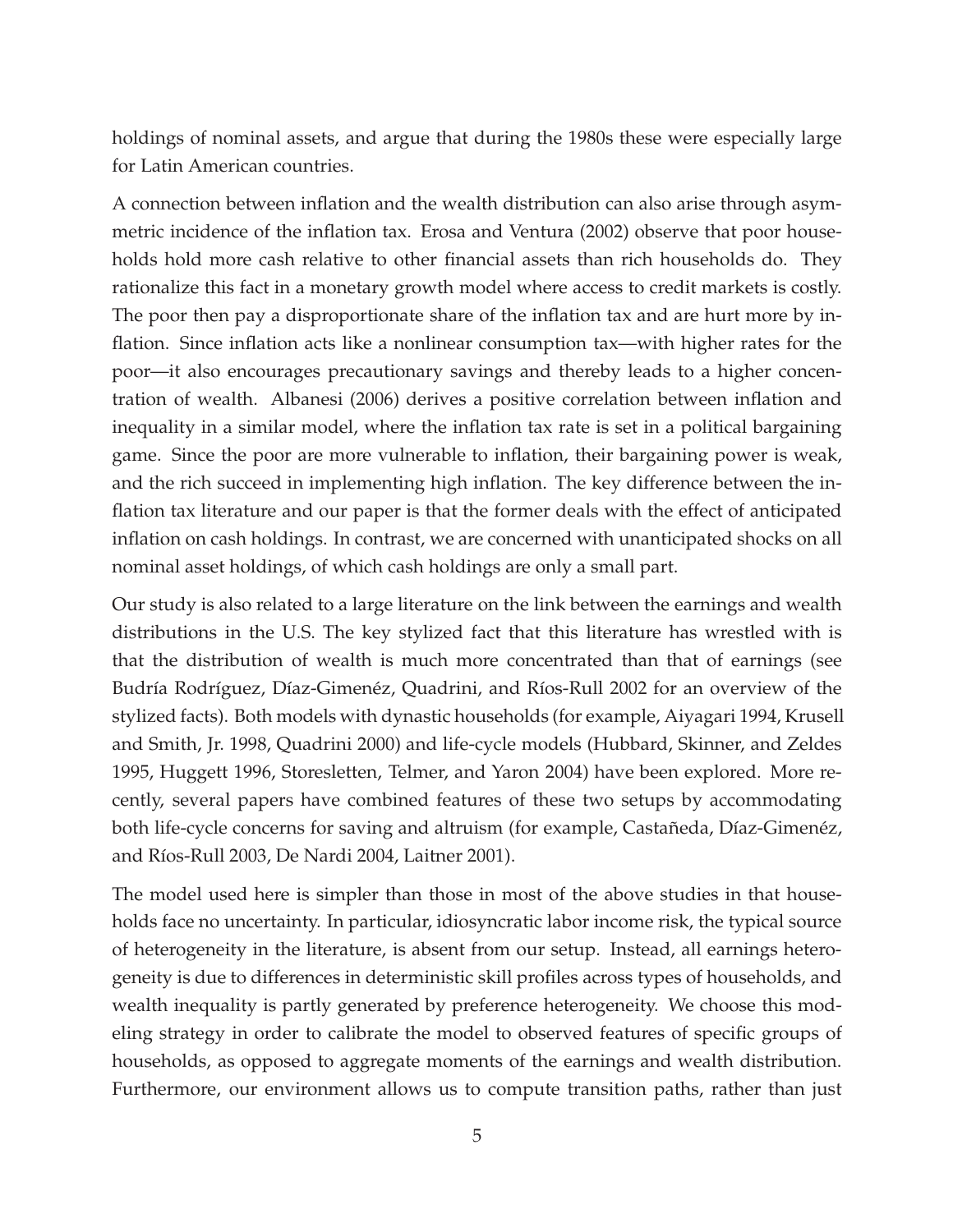comparing steady states. At the same time, our model shares several broad themes with existing studies. One is the importance of bequests for generating a group of rich households that holds most of aggregate wealth. In our model, agents with high earnings also have a greater 'warm glow' taste for transfers to their children. This may be viewed as a simplified version of the setups in Carroll (2000) and De Nardi (2004), who employ preferences where bequests are a luxury good. A second model feature that helps reconcile the different properties of the earnings and wealth distribution is the presence of a social security system.

Our model also has two features that are not staples of the wealth distribution literature. One is the explicit treatment of durables (both consumer durables and houses), which allows a distinction between financial and nonfinancial wealth. In addition, we assume that labor supply is endogenous, and we calibrate both earnings and wealth observations to a cross section of data from the SCF. In this respect, we follow Castañeda, Díaz-Gimenéz, and Ríos-Rull (2003). In contrast, most other studies work with an exogenous earnings process estimated from panel data.<sup>3</sup>

## **3 The Model**

This section introduces a theoretical framework that can be used to assess the economic implications of redistribution shocks. We use an overlapping-generations model in which people differ both by age and by "type," where the types will later be calibrated to different groups of households in the U.S. population. Apart from predicting the reaction of firms and consumers, the model will also allow us to analyze the role of government behavior. In our baseline redistribution experiment, the government receives a windfall through a reduction in the real value of existing government debt. We use the model as a laboratory to explore different reactions of the government to this windfall, such as tax cuts, higher government expenditures, or increased social security pensions.

### Preferences

We consider an overlapping-generations economy in which consumers live for  $N + 1$ periods (from 0 to  $N$ ). Every period, a cohort of size one is born. People derive utility

<sup>&</sup>lt;sup>3</sup>We do not use panel data since, unfortunately, common panel data sets contain little information about rich households, who are particularly prominent owners of nominal assets.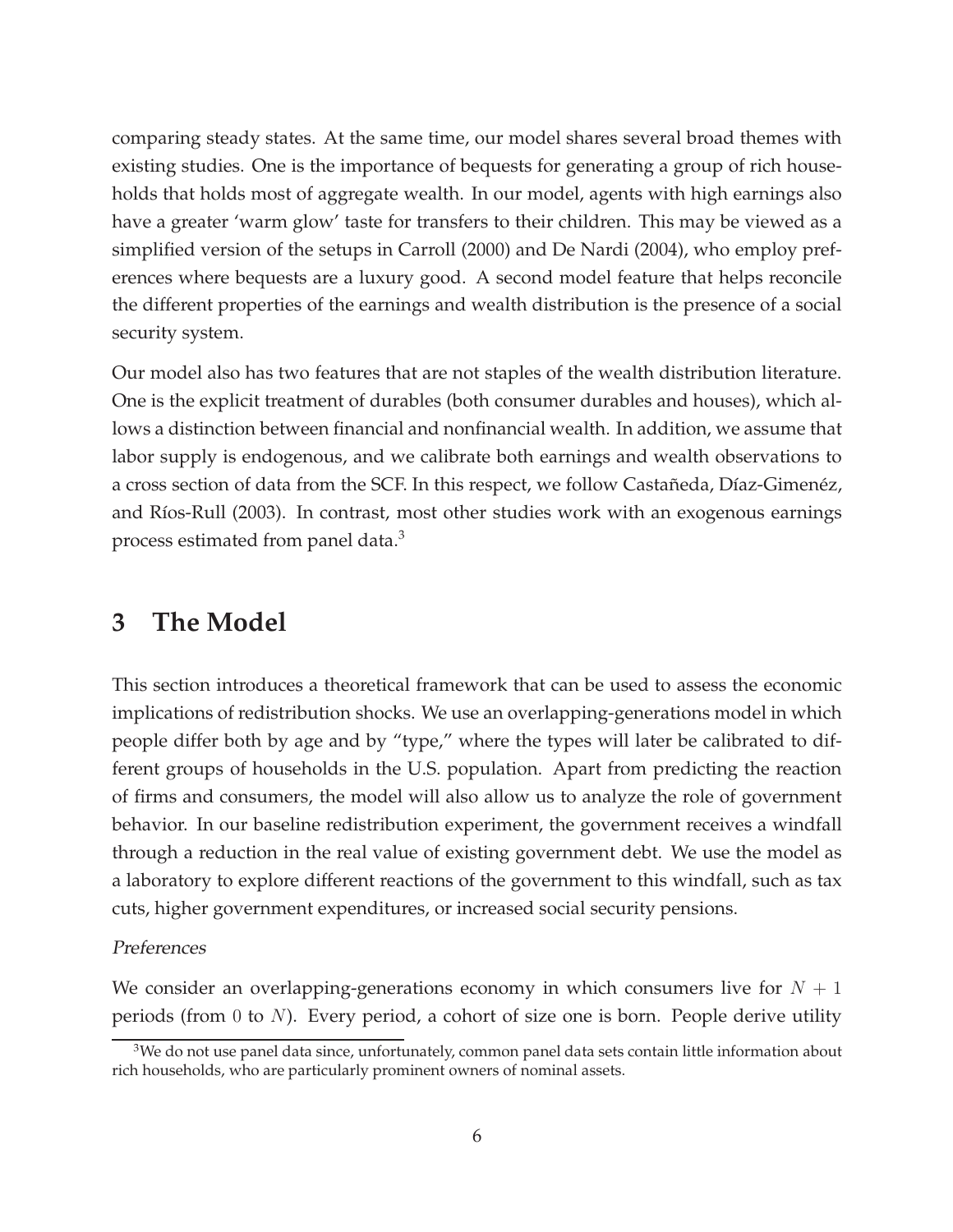from durable and non-durable consumption goods as well as leisure. The utility function of a household of type  $i$  born in period  $s$  is:

$$
\sum_{t=s}^{s+N} \beta_i^t u_i(c_{i,s,t}, d_{i,s,t}, 1-l_{i,s,t}) + v_i(b_{i,s}), \tag{1}
$$

where  $c_{i,s,t}$  is non-durable consumption in period t (of a type-i consumer born in period s),  $d_{i,s,t}$  is consumption of houses (i.e., durable consumption),  $l_{i,s,t}$  is labor supply,  $1 - l_{i,s,t}$ is leisure, and  $b_{i,s}$  is the bequest left to the next generation.<sup>4</sup> Preferences for bequests are of the "warm-glow" type; that is, parents derive utility directly from the bequest given to their children, as opposed to the children's utility. We also assume that children are of the same type as their parent.

The consumer receives a bequest in the first period of life, works for the first  $N-1$  periods, and is retired during the last two periods. During retirement, the consumer receives a social security benefit from the government. Utility is maximized subject to the following budget constraints:

$$
c_{i,s,s} + d_{i,s,s} + a_{i,s,s+1} = (1 - \tau_s) w_s \phi_{i,0} l_{i,s,s} + b_{i,s-N},
$$
\n(2)

$$
c_{i,s,t} + d_{i,s,t} + a_{i,s,t+1} = (1 - \delta) d_{i,s,t-1} + R_t a_{i,s,t} + (1 - \tau_t) w_t \phi_{i,t-s} l_{i,s,t}
$$
 (3)  
for  $s < t < s + N - 1$ ,

$$
c_{i,s,s+N-1} + d_{i,s,s+N-1} + a_{i,s,s+N} = (1 - \delta) d_{i,s,s+N-2} + R_{s+N-1} a_{i,s,s+N-1} + tr_{s+N-1}, \quad (4)
$$

$$
c_{i,s,s+N} + p_{s+N} d_{i,s,s+N} + b_{i,s} = (1 - \delta) d_{i,s,s+N-1} + R_{s+N} a_{i,s,s+N} + tr_{s+N-1}.
$$
 (5)

Here  $a_{i,s,t}$  are savings,  $\tau_t$  is the tax rate on labor income,  $w_t$  is the wage,  $\phi_{i,t-s}$  is an age- and type-specific skill parameter,  $R_t$  is the interest rate, and  $tr_{s+N-1}$  is a social security transfer. Notice that the social security transfer is indexed by the first period of retirement, and is the same in both periods of retirement.

In the last period, instead of buying houses outright, consumers rent the houses at price  $p_{s+N}$ . The rental units are owned by other households as part of their assets  $a_{i,s,t}$ , and the price of renting adjusts such that the return on owning houses is equal to the return on other assets. Equivalently, we could have assumed that rental services are supplied by a competitive industry that borrows money to build and rent out houses. We assume

<sup>&</sup>lt;sup>4</sup>The explicit treatment of durables allows us to distinguish financial and nonfinancial wealth. The importance of durables for understanding life cycle patterns in consumption and wealth has been stressed by Fernández-Villaverde and Krueger (2001).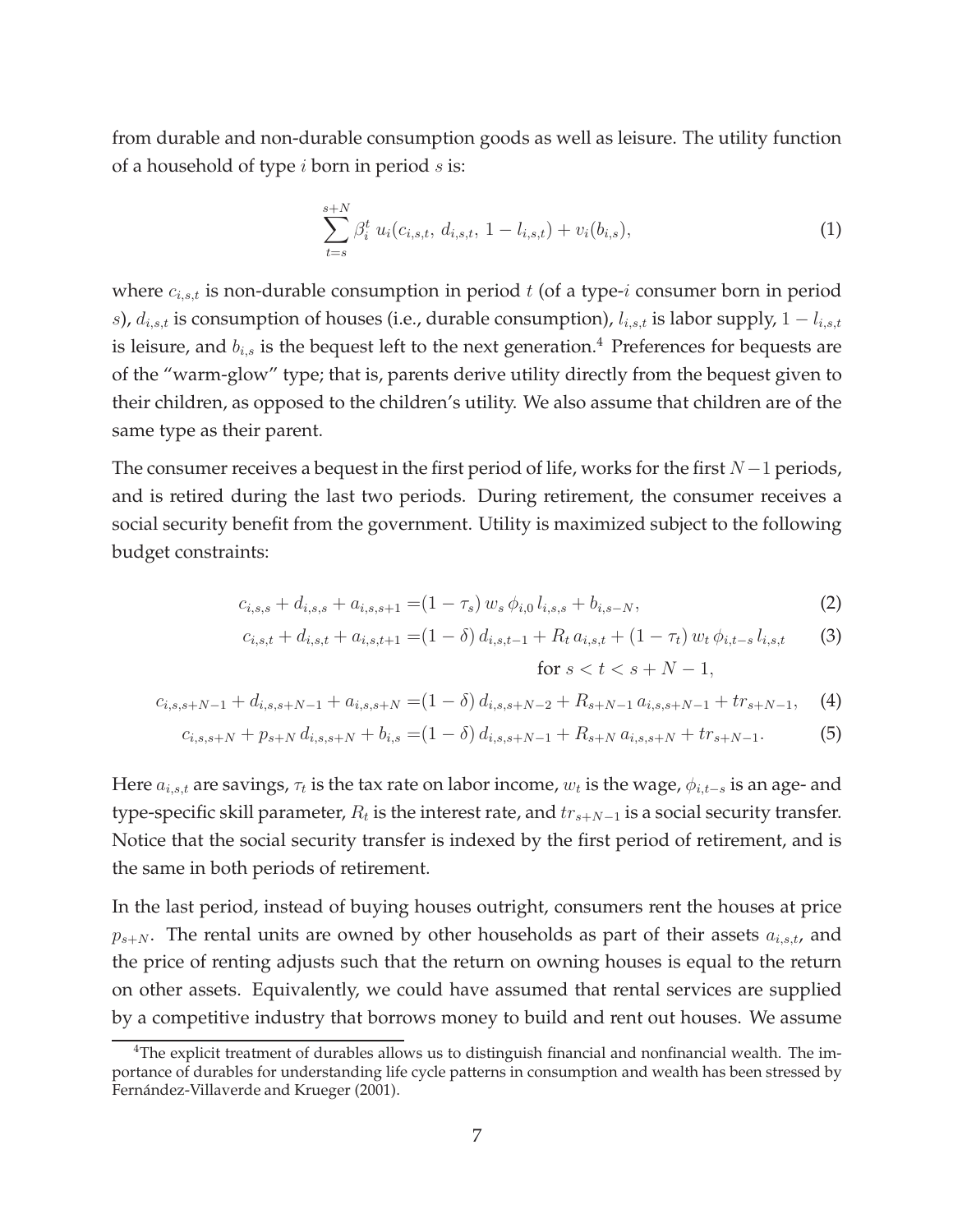that young people buy houses, since otherwise the model could not match the empirical observation that a sizable fraction of households has positive net worth, but negative financial assets. At the same time, we assume that old people rent, so that we do not have to introduce additional assumptions on what happens to the houses of people after they die.

In a frictionless environment, owning a house and renting in a competitive market are equivalent. For a part of our analysis, however, we are going to assume that households face a borrowing constraint. In particular, households are only able to borrow up to a fixed fraction  $\psi$  of the value of their houses:

$$
a_{i,s,t+1} \ge -\psi d_{i,s,t}.\tag{6}
$$

As long as  $\psi$  < 1, a financially constrained household would be better off renting housing services in a competitive market instead of buying. We still maintain the assumption that young households buy their houses, because this is the prevalent situation in the data. This choice could be formally justified by introducing additional frictions (such as tax advantages) that favor buying over renting.

### Technology

There is a competitive industry that produces the (nondurable) consumption good from efficiency units of labor  $L$ , physical capital  $K$ , and intangible capital  $E$  according to the production function:

$$
Y_t = (z_t L_t)^{1-\alpha} \left( K_t^{\rho} E_t^{1-\rho} \right)^{\alpha}.
$$

Output can be transformed into either type of capital or into the durable consumption good (houses) without adjustment costs. Both  $K_t$  and  $E_t$  are owned by households and rented to firms. Productivity  $z_t$  grows at the exogenous and constant rate  $q$ :

$$
z_{t+1} = (1+g)z_t.
$$

Firms rent physical and intangible capital at the common rental rates  $R_t$ , and the depreciation rates are  $\delta_K$  and  $\delta_E$ . In equilibrium, both types of capital have the same expected return. If in addition the two depreciation rates are the same (as they are in our calibration), the two types of capital can be aggregated, and the model economy will behave just like the usual model with labor and physical capital only. Nevertheless, introducing intangible capital is useful for calibrating the model; in particular, we will be able to match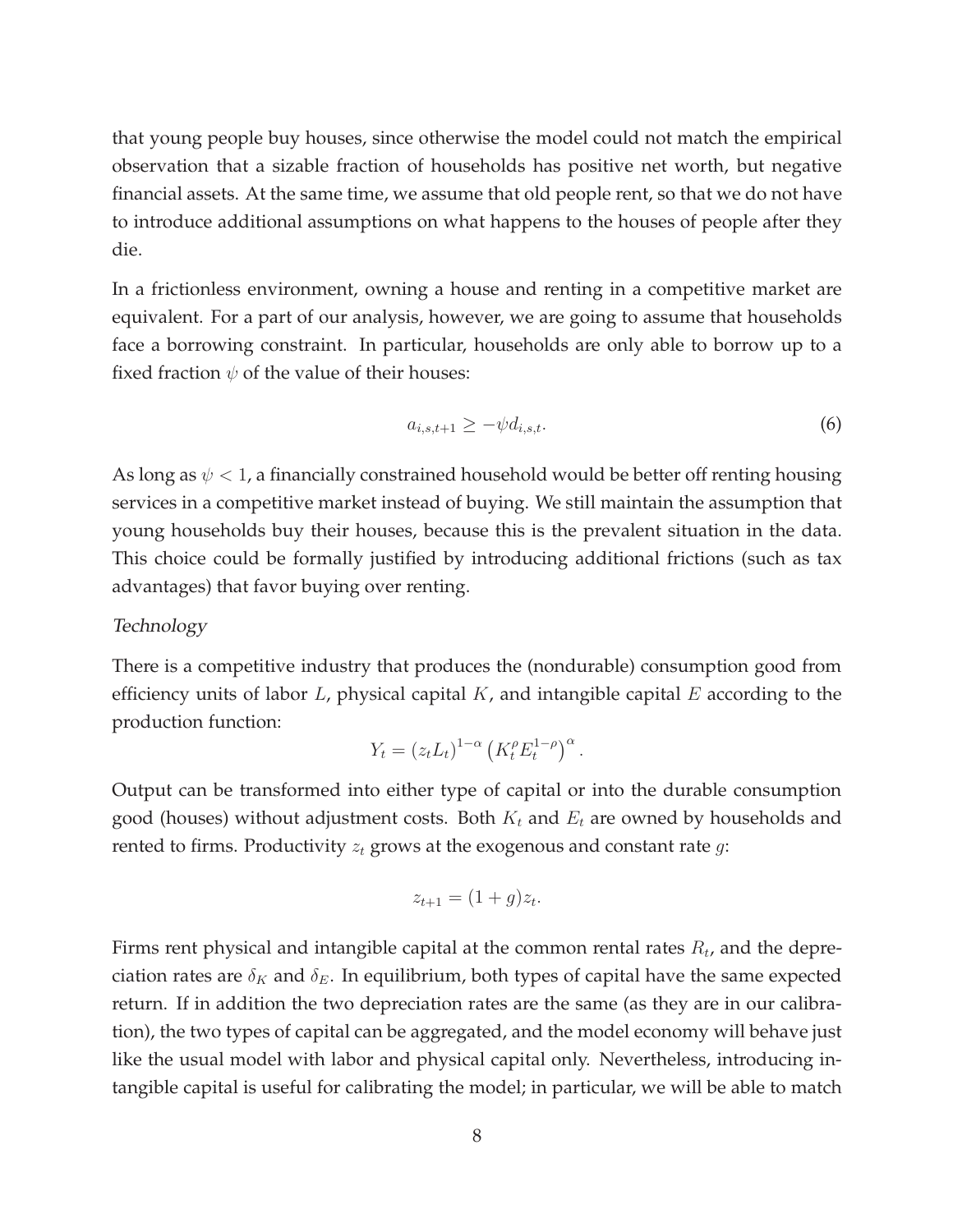both the ratio of business capital  $K_t$  to output and the return to capital.

The firms' first-order conditions equate the marginal product on either type of capital to the rental rate and the marginal product of labor to the wage rate. Due to the absence of arbitrage, the net returns on both types of capital must also be equal to the interest rate. We thus have:

$$
R_t = 1 - \delta_k + \alpha \rho \frac{Y_t}{K_t}, \quad R_t = 1 - \delta_E + \alpha (1 - \rho) \frac{Y_t}{E_t}, \quad w_t = (1 - \alpha) \frac{Y_t}{L_t}.
$$
 (7)

### Government and Foreigners

The government in our model economy taxes labor income and issues new government debt  $B_{t+1}$  to finance social security transfers, general government expenditures  $G_t$ , and interest on existing debt  $B_t$ . The labor tax  $\tau_t$  is linear, does not depend on the type of the worker, and may vary over time. The social security system consists of lump-sum payments  $tr_{t-1}$  and  $tr_t$  to every adult who retired in periods  $t-1$  and  $t$ , respectively. The period budget constraint of the government is:

$$
B_{t+1} + \tau_t w_t L_t = R_t B_t + G_t + tr_{t-1} + tr_t.
$$
\n(8)

Notice that the size of each cohort of retirees is one, so that population size does not enter on the right-hand side of the budget constraint. We do not assume that the government is benevolent or maximizes any particular objective function. Instead, our strategy is to calibrate government behavior in the balanced growth path to U.S. observations, and then to explore the consequences of different government policies in reaction to a redistribution shock.

In addition to the domestic consumers, we also allow for the possibility that foreigners are investing in the domestic market. Similar to our treatment of the government, the behavior of the foreigners will be taken as exogenous. The assets held by foreigners in period t will be denoted  $a_{F,t}$ . In the model economy, net exports are given by interest payments to foreigners minus new foreign investment in domestic assets.

This completes the description of the main elements of our model. In Appendix A, we provide the remaining market-clearing conditions, specify the rental market for houses in more detail, and formally define an equilibrium.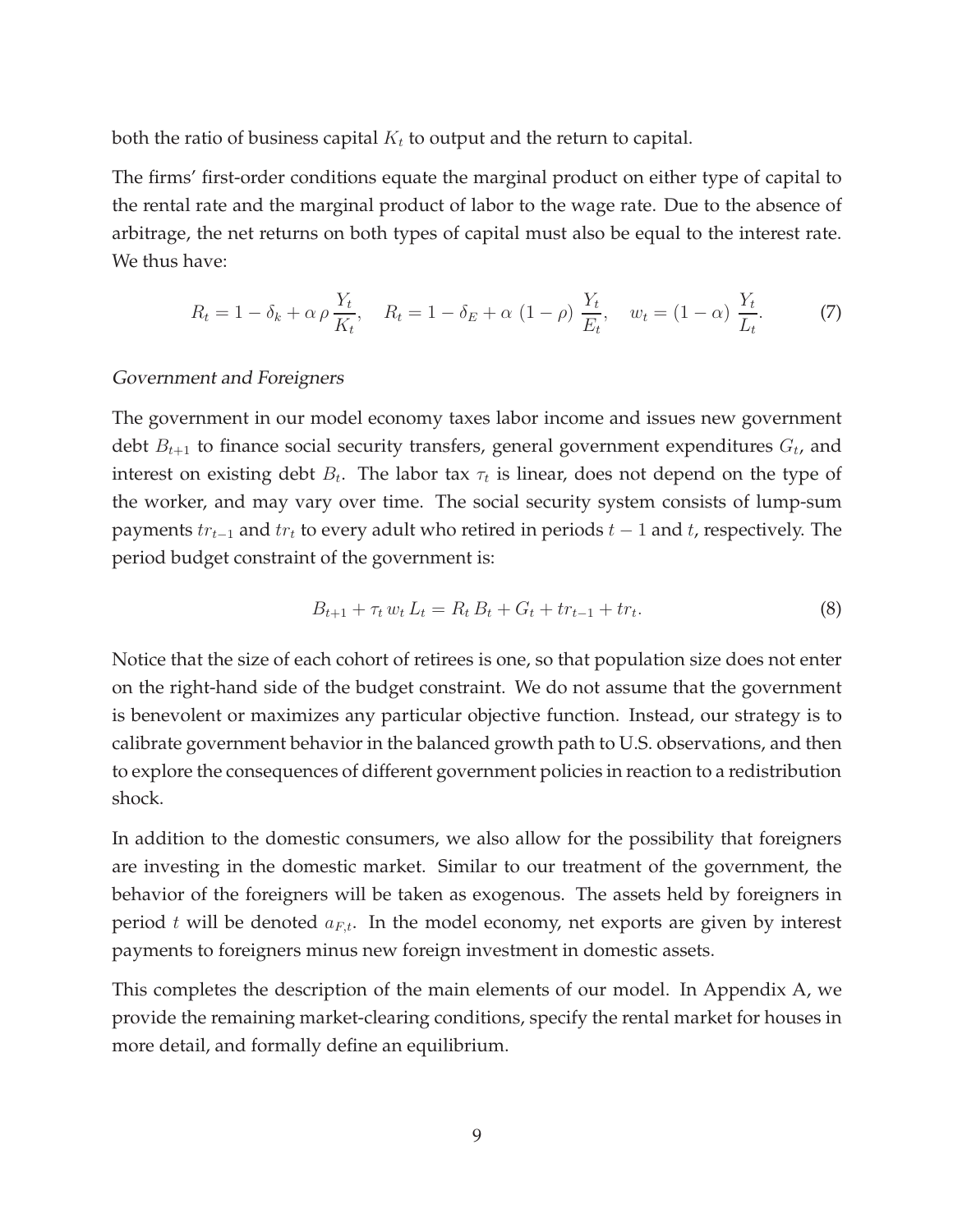### Redistribution Shocks

A redistribution shock is an unanticipated zero-sum redistribution of assets among the agents in the economy that displaces the economy from its balanced growth path. In particular, suppose that the economy is still on the balanced growth path in period  $t$ . The redistribution takes place among financial assets saved in period  $t$  for period  $t + 1$ . The generations affected by redistribution are thus all generations alive at the beginning of  $t + 1$ . Since the shock is unanticipated, it does not affect decisions in period t. Agents begin period  $t + 1$  with the asset position after the redistribution shock took place, and adjust their behavior accordingly. We concentrate on a one-time shock: no further redistribution takes place after period  $t + 1$ , and agents do not expect future redistributions. This approach is designed to isolate the wealth effect of redistribution on individuals' behavior.

The economic effects of the redistribution shock can be assessed by comparing the adjustment path after the shock with the balanced growth path. When computing the adjustment path, we have to take a stand on the behavior of the government and the foreigners after the shock. Unlike households and firms, whose behavior is ruled by utility and profit maximization, the decisions of government and foreigners are taken as exogenous in the model. We use simple parametric decision rules for these agents, and explore the sensitivity of the results to the government's and foreigners' behavior by experimenting with different rules. More specifically, in the analysis below we assume that the government and foreigners target the ratio of their net asset position to GDP, either holding this ratio constant, or adjusting it at a constant rate towards the original balanced growth path. In the case of the government, we also have to determine how the different components of the government's budget (tax revenue, pension payments, government expenditures) adjust. In the quantitative analysis below we explore a number of different assumptions on this point.

Within the theoretical model, we do not take a stand on the origin of the redistribution shock, or the precise mechanism through which it is implemented. In the case of an inflation shock that we analyze below, a more direct interpretation could be given if we distinguished between nominal and real assets, which are affected differentially by inflation. Such an extension, however, would not change the predictions of the model. Since there is no uncertainty in the model, there is no meaningful distinction between nominal and real. If we formally introduced both types of assets, and both were held in positive quantities, agents would be indifferent between them in any equilibrium, so that *any* pro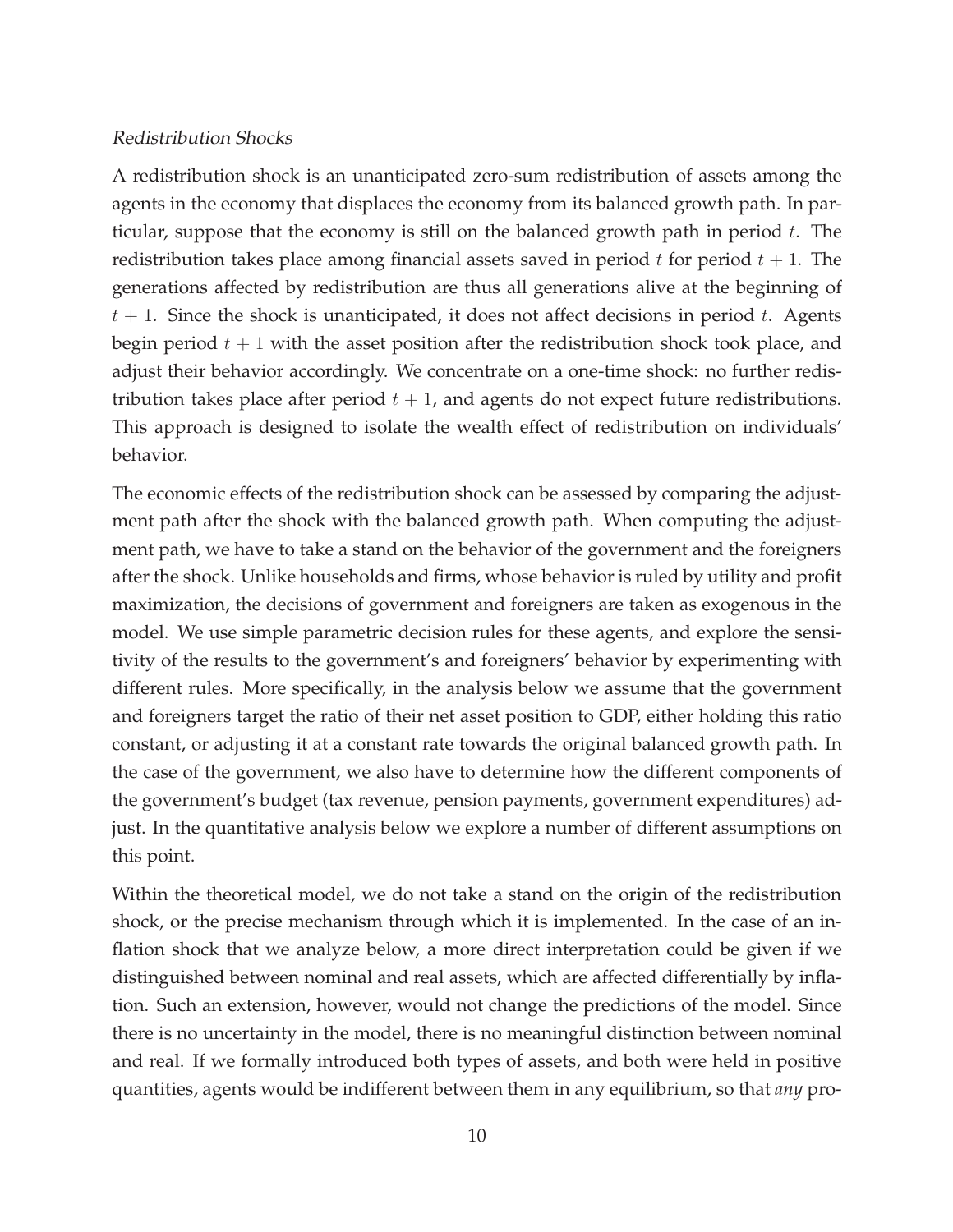file of nominal positions could be maintained as an equilibrium outcome. In particular, there would be one equilibrium where the nominal asset positions exactly reproduce the redistribution vector calibrated in Section 4 below, given an unanticipated change in the unit of account of suitable size. However, no further insights would be gained from this formal exercise.<sup>5</sup>

## **4 Calibration**

### **4.1 Model Parameters**

We calibrate the balanced growth path of the model to aggregate statistics of the U.S. economy as well as data on the cross section of households. We specify household heterogeneity in the model to match the empirical analysis of nominal positions in Doepke and Schneider (2006). In that study, we sort households, by age of the household head, into six cohorts: households under the age of 35, 36–45, 46–55, 56–65, 66–75, and above 75. To match this sorting, we assume that a model period lasts ten years, with the youngest cohort corresponding to ages up to 35 and the oldest cohort comprising those aged 76 and older. In Doepke and Schneider (2006), the top 10 percent of households by net worth within each cohort are referred to as the rich households. The rest of the households are then sorted by income into two additional groups, labeled the middle class (70 percent of the population) and the poor (the bottom quintile of the income distribution). Consistent with this breakdown, we distinguish three types of households in our model, indexed as  $i = r, m, p$ , which are calibrated to match characteristics of the rich, middle class, and poor groups in the data.

In order to choose values for household, technology, and government parameters, we select a set of target moments. The parameter values are chosen such that the balanced growth path of our economy matches each of these statistics. In most cases, there is no one-to-one relationship between a moment and a particular model parameter. Nevertheless, it is helpful to distinguish three sets of moments, one for each sector. For households,

 $5$ Of course, it would be a much harder exercise to match the empirical nominal position profiles using a *stochastic* model with nominal and real assets, in which an inflation shock is expected with some probability. Constructing such a model is beyond the scope of this paper. Nevertheless, given that, as long as the profiles are matched, the resulting redistribution would be the same, we conjecture that most of the findings from our model would carry over to a more complicated setting. In particular, the post-inflation predictions would be unchanged if after the realization of the shock there were no further uncertainty.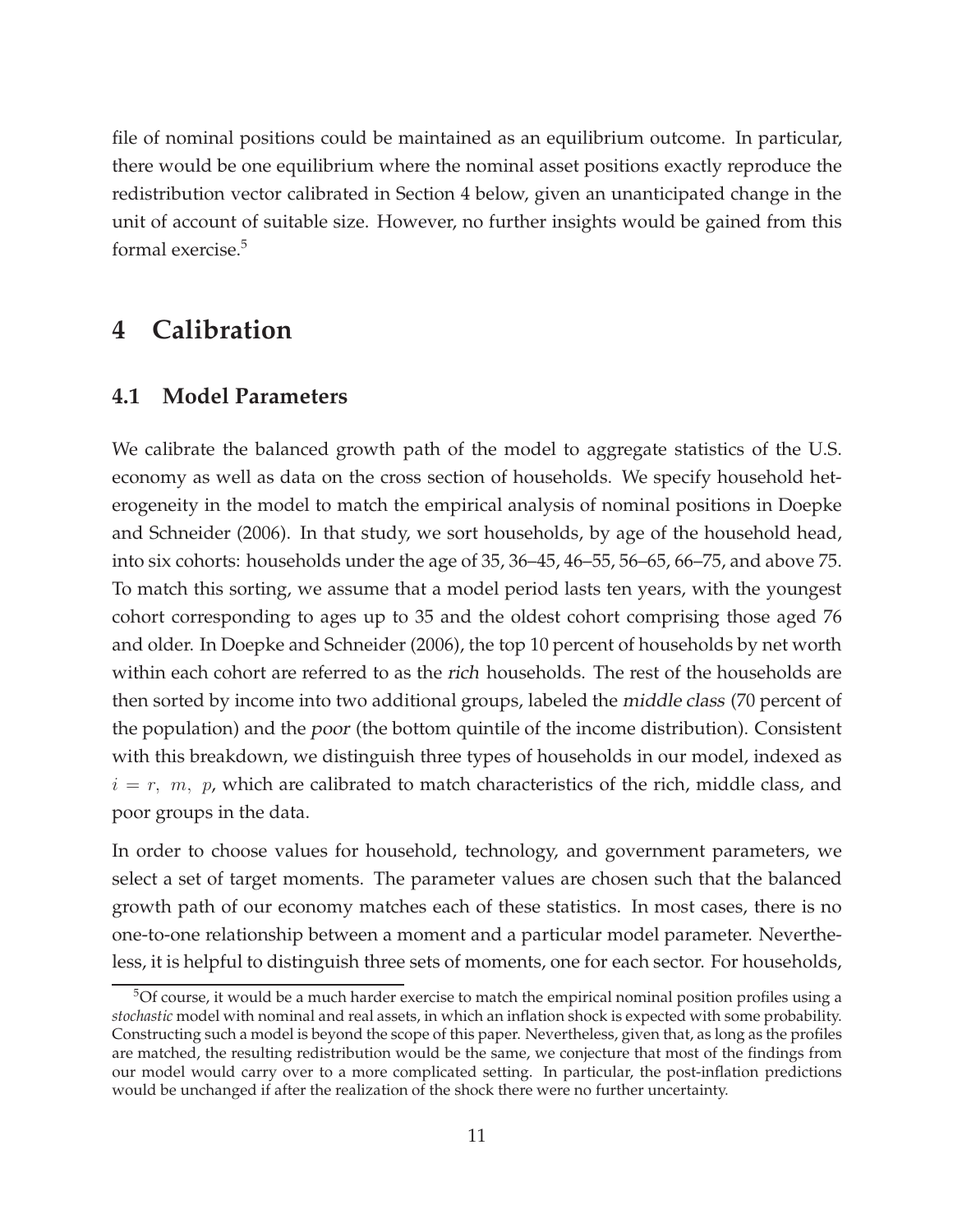the preference parameters and households' skill profiles are chosen to match data on labor earnings and wealth profiles of different groups of households. The technology parameters determine the accumulation of tangible and intangible capital in the business sector. Here we target the labor share, the return on capital, and the ratios of depreciation and business capital to GDP. Finally, government behavior is calibrated in order to match the ratios of tax revenues, social security spending, and public debt to GDP.

### Preferences and Skill Profiles

A key requirement for the functional form of the utility function is to be consistent with balanced growth. We therefore choose the following period utility function:

$$
u_i(c_t, d_t, 1 - l_t) = \frac{((c_t)^{1 - \sigma_i - \eta} (1 - l_t)^{\sigma_i} (d_t)^{\eta})^{1 - \gamma}}{1 - \gamma},
$$

and the utility derived from bequests is given by:

$$
v_i(b) = \xi_i \frac{b^{1-\epsilon_i}}{1-\epsilon_i}.
$$

The Cobb-Douglas specification of preferences over consumption and leisure is standard in the real business cycle (RBC) literature. We also follow the RBC literature in choosing the weight of leisure  $\sigma_i$  to match average labor supply to a target of 40 percent of the time endowment (in other words, a working adult works an average of 40 hours per week out of a total of 100 "disposable" hours, i.e., excluding sleep and basic maintenance). The parameter is allowed to vary across groups so that we can match labor supply for each group individually. Specifically, if all groups placed the same weight on leisure, the rich group would work too little relative to the data because of their higher wealth. Furthermore, having identical leisure weights would result in widely different labor supply elasticities for the different groups.<sup>6</sup> The elasticity parameters  $\gamma$  and  $\epsilon_i$  govern risk attitudes and the intertemporal elasticity of substitution. We set  $\gamma$  to the standard value of  $\gamma = 2$ . Balanced growth then requires that we set  $\epsilon_i = 1 - (1 - \sigma_i)(1 - \gamma)$ .

The utility weight  $\eta$  determines the expenditure share of durables (which we interpret as houses). To calibrate  $\eta$ , we take two different targets into account: the ratio of residential

<sup>&</sup>lt;sup>6</sup>In the calibrated model, the Frisch labor supply elasticity at average hours is essentially identical across types, varying from 1.05 for the middle class to 1.10 for the poor. These elasticities are within the range of existing empirical estimates, see Browning, Hansen, and Heckman (1999). In particular, the values are well below estimates for the elasticity of female and aggregate labor supply, but exceed estimates for continuously employed males, which is appropriate since the model is formulated at the level of households.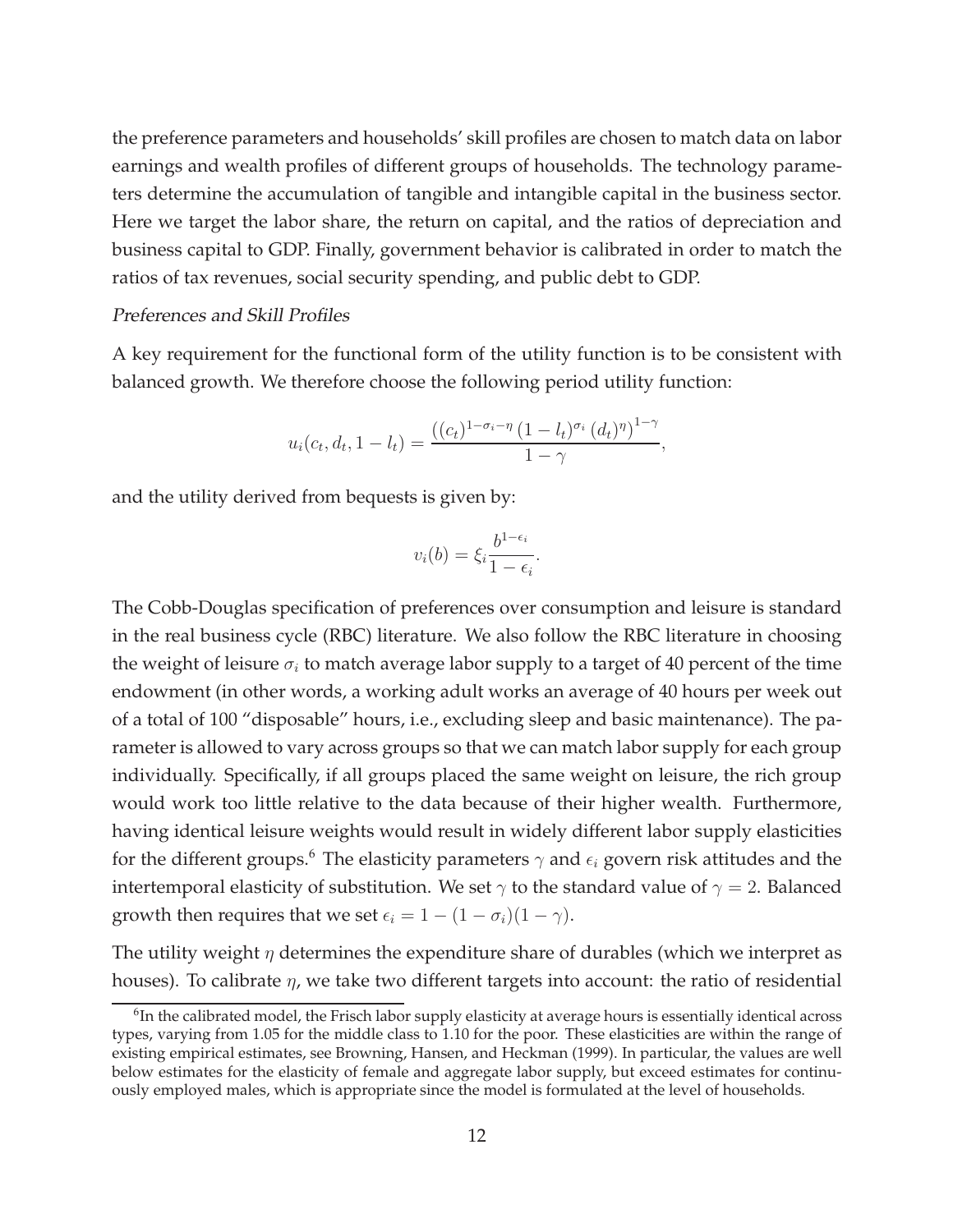capital to physical capital in the National Income and Product Statistics (NIPA), which is 1.44 in 1989, and the ratio of nonfinancial wealth to net worth in the SCF data, which is 58 percent in 1989. The valuation procedures used in these two data sources are not mutually consistent, so we cannot match both statistics at the same time. As an intermediate target that takes account of both numbers, we target a ratio of 1.8 for durables to physical capital, which results in a 36 percent share of durables in net worth.

The parameter  $\xi_i$  determines the expenditure share of bequests. In the data, bequests are highly concentrated among the richest groups of the population, and many households do not receive significant bequests at all (see Gale and Scholz 1994 and Hurd and Smith 1999). We therefore assume that only rich people care about bequests, setting  $\xi_p = \xi_m = 0$ . To calibrate  $\xi_r$ , we follow De Nardi (2004) and target the transfer wealth ratio, which is the fraction of total net worth accounted for by transfers from other households, including bequests and inter-vivos transfers (but not college payments). Using the estimate of Gale and Scholz (1994), we target a transfer wealth ratio of 60 percent.

The time preference parameters  $\beta_i$  determine the amount of capital accumulation in the economy, the steepness of lifetime asset and consumption profiles, and the relative net worth of different types of households. We use three different targets to set the  $\beta_i$ : the ratio of the measured capital stock to output in the business sector, which was 1.55 in 1989 NIPA data, the ratio of rich to middle-class net worth, which was 13.69 in the 1989 SCF, and the ratio of middle to poor net worth, which was 4.54. To match these targets, we have to assume that the rich type is significantly more patient than the other types. This follows because the rich have a steeper asset profile, and their share of total wealth is much higher than their share of labor earnings.<sup>7</sup>

The skill parameters  $\phi_{i,n}$  are chosen such that the cross-section of labor earnings in the model's balanced growth path matches observed earnings in the 1989 SCF. Notice that because the balanced growth rate is positive, the cross-section of earnings is not identical to the lifetime profile of earnings for a given type. In particular, the lifetime profile is steeper than the cross-section profile, since wages rise over time. Before we can match model earnings to data, a couple of steps are necessary to ensure a consistent measurement of earnings in model and data. In the SCF, we observe labor earnings, business income, private business wealth, and other financial wealth for each type and cohort. The model does not distinguish between private business and other financial assets; busi-

 $<sup>7</sup>$ It is a well known fact that, in most countries, the distribution of wealth is much more concentrated</sup> than the distribution of income; see also Carroll (2000).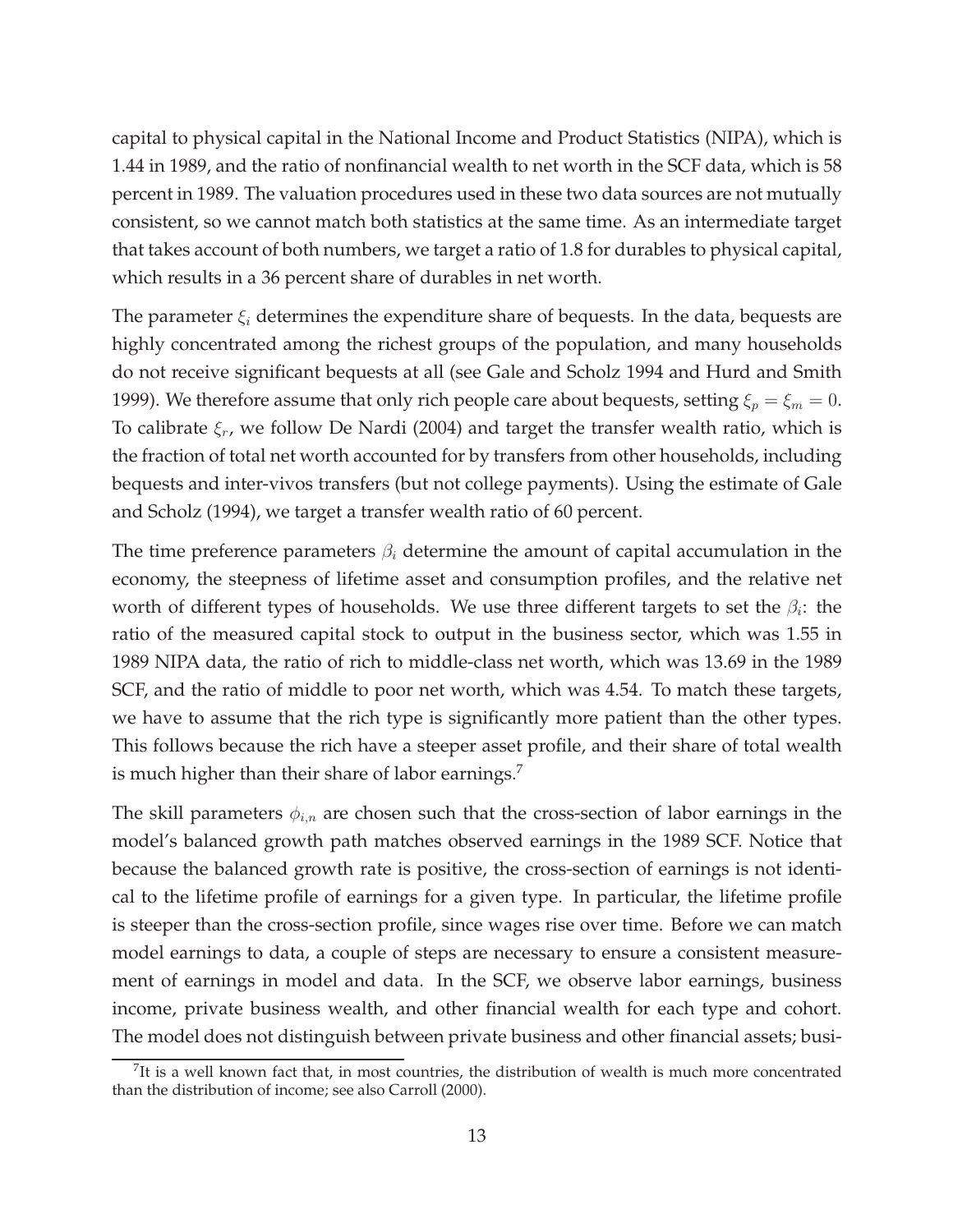ness wealth in the data is therefore interpreted as a part of overall financial wealth in the model. Here, however, a potential measurement problem arises. Since in the model there is just one type of financial asset, by definition business wealth has the same rate of return as any other type of financial wealth. In the data, however, we see that the implied returns on private business wealth (the ratio of business income to business wealth) greatly exceeds the return on other financial assets. We deal with this inconsistency by assuming, perhaps realistically, that part of what is labeled as business income in the SCF should actually be interpreted as labor income, since it is derived from running the private business. We therefore construct earnings targets by adding observed labor income and business income that exceeds the income implied by the return on financial assets in the model.<sup>8</sup> This adjustment is important to match the earnings of the rich, who derive a large part of their income from private business. Using  $e_{i,n}$  for the SCF earnings of type i and cohort n,  $bi_{i,n}$  for business income,  $bw_{i,n}$  for business wealth, and R for the rate of return, the earnings targets  $\hat{e}_{i,n}$  are:

$$
\hat{e}_{i,n} = e_{i,n} + [bi_{i,n} - (R-1)bw_{i,n}].
$$

The average level of earnings in the economy is a scale factor. We therefore normalize the skills of the youngest poor cohort to one, and choose the  $\phi_{i,n}$  to match the ratio of the earnings of each type and cohort to the earnings of this group. Table 1 displays the (relative) earnings targets, which are based on the 1989 SCF data.

### Technology Parameters

The only non-standard aspect of our technology is the presence of intangible capital. Since investment in intangible capital is not measured as investment in NIPA, production  $Y_t$ and measured output are not identical concepts in our economy. To link model output and measured output in the balanced growth path, we use the resource constraint of the economy:

$$
C_t + I_t^k + I_t^h + G_t = Y_t - I_t^e.
$$

We equate the right-hand side to the NIPA GDP for the business sector. This output is either consumed or invested in physical (household or business) capital. As mentioned earlier, the ratio of business capital to measured output is matched to data by choosing the time preference parameters of consumers. Given this ratio, the share of intangible capital

 $8$ For the 56–65 cohort of the poor type, business income is negative on average. For this group, the earnings target is based on labor earnings only.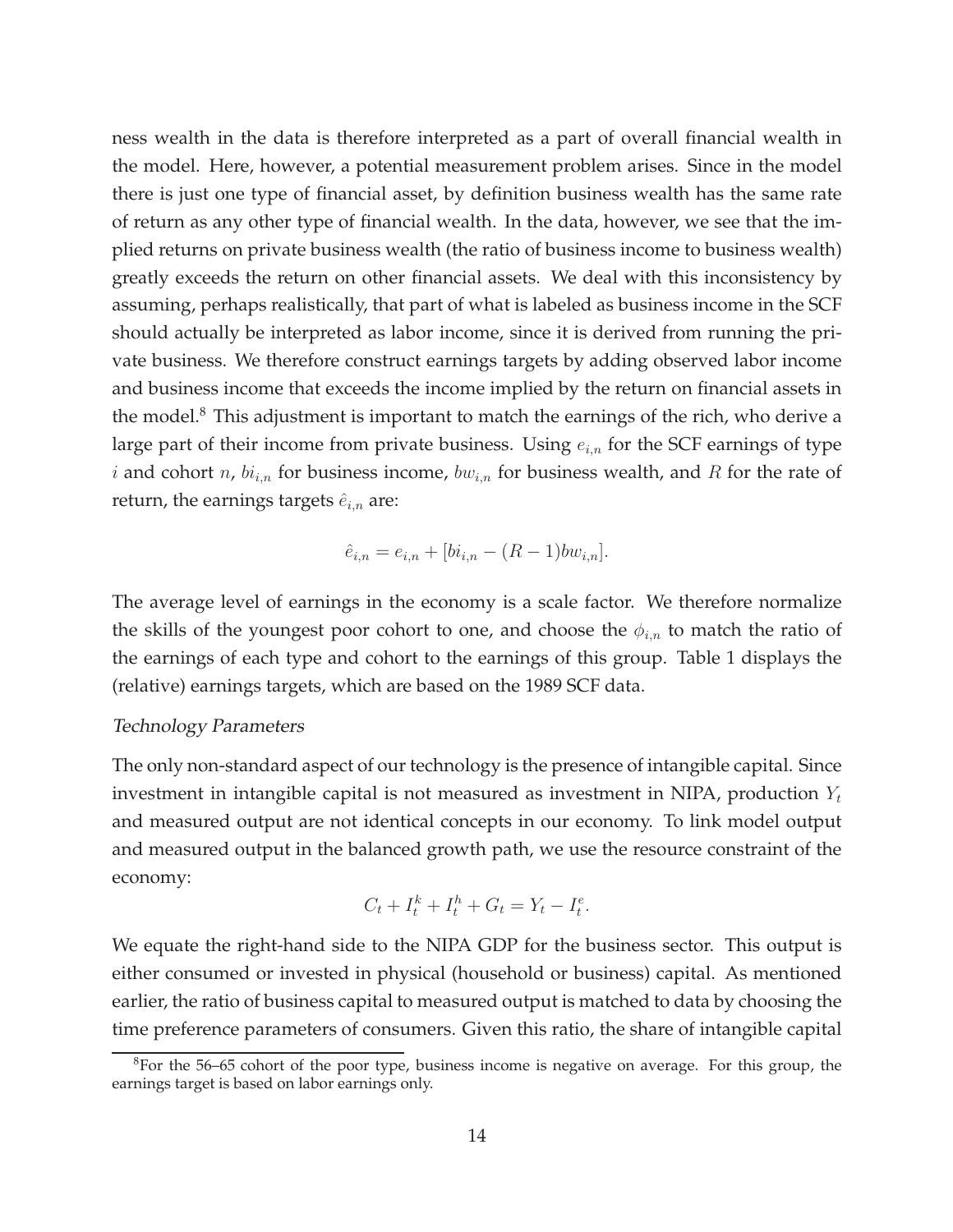$1 - \rho$  determines the equilibrium rate of return. Given our other calibration choices, we find that setting  $\rho = 0.5$  leads to a return of 8.25 percent per year, which is close to the 8.4 percent real annual return on the U.S. stock market computed by Jagannathan, McGrattan, and Scherbina (2000) for the period 1945–1999. If we did not allow for intangible capital, the model would imply a much higher, counterfactual return. The share parameter  $\alpha$ determines the fraction of output going towards compensation of capital and labor. Once again, we cannot match  $\alpha$  to the capital share directly due to the presence of unmeasured output. The measured labor share of our economy is given by  $w_t L_t / (Y_t - I_t^e)$ , which we match to the observed value of 0.66 in the data. The depreciation rate on physical capital can be inferred directly from NIPA. Given the observed NIPA rate for the business sector, we select 7 percent per year, or  $\delta_k = 1 - (1 - 0.07)^{10}$ . We also impose that all depreciation rates are identical, so that  $\delta = \delta_e = \delta_k$ . Finally, the productivity growth rate g is set to 2 percent per year, which approximates the average growth rate of the real output per person in the U.S. economy over the past century.

### Behavior of the Government and Foreigners

The government parameters to be calibrated are the labor tax rate  $\tau_t$ , the social security transfer  $tr_t$ , and general government spending  $G_t$ . Given these choices, the interest rate and productivity growth rate pin down the ratio of government debt  $B_t$  to GDP in the balanced growth path. We choose  $\tau$  to match the ratio of tax revenues to measured GDP to its observed value of one-third. The social security transfer  $tr_t$  is chosen to match the ratio of social security transfers to measured GDP, which is seven percent. Finally,  $G_t$  is chosen to target the ratio of government debt to GDP. Our target measure of government debt is the government's net nominal position in 1989, as computed in Doepke and Schneider  $(2006).<sup>9</sup>$ 

Finally, we need to calibrate the asset holdings of foreigners. Consistent with the calibration to a balanced growth path, we assume that foreign asset holdings grow at the same rate as output. The level of foreign assets is calibrated to the net nominal position of the rest of the world in 1989, which is 13.23 percent of measured GDP. The complete model parameterization is summarized in Table 2.

<sup>&</sup>lt;sup>9</sup>An alternative strategy would be to choose  $G_t$  to target the ratio of (non-social-security) government spending to GDP. However, following this strategy would lead to a counterfactually low ratio of government debt to GDP. The reason for this discrepancy is that the model has just one rate of return, which is targeted to match average stock market returns. Since in the real world government debt has a lower return than equity, we cannot match the government spending ratio and the debt ratio at the same time. For our redistribution exercise, it is important for the model to have a realistic ratio of public debt to private debt, which is why we target the debt-to-GDP ratio.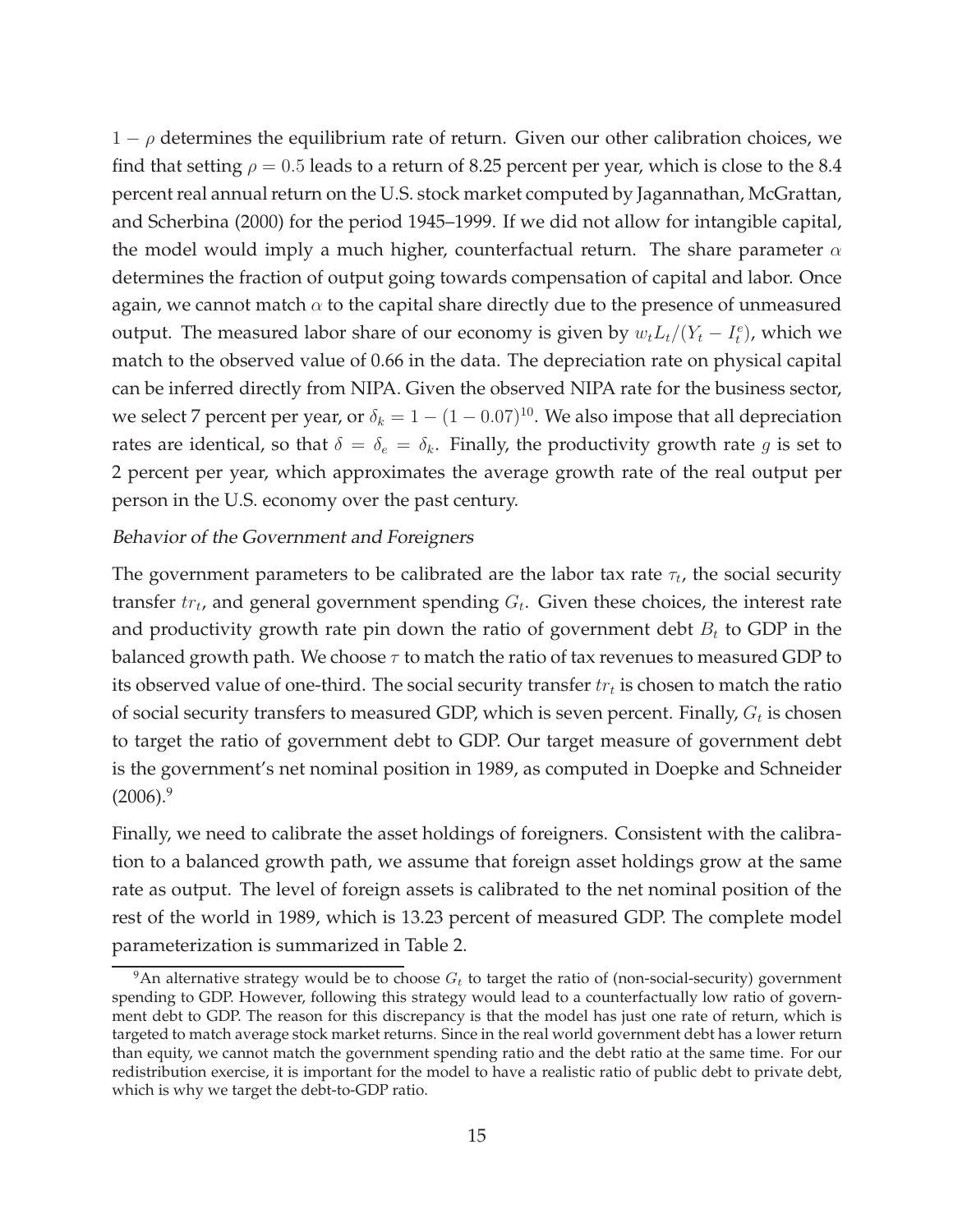### **4.2 The Redistribution Shock**

To calibrate the redistribution shock implied by an inflationary episode, we use evidence on sectoral and household nominal positions in 1989 and 2001. In Doepke and Schneider (2006), we document the distribution of nominal assets and liabilities in the United States, combining data from the Survey of Consumer Finances (SCF) and the Flow of Funds Accounts of the United States (FFA). We include not only direct nominal asset holdings and debt, but also nominal assets held indirectly (such as ownership of shares in a mutual fund that holds nominal bonds) and debt owed indirectly (for example, through ownership of a business that in turn has issued nominal debt). To capture the maturity structure of nominal positions, we construct nominal payment streams: using data on interest rates and maturities for several broad asset classes, we determine, for every sector and group of households, a certain net payment stream that the sector or household expects to receive in the future. The market value of this nominal position can be calculated by discounting the nominal payment stream with the nominal term structure.

Now suppose that, starting from the end of a given benchmark year (i.e., 1989 or 2001), realized inflation over the next 10 years is 10 percentage points higher than initially expected. We estimate the present value gain or loss from such an inflation episode for every sector and group of households.<sup>10</sup> Both the scale and the nature of redistribution depend on how quickly agents adapt to higher inflation. We do not take a stand on exactly how expectations are formed or portfolios adjusted. Instead, we construct two scenarios that provide upper and lower bounds on redistribution. We provide a brief discussion of these calculations here; a more formal description is contained in the appendix.

Under the upper bound, or Full Surprise, scenario, we confront agents with a surprising one-time jump in the price level that leaves nominal interest rates unchanged. Redistribution occurs because a jump in the price level proportionally lowers the real value of all nominal payments. The size of the jump is set to the total change in the price level over the inflation episode (a cumulative increase of 172 percent over 10 years in our base-

<sup>10</sup>Implicitly, our calculations assume that redistribution arises only as the result of the *current* nominal asset or liability positions that are documented in the FFA and SCF. In principle, additional redistribution between the government and private agents could arise in the future if the tax and transfer system is only imperfectly indexed, and does not change as a result of the inflation shock. We know, however, that the government is a major winner from an inflation shock, which implies that fiscal policy has to adjust in some dimension. Rather than incorporating future redistribution in the calibration of the inflation shock, we therefore account for the role of the government by exploring different fiscal policy reactions in the model simulations.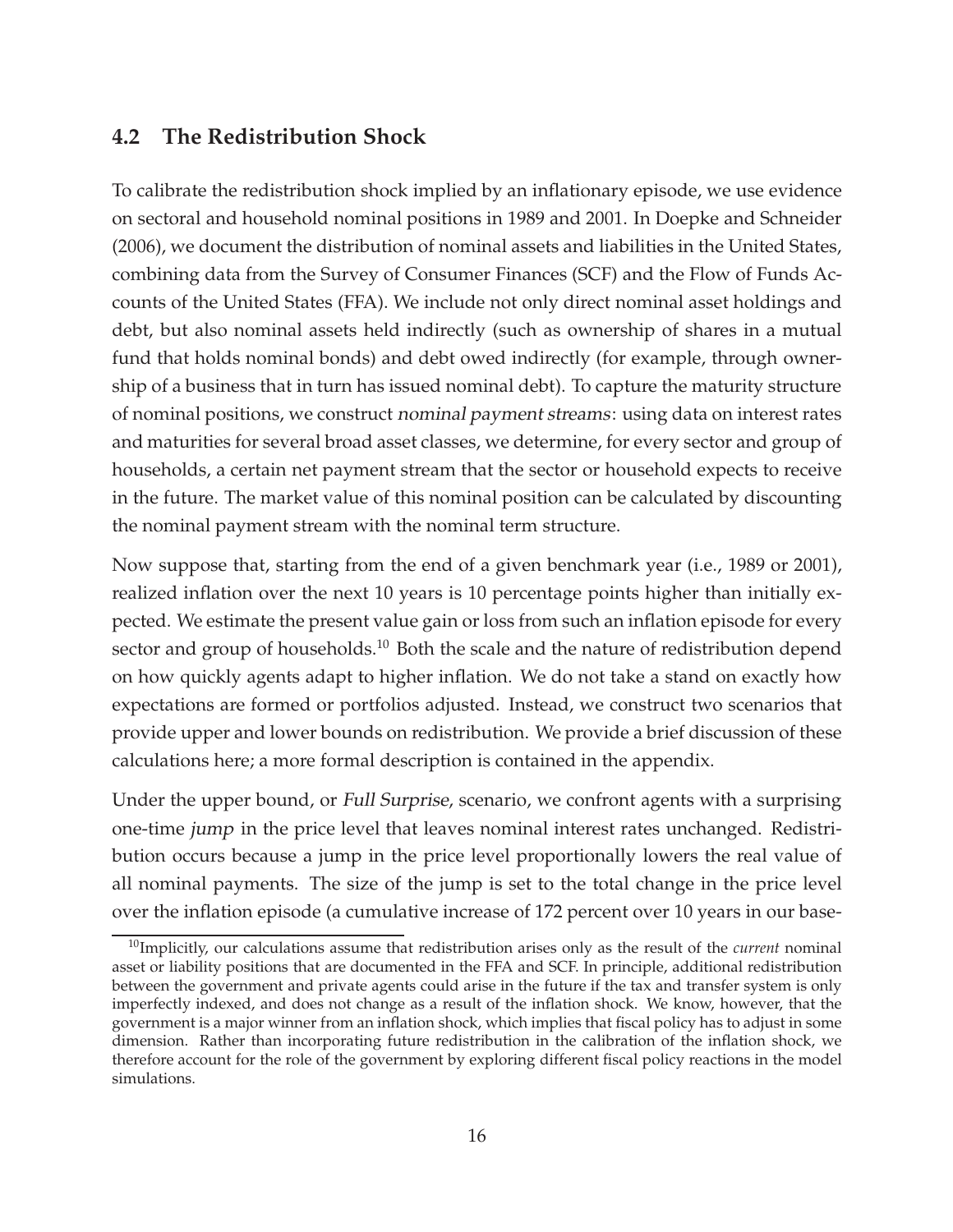line episode). In contrast, the lower bound, or Indexing ASAP, scenario corresponds to a surprising one-time announcement that inflation will be 10 percentage points higher than expected for the next 10 years. Bond markets immediately incorporate the revised inflation expectations into the nominal yield curve. Redistribution occurs because future nominal payments are discounted at higher interest rates. The present value gains and losses are smaller here than in the Full Surprise scenario because any given position is not affected by the change in the price level over the entire episode, but only by the change up to the maturity of the position itself. The Indexing ASAP scenario is equivalent to assuming that agents switch to inflation-indexed securities as soon as their nominal positions reach maturity, which accounts for the label. Quantitatively, this second scenario delivers a lower bound for gains and losses, since nominal wealth invested in a given instrument is protected from any inflation that occurs once the instrument has matured. Qualitatively, the Indexing ASAP scenario is special in that it affects longer positions more than short positions.

### Redistribution across Households

Table 3 summarizes the redistribution of wealth across sectors after the 10 percent inflation experiment, stated as a percentage of GDP. Due to its large nominal debt, the government is the main winner from inflation, with gains between 9.1 and 20.8 percent of GDP for a hypothetical inflation episode starting in 1989, and 6.2 to 17.4 percent for an episode starting in 2001. Both the government and the rest of the world (i.e. foreigners) have positive nominal positions, and thus stand to lose from inflation. However, as documented in Doepke and Schneider (2006), the foreigners' exposure to inflation has quickly increased through the 1990s. The potential losses from an inflation episodes were between 5.2 and 8.4 percent of GDP in 1989, but have increased to 8.0 to 12.3 percent in 2001. For households, in contrast, losses under the Full Surprise scenario have declined from 11.8 percent of GDP in 1989 to 2.0 percent in 2001. Under Indexing ASAP, households actually stand gain from inflation in 2001.

Table 4 considers redistribution within the household sector for the benchmark year 1989, with gains and losses of the different household types stated relative to average net worth in each group. In Table 5, the same gains and losses are expressed as a fraction of total losses incurred by the household sector. Even within the household sector, the redistribution effects are sizeable. In 1989, a coalition of relatively old households stands to lose between 10 and 25 percent of GDP. Up to three quarters of the loss are born by the top 10 percent of the wealth distribution, who hold a lot of long-term fixed-income securities.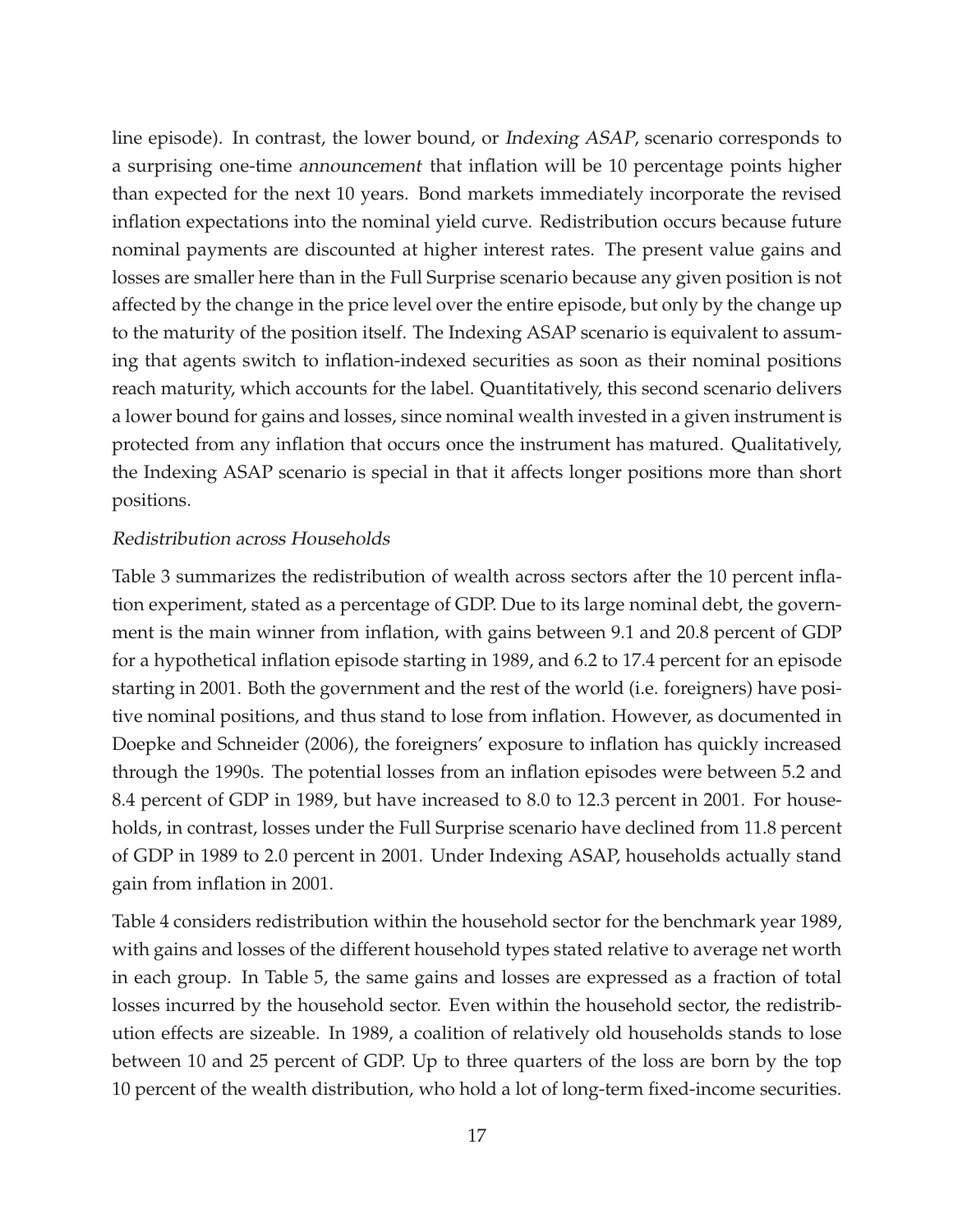However, poor agents who hold most of their savings as deposits are also vulnerable to inflation. Within each wealth category, the largest losses are born by the oldest households, who are already in retirement. The main winners within the household sector are young middle-class and poor households who bought a home and have large fixed-rate mortgages.<sup>11</sup>

### Mapping the Shock into the Model

We map the redistribution totals for baseline year 1989 in Tables 3 and 5 into a redistribution vector in the model by matching (for each group) the ratio of the total wealth gain or loss to measured GDP between model and data.<sup>12</sup> Two different redistribution vectors are used, one for the Full Surprise and one for the Indexing ASAP scenario. In the household sector, the losses or gains of the cohort up to age 35 affect the initial assets of the cohort 36–45, losses and gains from 36–45 affect initial assets at age 46, and so on. The youngest cohort under 35 starts with zero assets, and therefore does not experience a change in its initial assets. The young rich, however, may receive a different bequest because of the impact on their parents. The level of government debt and net asset holdings of foreigners are adjusted as well. Since in the model the last cohort dies at age 85, there is no cohort whose initial assets are affected by the gains and losses of the cohort aged 76–85. For simplicity, we disregard the redistribution occurring in this age group.<sup>13</sup>

## **5 Findings from the Model**

In this section, we use the calibrated model to assess the economic implications of the wealth redistribution triggered by an unanticipated inflation episode. As discussed above, we model the arrival of inflation as a redistribution shock that displaces the economy from its balanced growth path. The (zero sum) redistribution vectors that we feed into the model have been calibrated in Section 4.2. As can be seen from Table 3, the government is a major winner in the redistribution. We thus need to take a stand on how it will adjust

<sup>&</sup>lt;sup>11</sup>Additional detail on the sectoral and household positions and redistribution numbers is provided in Doepke and Schneider (2006).

 $12$ The redistribution in Table 3 does not add up exactly to zero because of data limitations; in each case, we adjust the gain of the government to ensure a zero-sum redistribution.

<sup>&</sup>lt;sup>13</sup>To maintain a zero-sum redistribution, we reduce the gain of the government by the amount of losses in this cohort. We have also tried an alternative procedure in which the last cohort is interpreted as "open ended" and receives a larger total redistribution. The results were very similar to the baseline approach. The main difference is a larger decline in the old cohorts' consumption, with little effect on aggregates.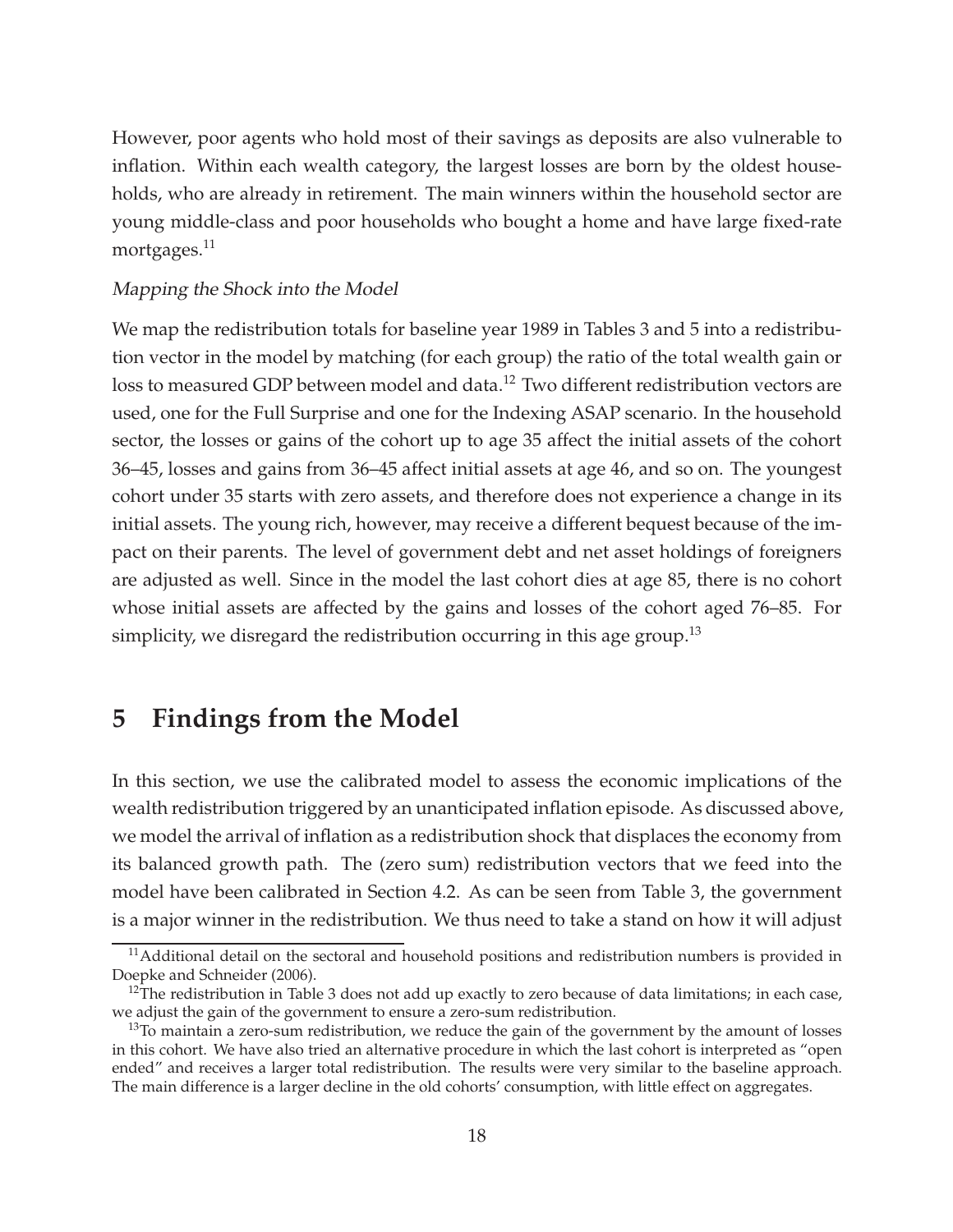its behavior. If tax rates and real government spending do not change, the government budget will be in surplus due to lower payments on existing debt, and the real value of government debt will decline even further. Alternatively, the government could use the extra revenue to raise government spending or to lower taxes. In the benchmark fiscal policy regime, the government uses the extra revenue to raise government spending. The real value of government debt returns to its balanced-growth value, so that we do not induce permanent effects solely by imposing them on the reaction of the government. In this regime, the gap to the balanced-growth debt/GDP ratio is assumed to shrink by 50 percent per decade. Alternative fiscal policy regimes will be considered below. We also have to take a stand on the behavior of foreign investors, who lose from inflation. We treat the foreigners similarly to the government, that is, we assume that the real value of the foreigners' assets returns to the balanced growth value over time.<sup>14</sup>

### The Impact on Households

We begin describing the impact of the inflation shock by looking at individual groups of households, leaving aggregates for later. Our baseline results are for a 10 percent inflation experiment with baseline year 1989 and rely on the version of the model without a borrowing constraint. Figure 1 shows the impact on the consumption of each cohort that is alive at the time of the redistribution shock under the Full Surprise scenario. Consumption is displayed as a percentage deviation from consumption in the balanced growth path. Each panel shows the reaction of each cohort over their entire life cycle, and periods are labeled by their midpoint. For the cohort 76–85, for example, the inflation shock hits only in the last period. The graph therefore shows a zero effect until age 70 (that is, the decade 65–74), because for the oldest cohorts those ages are reached before the inflation shock takes place. The middle-class cohorts 36–55 and the poor cohort 46-55 enjoy the largest positive effects, with a gain in consumption of up to seven percent relative to the balanced growth path. These cohorts have a relatively large amount of debt (mainly mortgages to finance houses), and inflation lowers the real value of this debt. The preretirement cohorts of the poor and the middle class (up to age 65) and the poor and rich aged 36–45 also gain, but to a lesser degree. Finally, the youngest cohort of the poor and the middle class are winners as well, albeit for a different reason. These cohorts are not directly affected by redistribution, but they gain from general equilibrium price effects. In

<sup>&</sup>lt;sup>14</sup>Using other assumptions (such as a permanent reduction in the foreigners' assets) made little difference to the results, and so we do not report them here. For the foreigners, we assume that 50 percent of the gap to the pre-inflation net nominal position is closed per decade (the same assumption is used for the government).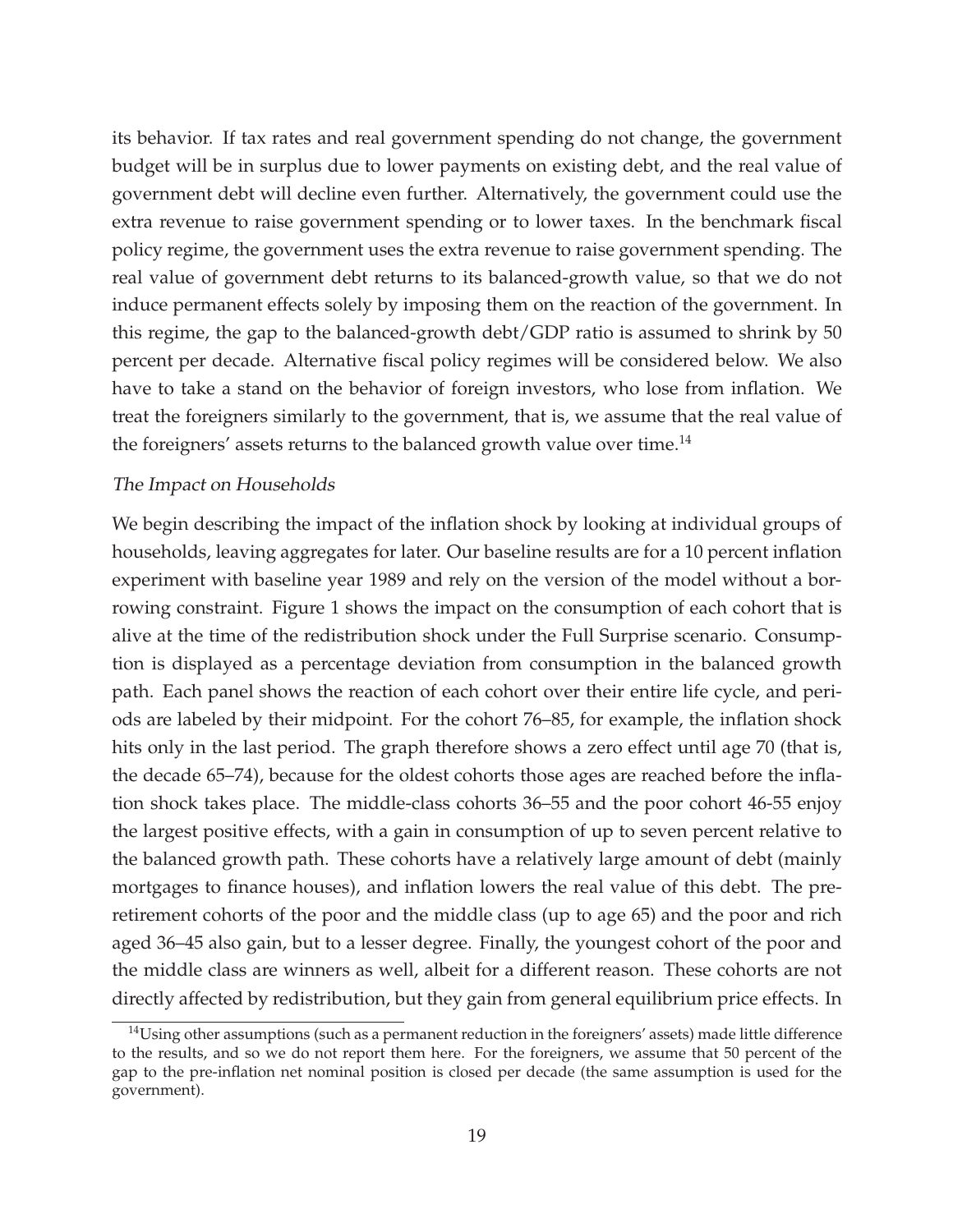particular, a decline in total labor supply leads to a rise in wages.

All other types and cohorts lose from the inflation shock. The young rich lose because they receive a smaller bequest; the others lose because they hold nominal assets that decline in real value. The oldest cohort of the middle class takes the largest hit, with a decline in consumption in excess of 14 percent. The old are disadvantaged in two different ways. First, they hold large amounts of nominal assets, which exposes them to inflation. Second, they are at or near the end of their life cycle, which implies that they cannot smooth the impact on consumption by lowering savings. The impact on consumption of durables or houses (not shown) is very similar to the impact on consumption.

Figure 2 shows the impact on labor as a percentage deviation from average labor supply in the balanced growth path. With the exception of retired households, who have lost this margin of adjustment, the losers from inflation compensate for the impact by working more, while the winners enjoy more leisure. Notice that the cohort with the largest increase in labor supply is the pre-retirement cohort age 56–65 of the rich. These households have to use their "last chance" of adjusting, while younger households are able to smooth their adjustment over several decades.<sup>15</sup>

Figure 3 shows the impact on savings. What is striking about this figure is the size of the effects. The poor aged 46–55 increase their savings by up to 40 percent of their average savings in the balanced growth path, while the households 66–75 experience a decline of up to 17 percent.

### The Impact on Aggregates

Figure 4 displays the effect on economic aggregates. Here period 0 is the impact period, and effects are displayed for the first five decades after the shock. The change in the interest rate is displayed in basis points, and the effect on the other variables is given as a percentage deviation from the balanced growth path. In each panel, the solid line corresponds to the Full Surprise scenario discussed so far. In absolute terms, aggregates move a lot less than type- and cohort-specific variables, indicating that the individual effects partially offset each other. Nevertheless, a clear pattern emerges, which can be related to the individual characteristics of borrowers and lenders in the economy. The first notable feature is a persistent decline in labor supply. This decline is driven by the

<sup>&</sup>lt;sup>15</sup>Given that the labor decision in the model concerns household labor supply per decade, many of these changes are best interpreted as adjustments at the extensive margin. For example, some younger households may switch from having two wage earners to one in response to their gain, while for the cohort 56–65 the time of retirement is an important margin.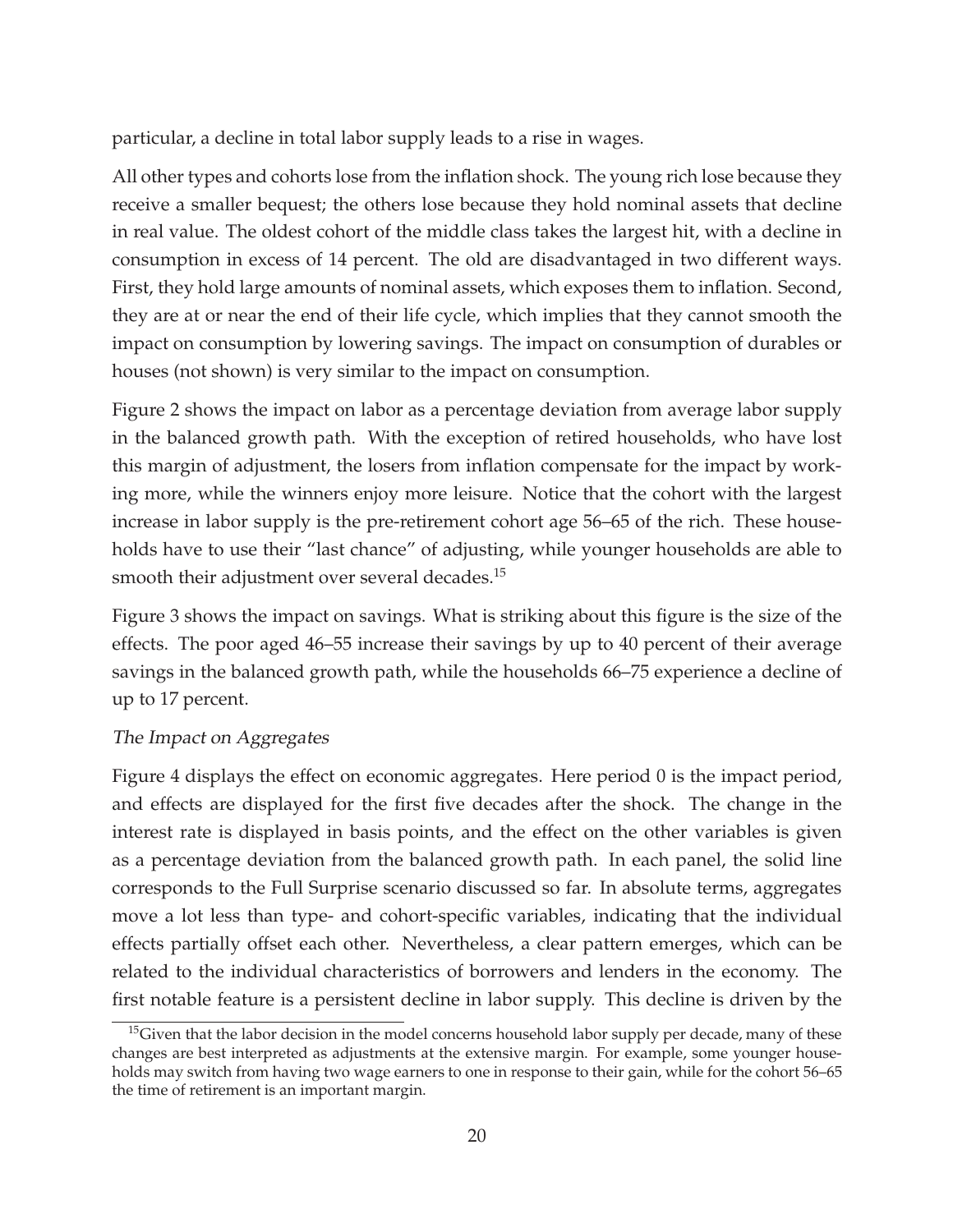younger cohorts of the poor and the middle class, who profit from a positive wealth effect and choose to enjoy more leisure. The decline of labor supply is partially offset by the rich and the old. The net effect is still negative, however, since a large fraction of the losers from inflation are retirees, who are unable to adjust their labor supply. Hence, the age structure of gainers and losers from inflation is key for the aggregate effect on labor supply.

The evolution of the capital stock is driven by life-cycle effects as well. The capital stock increases for two decades after the impact of the shock. The relatively young gainers from inflation increase their savings, while the older losers have a smaller decrease in savings, since they are closer to the end of the life cycle. The capital stock continues to increase over the first decades, because the losers reach the end of their life cycle before the gainers do. The poor and middle-class gainers from inflation are still alive after twenty years, and their additional savings account for the high capital stock in this period. The effect is reversed when the cohorts who initially had the largest gains reach the end of their life cycle. After a number of decades, none of the cohorts that were directly affected by the inflation shock remain, and the aggregate effects begin to peter out.

The net impact on output is a decline of up to 1.2 percent relative to the balanced growth path during the first two decades, and an increase of up to 0.5 percent thereafter. Notice that while the effects are moderate in magnitude, they are extremely persistent. Given an average decline of about 0.8 percent relative to the balanced growth path over the first twenty years, the cumulative amount of output lost is large. In addition, the output effect is of the same order of magnitude as what is generated by representative-agent models with monetary frictions. For example, Cooley and Hansen (1989) find that in a standard cash-in-advance model with stochastic money supply, a permanent increase in inflation from 0 to 10 percent reduces steady-state output by about 0.8 percent (with a cash-inadvance constraint that requires that the equivalent of one month of consumption has to be held in cash). Our model, which abstract from monetary frictions, generates roughly the same output effect over two decades based on surprise redistribution only.

So far, we have only considered the Full Surprise scenario. Under the alternative Indexing ASAP scenario, assets and liabilities with maturities below ten years are affected less by inflation, since nominal interest rates are assumed to adjust to the new expected inflation path right away. As Table 3 shows, under this assumption the net loss of the household sector is only 4.0 percent of GDP, instead of 11.8 percent under the Full Surprise scenario. Despite the lower total amount of redistribution, the economic effects under the Indexing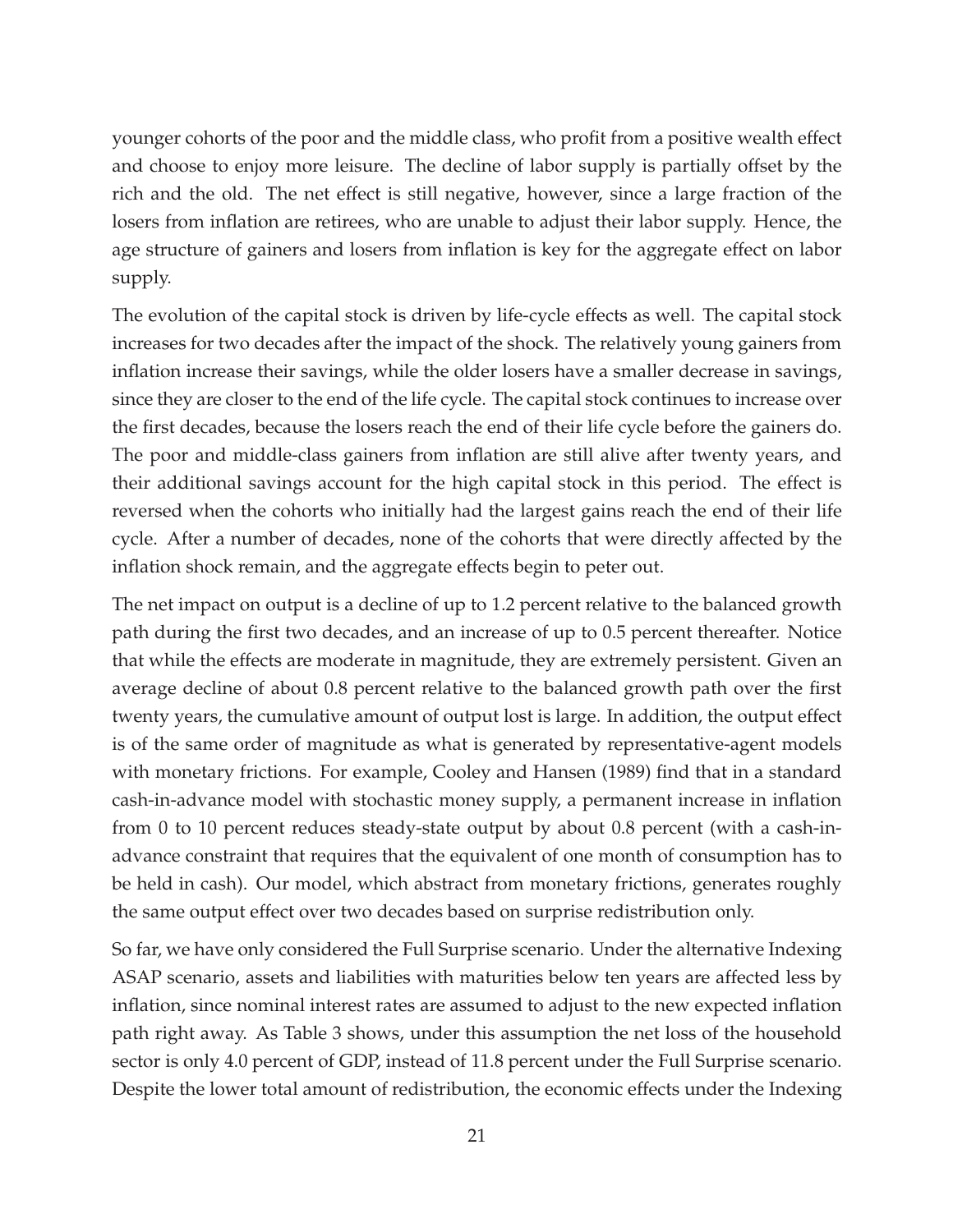ASAP scenario are not just a scaled-down version of the Full Surprise results. The reason is that the maturity structure of assets and liabilities differs across sectors and groups of households.

In Figure 4, the effects of the Indexing ASAP scenario are given by the dotted lines. The responses still have a similar shape, but are generally smaller. The initial impact on output declines to 0.5 percent, but it is more persistent than in the Full Surprise scenario. Additional insights can be gained if we decompose the overall redistribution experiment into two components: redistribution among households, and redistribution among the household sector as a whole and the government and foreigners. The dashed lines in Figure 4 ("Indexed Debt") show what happens in the Full Surprise scenario if we only redistribute among households in the same amount as before, but isolate the government and foreigners from the redistribution (i.e., we assume that the assets and liabilities of the government and foreigners are indexed to inflation). In terms of labor supply and output, this households-only redistribution leads to an even larger labor supply and output effect. The reason is that if the government receives its windfall, the households are poorer, while the demand for government consumption increases. Both effects increase labor supply. Similar effects arise under the Indexing ASAP scenario (not shown).

We repeated both experiments in versions of the model with a binding borrowing constraint, i.e., consumers can only borrow up to fraction  $\psi$  of the value of their houses. We experimented with a variety of values for  $\psi$ , but found that in each case the results were virtually the same as in the model without financial constraints. Intuitively, a borrowing constraint will change the reaction of households who are right at the constraint when the inflation shock hits. Since these households are borrowers, they gain from inflation; that is, the real value of their debt declines. Compared to an unconstrained household, a constrained household will spend a larger fraction of the windfall on additional consumption in the impact period, since consumption was previously limited by the constraint. At the same time, there will also be a larger increase in leisure, since a constrained household tends to increase labor supply to overcome the restriction. Quantitatively, however, these effects turn out to be small. The reason is that only the youngest households are financially constrained, and these households account for only a small part of the overall effects.

### Alternative Fiscal Policy Regimes

While our model makes precise predictions about the reaction of the household and busi-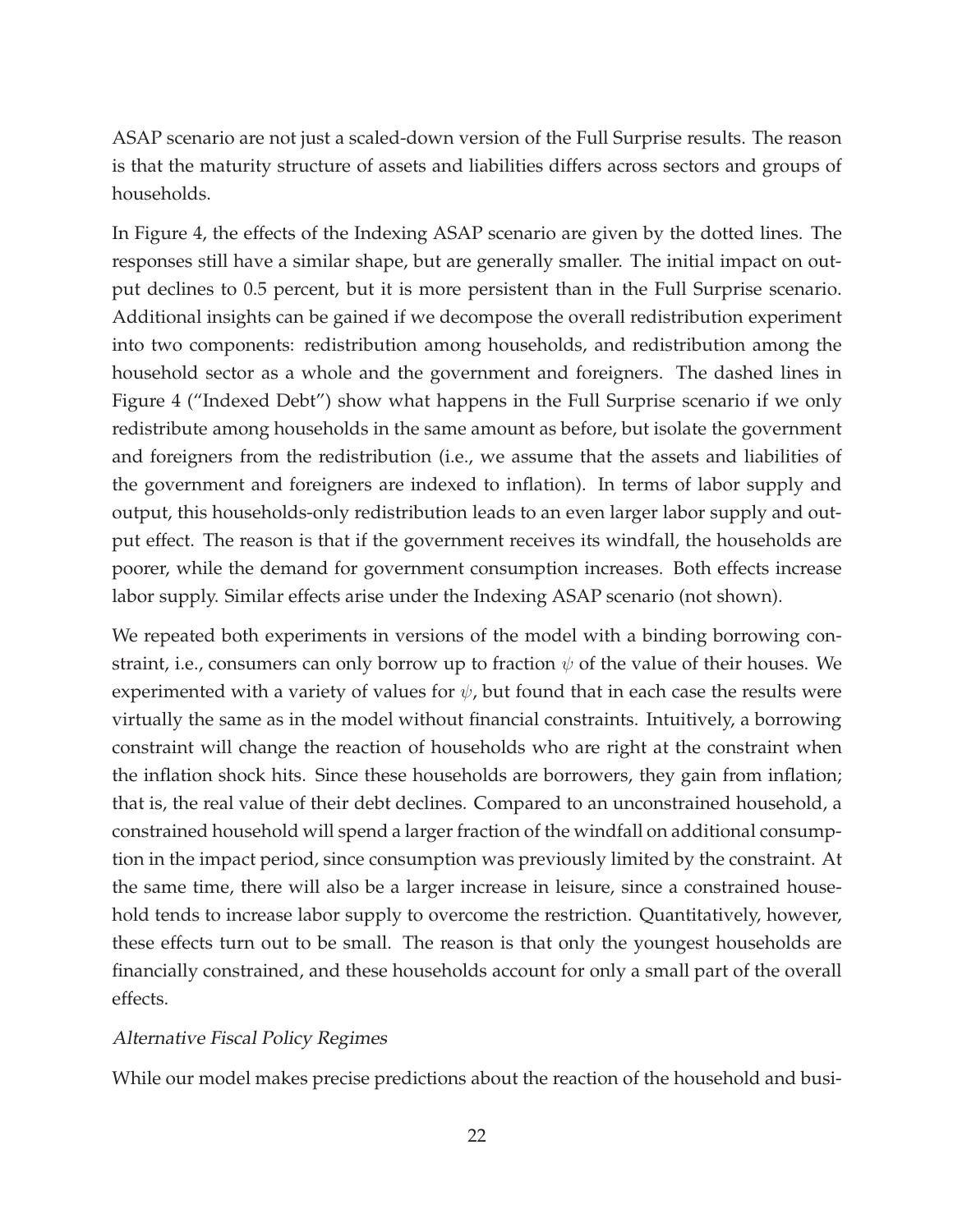ness sectors to a redistribution shock, we had to make assumptions about the reaction of the government, which is a major beneficiary of the inflation-induced redistribution. The question arises whether our results are sensitive to alternative assumptions about the government's reaction to the inflation windfall. To evaluate the role of the government, we computed outcomes under a variety of fiscal policy regimes after the inflation shock.

In our model, apart from increasing government spending, the government may put additional funds to two alternative uses: it could lower taxes, or it could increase social security spending. The top panel in Figure 5 compares the impact on output across the three possible "pure" policies, i.e., the entire windfall is used either to increase general spending, lower income taxes, or increase social security. In each case, we use the Full Surprise scenario; corresponding results for the Indexing ASAP scenario are displayed in Figure 6. We maintain the assumption that real government debt returns to its original balanced-growth value. The shape of the impact on aggregate output is remarkably similar across the three policies. In each case, output initially declines due to the negative effect on labor supply, and later increases due to the increased capital stock. Throughout the entire transition, output is highest if taxes are lowered, and lowest if pensions are increased. The intuition is that cutting taxes lowers distortions at the labor-leisure margin, which increases output. Subsidizing pensioners, in contrast, lowers incentives for saving.

So far, we have taken as given that the effect of wealth redistribution on the government is transitory, i.e., real government debt returns to its original balanced-growth value. However, the government could also decide to permanently keep government debt at its lower post-inflation value, which would allow either a permanent increase in spending or a permanent decrease in taxes. The bottom panel of Figure 5 displays the output effects under this fiscal policy regime. Since the economy now converges to a different balanced growth path, permanent effects on output arise. Cutting taxes leads to the largest increase—about three percent of output in the balanced growth path. Thus, in the long run, cutting taxes increases output more than increasing government spending. Raising pensions has almost no long-run effect. Since pensions are paid late in life, in this case the lower government debt is counteracted by lower private saving.

### Welfare Implications

While the redistribution numbers computed in Section 4.2 give us a good indication of who gains and who loses from inflation, they are not sufficient to determine the overall welfare impact on each group. Households are also affected by the reaction of the govern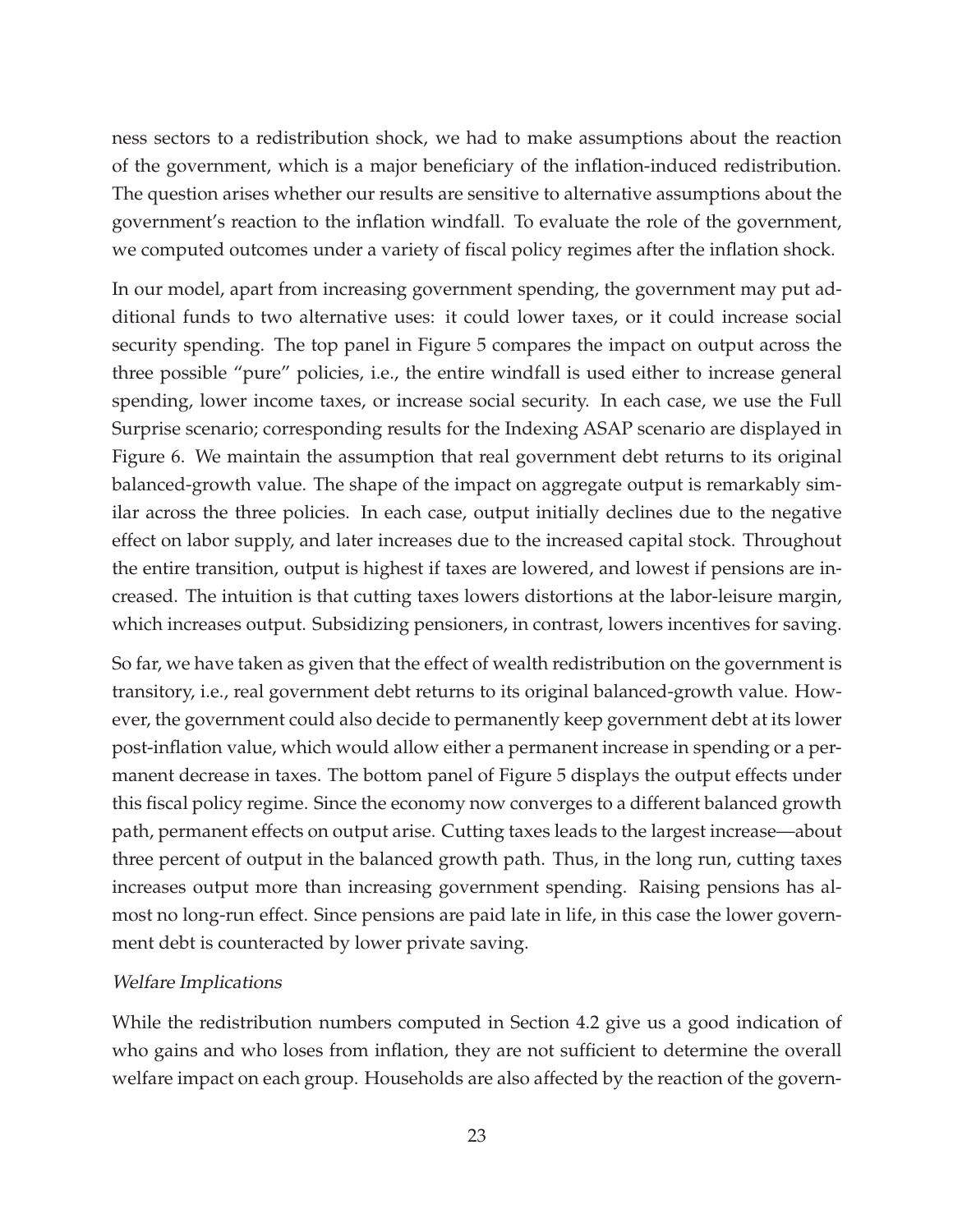ment to inflation, as well as by general equilibrium price changes. To gauge the impact of inflation on group-specific welfare, Table 7 compares the utility of each type and cohort of consumer alive in the impact period to balanced-growth utility in the Full Surprise scenario under the three possible fiscal policy regimes, with government debt returning to the balanced-growth value. Table 8 provides the same information for the Indexing ASAP scenario. For ease of interpretation, the numbers are expressed as equivalent proportional variations in consumption (both nondurable and durable). For example, an entry of -1.00 would indicate that the utility of the household in the inflation scenario is equivalent to the utility gained from the balanced growth allocation, with consumption and housing scaled down by one percent until the end of the life cycle. For people from the poor and middle class groups who have reached the final period of their life, the welfare number is exactly equal to their percentage change in consumption. For younger people, this is not the case, because they can also adjust leisure, and the old rich can adjust bequests. We also display a weighted welfare criterion that places equal weight on each group alive in the impact period.<sup>16</sup> We discuss the results for the Full Surprise scenario first; qualitatively, the results under the Indexing ASAP scenario are similar.

The welfare calculations show that the fiscal policy regime determines the sign of the welfare effect for a number of groups of households. In the baseline experiment in which government spending adjusts, the sign of a group's welfare change is the same as the sign of its direct redistribution effect in Table  $4^{17}$ . The poor aged  $46-55$  gains most from inflation with a positive effect in excess of 11 percent relative to the balanced growth path, while the oldest cohort of the middle class suffers the largest welfare loss of over 14 percent. In this scenario, there is a direct link between redistribution and welfare, because the government uses its windfall to increase government spending, which does not enter anybody's utility.

The situation is different, however, if the government rebates its windfall to the households. If the government decides to cut taxes, the sign of the welfare effect stays the same

<sup>&</sup>lt;sup>16</sup>While a formal political economy analysis is beyond the scope of this paper, our individual and aggregate welfare measures correspond to the objective functions of two commonly used political economy models, and in this sense indicate the "political popularity" of inflation. Under majority voting, each voter picks the party whose policies yield higher utility. In this case, each group's political preferences can be read off the sign of the group-specific welfare effect. Probabilistic voting (see Persson and Tabellini 2000) introduces noise to voting decisions, and it can be shown that voting outcomes are equivalent to maximizing a weighted welfare function of the same type as our aggregate welfare measure.

 $17$ Recall that the gain or loss of a given cohort in the data affects beginning-of-period assets of the following cohort in the model. For example, the gains or losses of the 36–45 cohort in Table 4 correspond to the welfare effect on the 46-55 cohort in Table 7, and so on.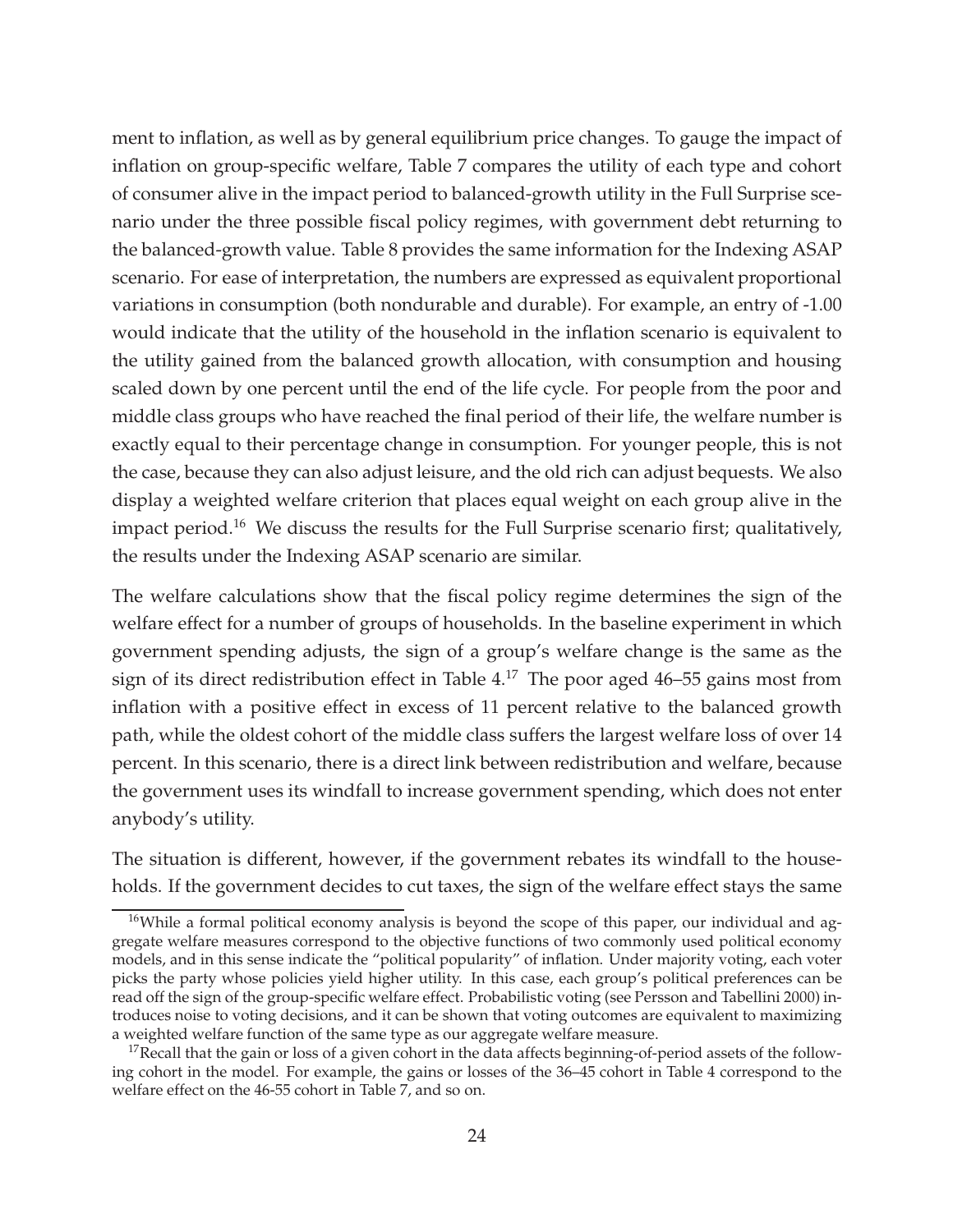for all groups, but the absolute welfare gain increases substantially for the working-age population. The largest gain now accrues to the middle class cohort aged 36–45, with a positive welfare effect of almost 16 percent. If the windfall is used to increase pensions, the sign of the welfare effect switches for a number of groups. A broad majority of households now gain from the redistribution shock, including all of the poor. The oldest group among the poor, which suffers a 5 percent welfare loss if the adjustment is through government spending, now experiences a gain of 25 percent. For a number of groups (including this one) the direct loss through the revaluation of their assets is more than offset by the compensating higher pension payments. Thus, while the poor as a group experience a negative direct redistribution effect, this loss turns out to be easy to compensate, precisely because it does not take much in terms of transfers to improve the well-being of the poor.

¿From a political economy perspective, these findings lead us to conclude that the government can adopt simple fiscal policies in reaction to an inflation shock which imply that the shock benefits a majority. Thus, policymakers may be tempted to inflate the economy not just because they take some direct interest in the fiscal position of the government, but also because such a policy may actually have wide support if the losers from inflation receive some compensation. It is intriguing to observe that the U.S. inflation episode in the 1970s started right after social security was first indexed to inflation in 1972. While this policy change is unlikely to have been the main cause of the episode, it certainly lowered the political cost of inflation, and therefore may help explain why it took a decade until inflation was brought under control. In fact, the formula for the cost-of-living adjustment of social security was originally specified incorrectly. The retirees were actually overcompensated for inflation until 1978 (see Duggan, Gillingham, and Greenlees 1996), so real pensions rose as a result of inflation, just as in our "Higher Pensions" fiscal policy regime.

The temptation of inflation becomes even more apparent when we consider the weighted welfare measure, which is positive in each case. Under the Full Surprise scenario, the gain varies from 2.5 percent if government spending is increased to 5.7 percent if the windfall is put towards higher pensions. Under Indexing ASAP, the gains vary from 1 to 2.6 percent. Three effects are at work here. First, the economy as a whole experiences a net gain, because inflation deflates the wealth of foreigners. Second, a reduction in government debt also registers as a welfare gain, since Ricardian equivalence does not hold in our OLG-economy with distortionary taxation. Third, inflation redistributes wealth from the rich to the middle class and the poor. Since the rich have the lowest marginal utility, this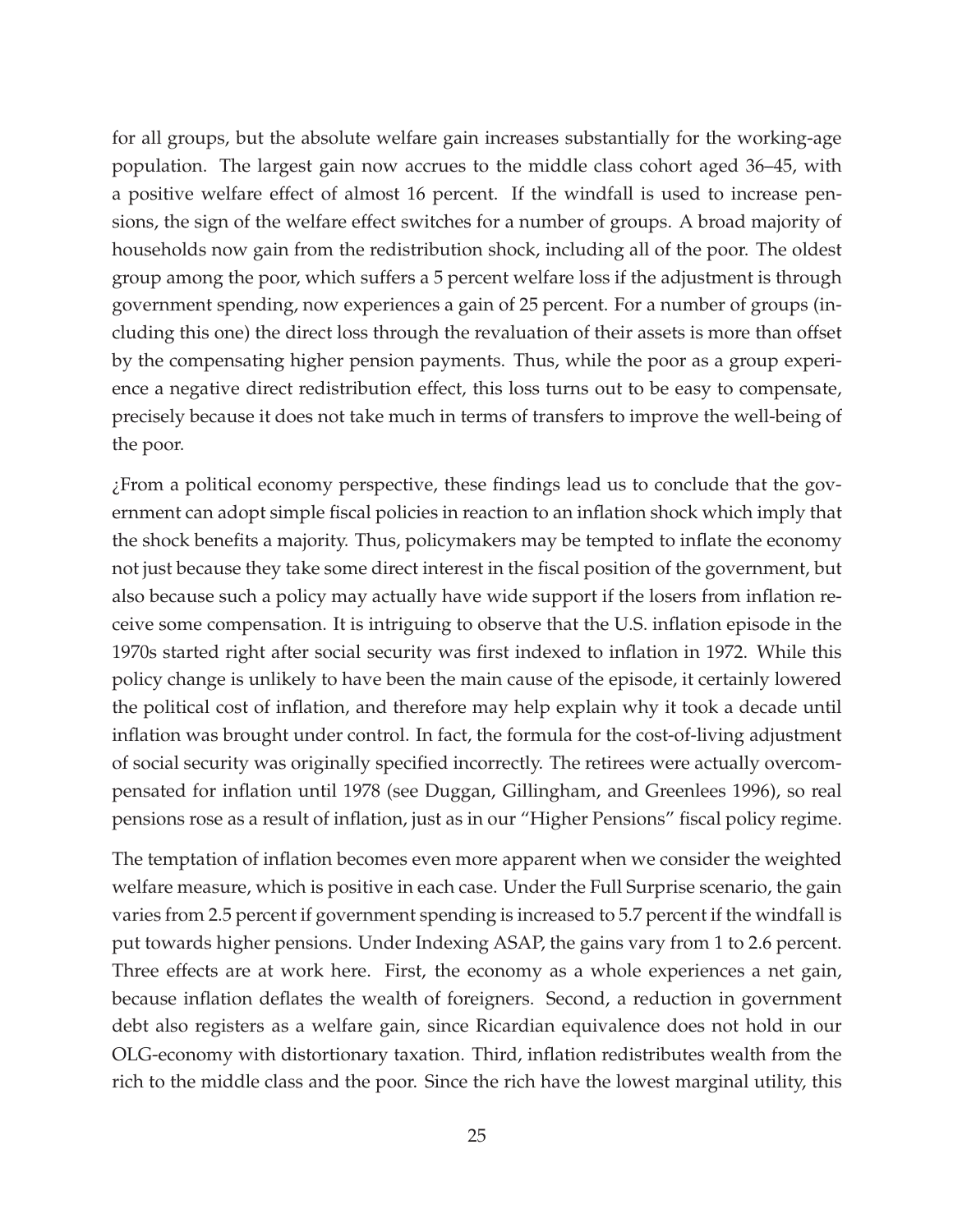redistribution also has a positive impact on the weighted welfare measure.

We can gauge the relative importance of the taxation of foreigners by computing results for an otherwise identical experiment that leaves the real value of the foreign asset holdings intact. In other words, redistribution takes place only between domestic households and the government, while the rest of the world is protected from inflation. To balance the total redistribution, we assign a smaller gain to the government (i.e., the situation is as if the position of the foreigners consisted only of inflation-indexed government bonds). In this scenario, the overall welfare effect remains positive, but is smaller. In the Full Surprise scenario with government debt returning to the balanced-growth value, the weighted welfare effects are 2.47 if government spending is increased, 3.74 with tax cuts, and 3.96 when pensions are raised. If the government windfall goes towards higher government expenditure, the exclusion of foreign debt has no effect on welfare. The reason is that neither government spending nor the consumption of foreigners enter domestic households' utility. In contrast, in the tax-cut and higher-pensions regimes, the implicit taxation of foreigners contributes about 30 percent of the overall welfare effect. The welfare effect is also positive if neither foreigners nor the government are affected by inflation, i.e., if we consider redistribution among consumers only. In this case, the aggregate welfare effect is the same as what we got previously in the regime where the government puts its windfall towards higher spending.

The welfare effects are essentially unchanged if we work under the alternative assumption that government debt does not return to the balanced-growth value. Even though we saw that making permanent changes to debt and taxes can have a sizable effect on output in the balanced growth path, this is of little relevance to the initial generations. The results are also qualitatively unchanged if we consider the Indexing ASAP scenario (see Table 8). Individual welfare effects are generally smaller due to the reduced redistribution volume, but duration effects are important. For the poor, for example, losses are much smaller under the Indexing ASAP scenario relative to Full Surprise, since most of their nominal assets are short term. For the rich as well as for the government and foreigners, the difference between the two scenarios is smaller. Once again, the weighted welfare effect is positive in each scenario.

When interpreting these results, one has to keep in mind that our model isolates the welfare implications of only the redistribution effect of an inflation shock. The traditional literature on the welfare cost of inflation, in contrast, builds on monetary frictions (from which we abstract), and finds that inflation lowers welfare. At the same time, the size of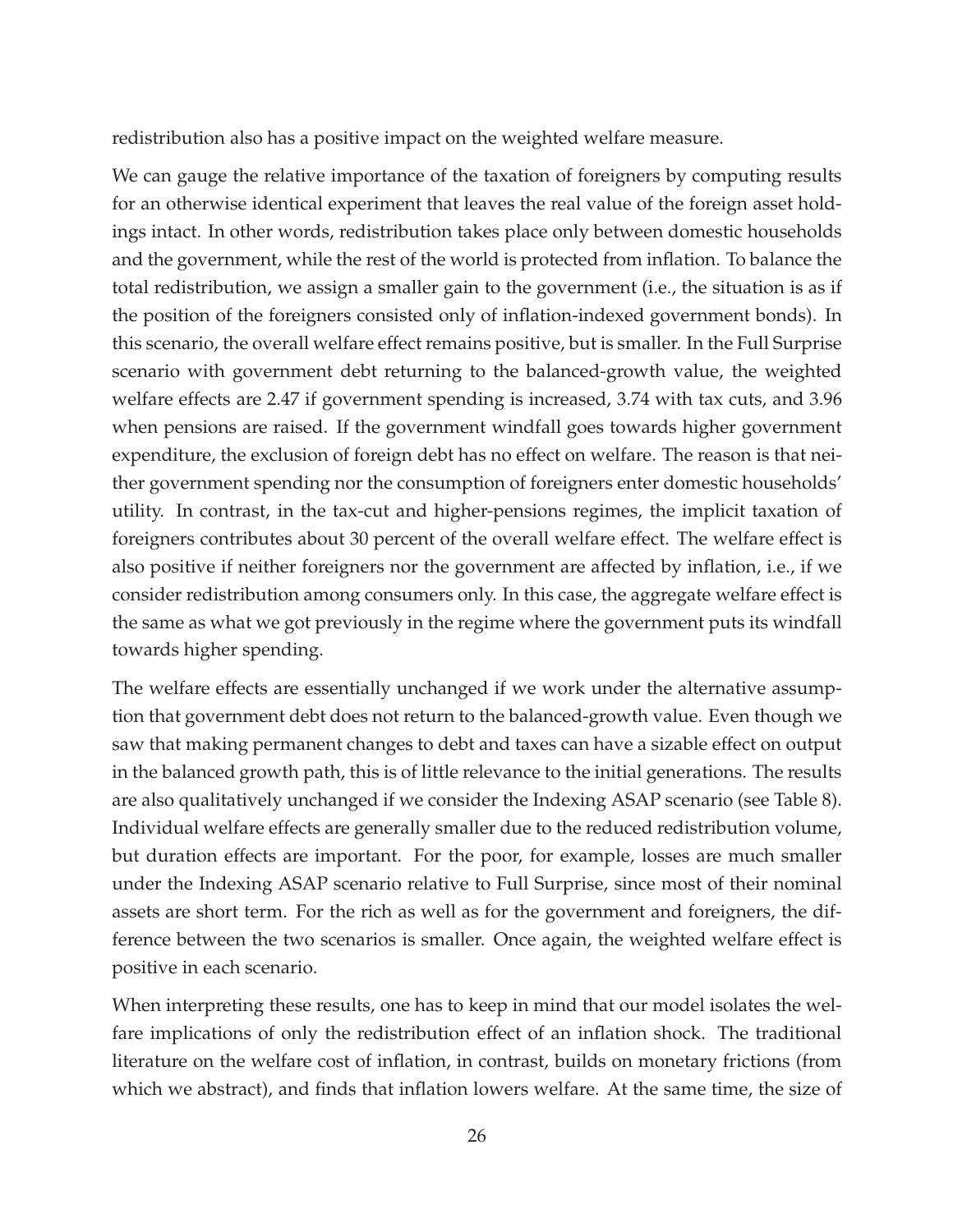the effects is generally shown to be small, so that the positive effects arising from redistribution that we document here are likely to dominate. To give a concrete example, the estimates by Lucas (2000) imply that a *permanent* rise in inflation from zero to ten percent lowers welfare in steady state by the equivalent of slightly less than one percent of consumption.<sup>18</sup> In our analysis, as long as the government's windfall is not used exclusively to increase government spending (which does not enter utility), the positive weighted welfare effect arising from redistribution is at least twice as large in absolute value as Lucas' welfare cost estimate. In the Full Surprise scenario, the positive welfare effect exceeds five percent for both the tax rebate and pension policies. To be sure, the estimates are not directly comparable, in that Lucas considers the implications of a permanent, but anticipated rise in inflation, whereas we focus on a surprising temporary inflation shock. Nevertheless, for real world inflation episodes both redistribution and monetary frictions are a relevant source of welfare effects. Here the conclusion remains that even if we account for standard estimates of the welfare cost of inflation arising from monetary frictions, under suitable government policies the overall welfare effect of an unanticipated inflation shock is positive and large.

### Results for Baseline Year 2001

Doepke and Schneider (2006) document substantial changes in the net nominal positions of different sectors of the U.S. economy over the last 15 years. Most importantly, there has been a large decline in the net nominal position of the household sector, and a corresponding increase in the position of the rest of the world. We repeated our experiment with redistribution numbers generated from data in 2001 to gauge how important these changes are for the effects of inflation. To make results comparable, we used the same model calibration as before (apart from the asset positions of the rest of the world and the government, which were adjusted to their 2001 values).

Figure 7 shows the impact on economic aggregates for the 2001 experiment. Qualitatively and quantitatively, the effects are very similar to 1989 results. Some differences do arise, however, when we consider the welfare implications. The weighted welfare measures now show a slightly smaller positive effect of up to 4.57 percent in the Full Surprise scenario with higher pensions (3.09 if spending adjusts, and 4.37 with tax cuts; the numbers for the Indexing ASAP scenario are 1.82, 2.24, and 2.33 in the higher spending, tax cuts,

 $18$ The welfare cost of inflation is larger in economies where money is held to smooth consumption, and there is a lack of other liquid assets that can serve this function (see Imrohoroglu and Prescott 1991 and Imrohoroglu 1992), as well as in search-theoretic models of money (see Lagos and Wright 2005).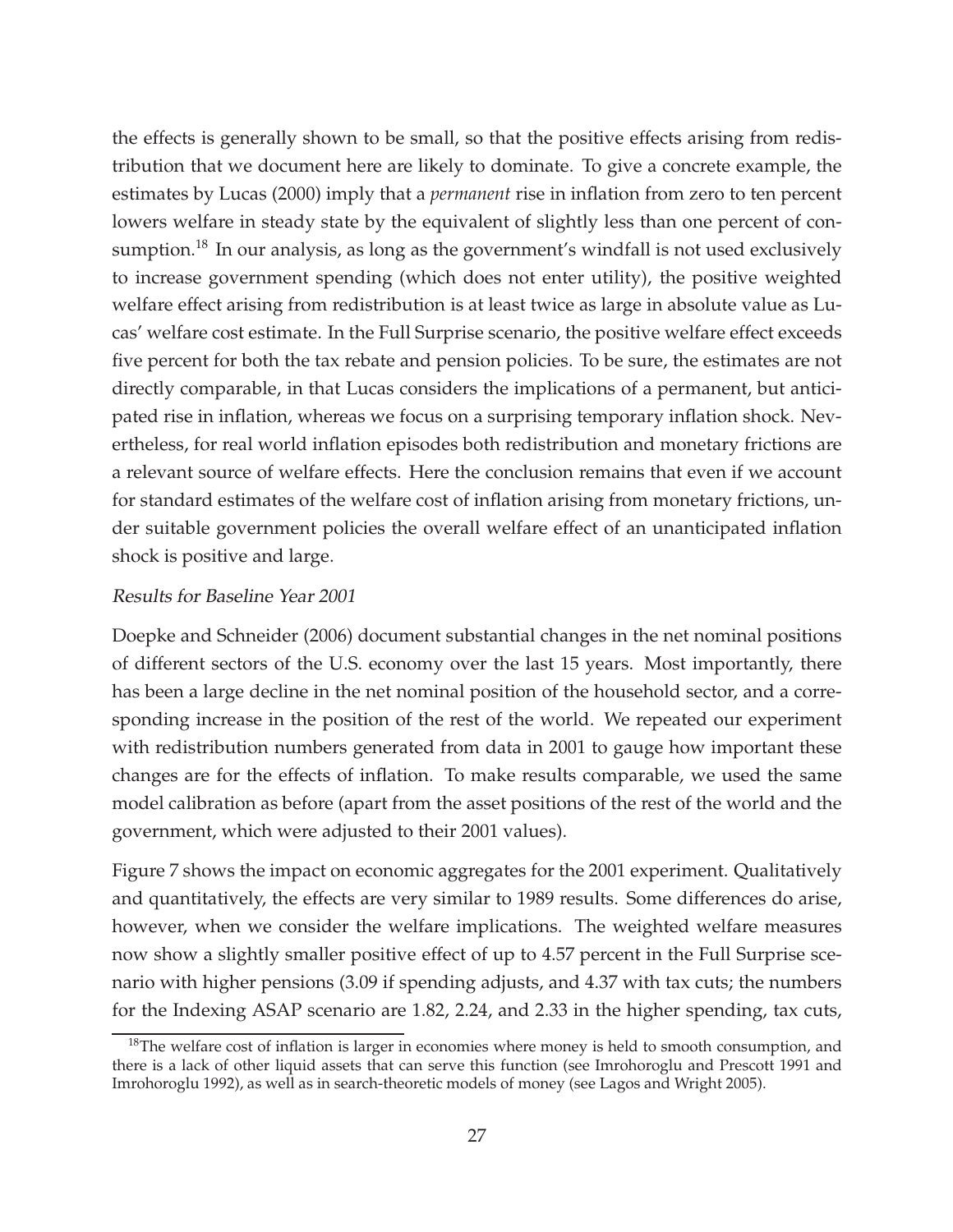and higher pension regimes). A key difference to 1989 is that the taxation of foreigners now accounts for a larger share of the total welfare effect due to the increased net nominal position of the rest of the world. The importance of foreigners can be gauged by recomputing the experiment under the assumption that foreigners are isolated from inflation (as if, counterfactually, foreigners only held inflation-indexed bonds). This reveals that as long as the government either cuts taxes or raises pensions, the inflation tax on foreigners accounts for between 40 and 55 percent of the overall weighted welfare effect.

In summary, across all our experiments for both baseline years we find that inflationinduced redistribution has a positive effect on standard weighted welfare measures. Even if we abstract from the fact that foreigners hold a sizable amount of domestic nominal assets, these positive effects are large enough to outweigh standard estimates of the welfare cost of inflation arising from monetary frictions. The large recent increase in foreigners' holdings of domestic, dollar-denominated debt, however, has made inflation an even more attractive proposition from a U.S. perspective. In effect, foreigners are currently lending large amounts of funds to the U.S. at terms of repayment that are under control of the U.S. Federal Reserve System. Even moderate taxation of these funds through an increase in inflation would result in substantial welfare gains for U.S. households.

While these findings depend on the specific distribution of nominal assets and liabilities that we documented for the U.S., there is evidence to suggest that similar features may have played a role in other historical inflation episodes. For example, concerning the German hyperinflation of 1923, Holtfrerich (1986) finds that the distribution of wealth was leveled, with the rich losing the most and the gains being concentrated in the middle class. Moreover, "a significant proportion of creditor's losses arising out of the inflation was borne by foreigners who had taken up creditor positions in marks. The losses these suffered were of at least the same order of magnitude as German Reparation Payments between 1919 and 1923." (p. 333). Thus, despite the severe economic disruption caused by the hyperinflation, the distributional impact may have been among the key factors that rendered inflation attractive.

## **6 Conclusions**

The goal of this paper was to examine the importance of wealth redistribution as a channel for real effects of inflation. Building on the empirical work in Doepke and Schneider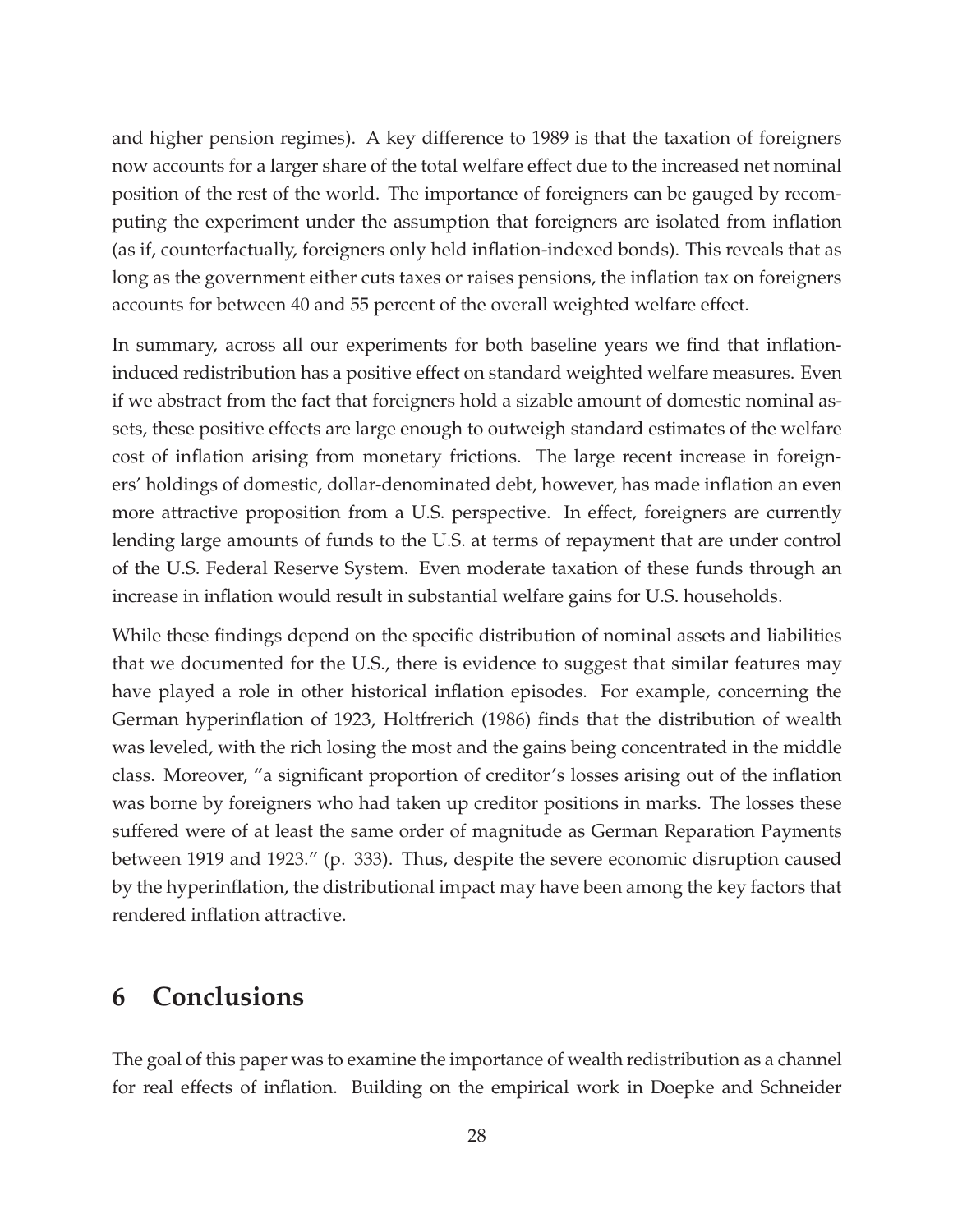(2006), we have computed the wealth redistribution that would be induced by a moderate inflation episode. We find that even moderate inflation leads to sizeable redistribution of wealth. The wealth effects of inflation induce highly persistent effects on both individual welfare and aggregate economic activity. The main source of aggregate effects is that borrowers are younger than lenders. Standard life cycle considerations imply that the responses of young winners and old losers are not offsetting.

Discussion of optimal monetary policy in the U.S. is often based on models with monetary frictions, where inflation causes inefficiencies and therefore lowers welfare. Our model abstracts from frictions to isolate the distributional effects of inflation. Based on U.S. data, we show that the redistribution caused by an inflation episode tends to increase the welfare of domestic households on average. This conclusion arises for two reasons. First, inflation imposes a tax on foreigners who hold domestic nominal assets. If the foreign net nominal position is positive, inflation creates a windfall from the perspective of domestic households. Second, inflation tends to redistribute income from the relatively rich to the relatively poor, which is also registered as an improvement by standard weighted welfare measures.

Our findings therefore lead to some doubts regarding the conventional wisdom that low inflation is always in the best interest of the domestic population. There is a sizable fraction of the U.S. population which would stand to gain if another inflation episode such as the one in the 1970s were to occur. As more and more nominal assets are held by foreigners, this fraction of the population continues to grow. Currently, the potential welfare gains from taxing foreigners' nominal assets through a moderate increase in inflation easily outweigh standard estimates of the welfare cost of inflation. The current widespread optimism regarding continued low inflation in the foreseeable future may be misplaced.

We do not mean to suggest that policymakers should use inflation systematically to achieve distributional purposes. Clearly, a systematic policy of this kind would be impossible to implement, since redistribution arises only to the extent that inflation is unanticipated. At the same time, if the potential gains from inflation through redistribution are large, policymakers may find it more difficult to resist the temptation of inflation. Being aware of the potential redistribution effect may be important even if controlling inflation is the ultimate aim.

To this end, our analysis may provide a useful starting point for future research into the political economy of inflation. One of our key findings is that the cohort welfare effects are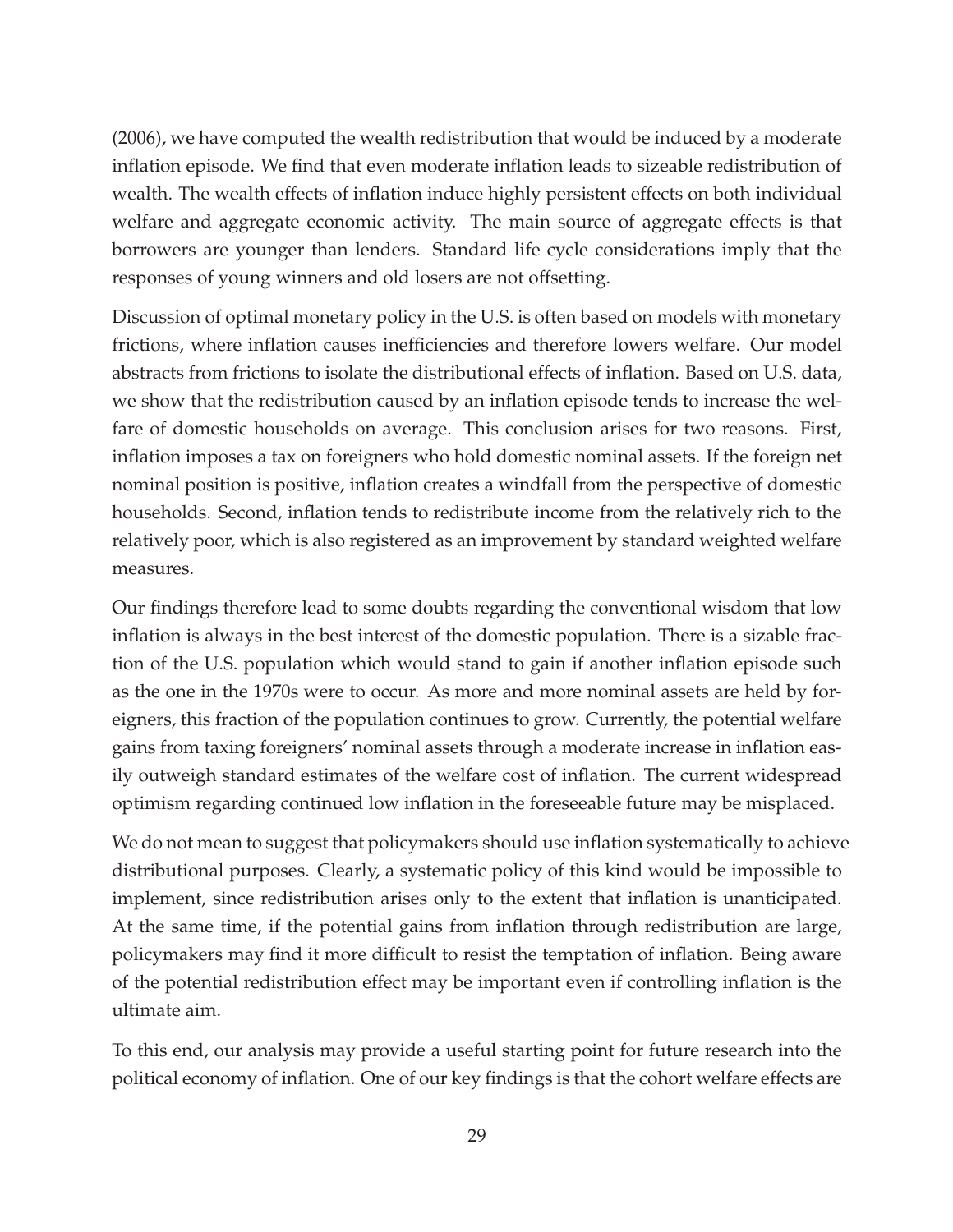highly sensitive with respect to the fiscal policy regime followed by the government. If the government simply raises general spending, only young mortgage borrowers experience a net gain from inflation, so that inflation would not be widely popular. If the windfall is used to raise pensions, however, the poor as well as the old middle class are compensated for all their losses, and most groups, apart from the very rich, stand to gain from inflation. As we discuss above, during the 1970s the U.S. did have a policy of compensating retirees, since social security pensions were (perhaps inadvertently) over-indexed to inflation starting in 1972. Our results suggest that this policy may have contributed to the political sustainability of inflation. In future research, we plan to explore the role of fiscal policies and redistribution effects in other historical inflation episodes.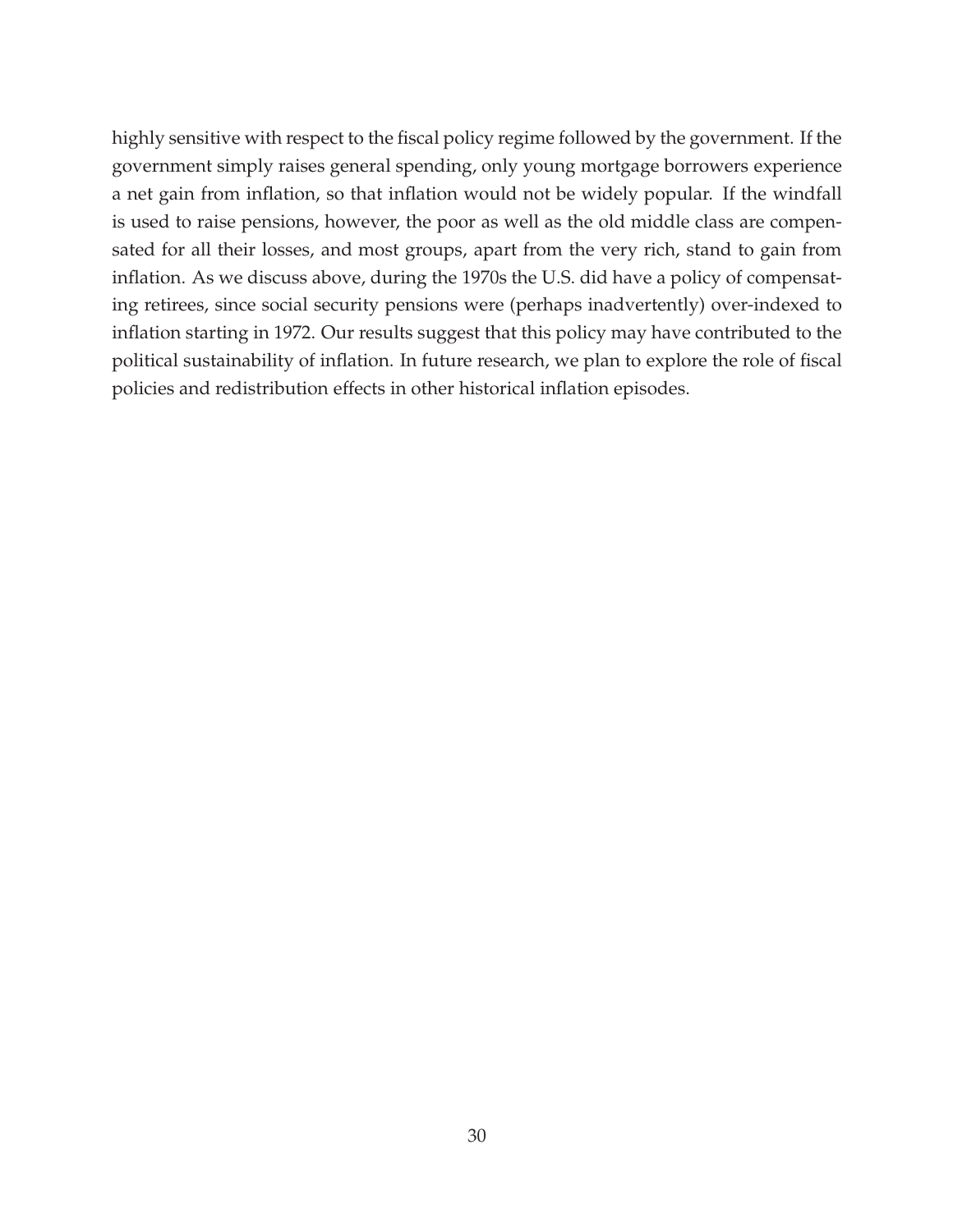### **A Definition of an Equilibrium**

To simplify notation, we define aggregate consumption, domestic assets, net exports, and investment in houses, physical capital, and intangible capital as follows:

$$
C_{t} = \sum_{i} \mu_{i} \sum_{s=t-N}^{t} c_{i,s,t},
$$
  
\n
$$
A_{t} = \sum_{i} \mu_{i} \sum_{s=t-N}^{t-1} a_{i,s,t},
$$
  
\n
$$
NX_{t} = R_{t}a_{F,t} - a_{F,t+1},
$$
  
\n
$$
I_{t}^{h} = \sum_{i} \mu_{i} \sum_{s=t-N}^{t} [d_{i,s,t} - (1 - \delta)d_{i,s-1,t-1}],
$$
  
\n
$$
I_{t}^{k} = K_{t+1} - (1 - \delta_{k})K_{t},
$$
  
\n
$$
I_{t}^{e} = E_{t+1} - (1 - \delta_{k})E_{t}.
$$

Here  $\mu_i$  is the size of group  $i$ , and we have  $\sum_i \mu_i = 1$ . For the definition of an equilibrium, we also need to specify the rental price of houses and the amount of assets committed to housing the old. The houses rented by old people are part of the stock of assets owned by other households. The rental price of houses adjusts such that the return to investing in houses is equal to the interest rate. If the rent is  $p_t$  per unit, investing in a house requires an investment of  $1 - p_t$  per unit today for a return of  $1 - \delta$  tomorrow. The returns are therefore equalized if:

$$
\frac{1-\delta}{1-p_t} = R_{t+1}, \quad \text{or: } p_t = 1 - \frac{1-\delta}{R_{t+1}}.
$$
\n(9)

The amount of assets  $D_t$  committed to housing the old is given by:

$$
D_t = (1 - p_t) \sum_i \mu_i d_{i, t - N, t} = \frac{1 - \delta}{R_{t+1}} \sum_i \mu_i d_{i, t - N, t}.
$$

**Definition 1 (Equilibrium)** An equilibrium consists of a sequence of prices  $\{w_t, R_t, p_t\}$ , house*hold allocations*  $\{c_{i,s,t}, d_{i,s,t}, a_{i,s,t}, l_{i,s,t}, b_{i,s}\}$ , foreigners' assets  $\{a_{F,t}\}$ , firm decisions  $\{Y_t, K_t, E_t, L_t\}$ , *and government decisions*  $\{B_t, \tau_t, G_t, tr_t\}$  *such that:* 

- *1. Given prices, the decisions of every type and cohort of households maximize utility* (1) *subject to the budget constraints* (2)*-*(5) *and the borrowing constraint* (6)*.*
- *2. Given prices, firms maximize profits, i.e.,* (7) *is satisfied in every period.*
- *3. The government budget constraint* (8) *is satisfied in every period.*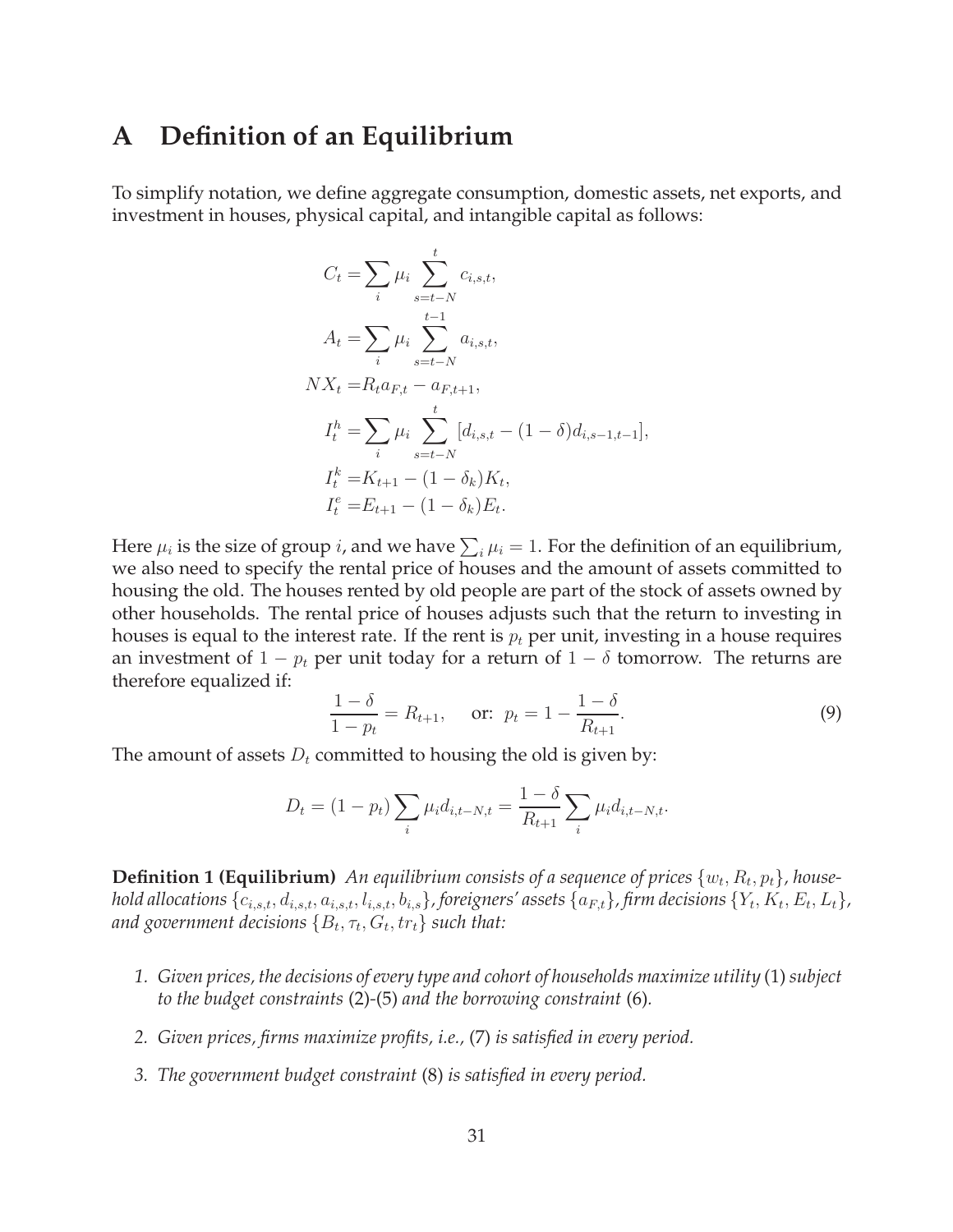- *4. The rental market clears, i.e.,* (9) *holds in every period.*
- *5. The goods market clears in every period:*

$$
C_t + I_t^k + I_t^e + I_t^h + G_t + N X_t = Y_t.
$$

*6. The labor market clears in every period:*

$$
L_t = \sum_i \sum_{s=t-N}^t \phi_{i,t-s} l_{i,s,t}.
$$

*7. The asset market clears in every period:*

$$
A_t + a_{F,t} = K_t + E_t + D_t + B_t.
$$

## **B Computation of Gains and Losses from Inflation**

It is convenient to represent the computations underlying both of our scenarios as adjustments to the nominal term structure, holding the real term structure fixed. $^{19}$  Let  $\imath_t^n$  and  $r_t^n$ denote the total yields on n-year nominal and indexed zero-coupon bonds, respectively, in the benchmark year  $t$ . Suppose that the Fisher equation holds  $ex$  ante in the benchmark year, so that  $\pi_t^n = \imath_t^n - r_t^n$  is cumulative expected inflation. Let  $\tilde{\pi}_t^n$  denote the new inflation path realized from t to  $t + n$ . We take the real interest rate to be equal to the nominal rate minus realized CPI inflation, with the 2003 inflation rate used for expectations beyond 2003.<sup>20</sup> The new inflation path is ten percentage points higher over ten years than the initially expected path.

Under Indexing ASAP, the new inflation path is announced at the end of the benchmark year. The nominal yield curve thus immediately adjusts to  $\tilde{u}_t^n = r_t^n + \tilde{\pi}_t^n$ . To determine gains and losses, we revalue the payment streams associated with bonds and fixed rate mortgages using this new yield curve. Consider a position that promises a single payment  $\nu_{t+k}$ in year  $t + k$ . The percentage loss on this position is  $1 - e^{-\left(\tilde{\pi}^k_t - \pi^k_t\right)}$ . The difference between cumulative inflation paths is steeply increasing in maturity. This reflects the fact that the Indexing ASAP scenario allows for implicit adjustment by agents towards indexed portfolios. To see this, let  $\tilde{i}_{t+k}^{10-k}$  and  $r_{t+k}^{10-k}$  denote the  $(10-k)$ -year nominal and indexed forward interest rates quoted at t, respectively and let  $\tilde{\pi}_{t+k}^{t+10}$  denote cumulative expected inflation

 $19$ The assumption that real interest rates do not move with redistribution is in line with the calibrated model in Section 5, where the redistribution shock has only a small effect on the real interest rate.

 $^{20}$ An alternative would be to estimate a time series model for inflation and use the forecast from that model. However, since inflation is very persistent, the results would be rather similar, at least after the high inflation of the 1980s.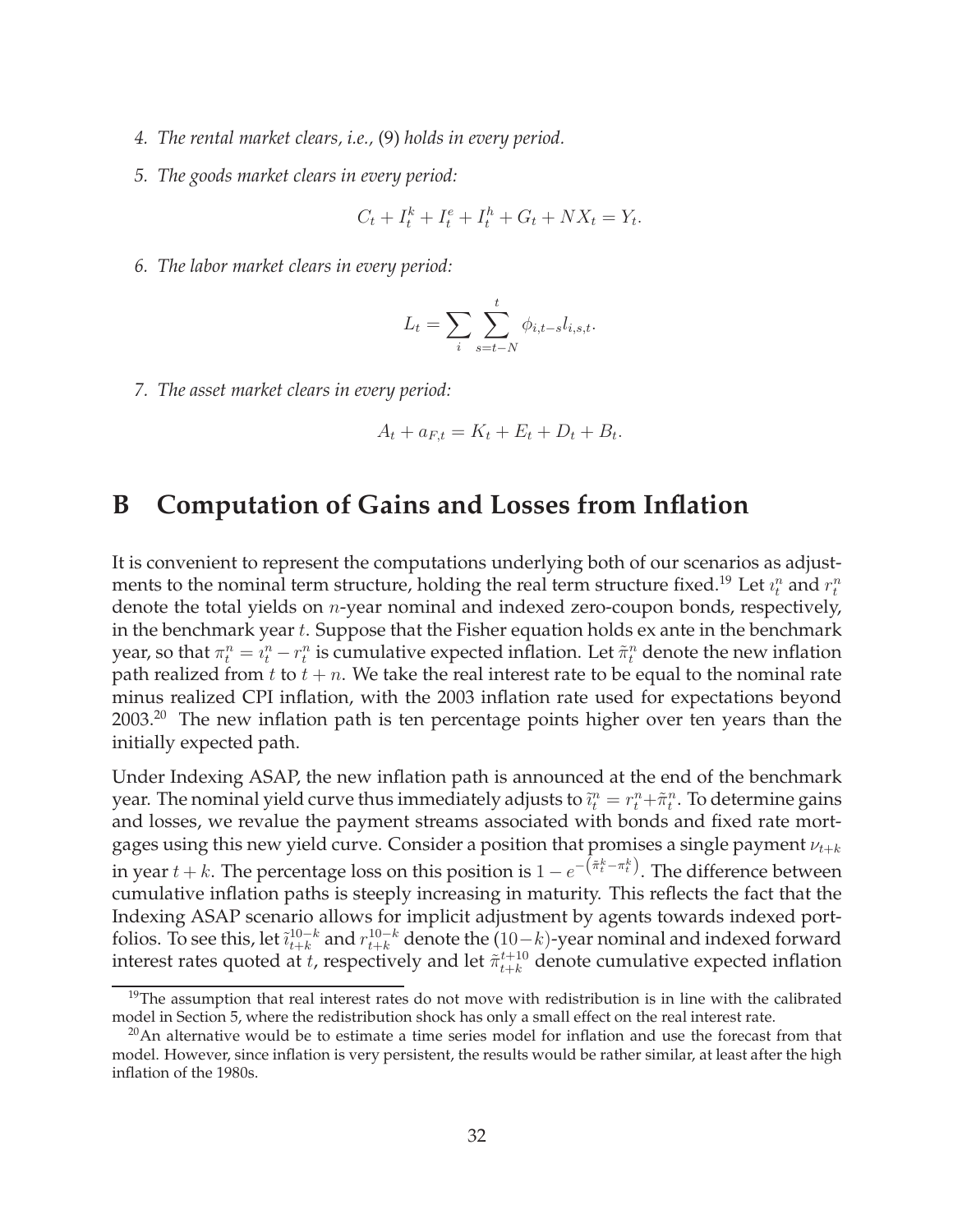from  $t + k$  to  $t + 10$ . Since the Fisher equation holds after the announcement, the present value of the position can be rewritten as:

$$
e^{-\tilde{i}_t^k}\nu_{t+k} = e^{-\tilde{i}_t^{10}}\left(\nu_{t+k}e^{\tilde{i}_{t+k}^{10-k}}\right) = e^{-\left(r_t^{10} + \tilde{\pi}_t^{10}\right)}\left(\nu_{t+k}e^{\left(r_{t+k}^{10-k} + \tilde{\pi}_{t+k}^{10-k}\right)}\right) = e^{-r_t^{10}}\left[\left(e^{-\tilde{\pi}_t^k}\nu_{t+k}\right)e^{r_{t+k}^{10-k}}\right].
$$

In other words, once the payment is due at  $t + k$ , it may be thought of as reinvested at the forward rate  $\tilde{i}_{t+k}^{10-k}$  which fully incorporates future inflation. Equivalently, in real terms, once the loss or gain from inflation up to  $t + k$  has been realized, reinvestment takes place at the real rate.

The simplest way to think about the Full Surprise scenario is that all positions are multiplied by the same factor,  $e^{-(\tilde{\pi}^{10}_t - \pi^{10}_t)}$ . It thus represents revaluation in hypothetical situations where either the ten-year inflation occurs in one day, or, equivalently, where agents are not allowed to touch their portfolios for ten years.

Since the period length in our valuation framework is one year, the above discussion applies directly only to positions with maturity of one year or longer. We make analogous calculations for shorter claims. Under Indexing ASAP we assume that positions in deposits, non-mortgage loans and short term paper—all valued at par in our valuation exercise—can be adjusted within the first year of the inflation episode. The idea is that while it typically takes some time before loans can be repriced or deposits can be withdrawn, agents will try to earn a different interest rate as soon as possible. We devalue the par values by a six-month inflation surprise. Similarly, we devalue adjustable-rate mortgages with a one-year inflation surprise. This captures the fact that, for most ARMs, adjustment can only occur at specific times. Under the Full Surprise experiment, all positions are multiplied by the same surprise inflation factor, namely  $s_t^{10} = \tilde{\pi}_t^{10} - \pi_t^{10}$ . By analogy, we also multiply deposit, non-mortgage loan, and ARM positions by that factor $21$ 

 $2<sup>21</sup>$ We assume indexing even on instruments for which current interest rates are zero, such as some checkable deposits. This is in line with the role of the Indexing ASAP scenario as a lower bound.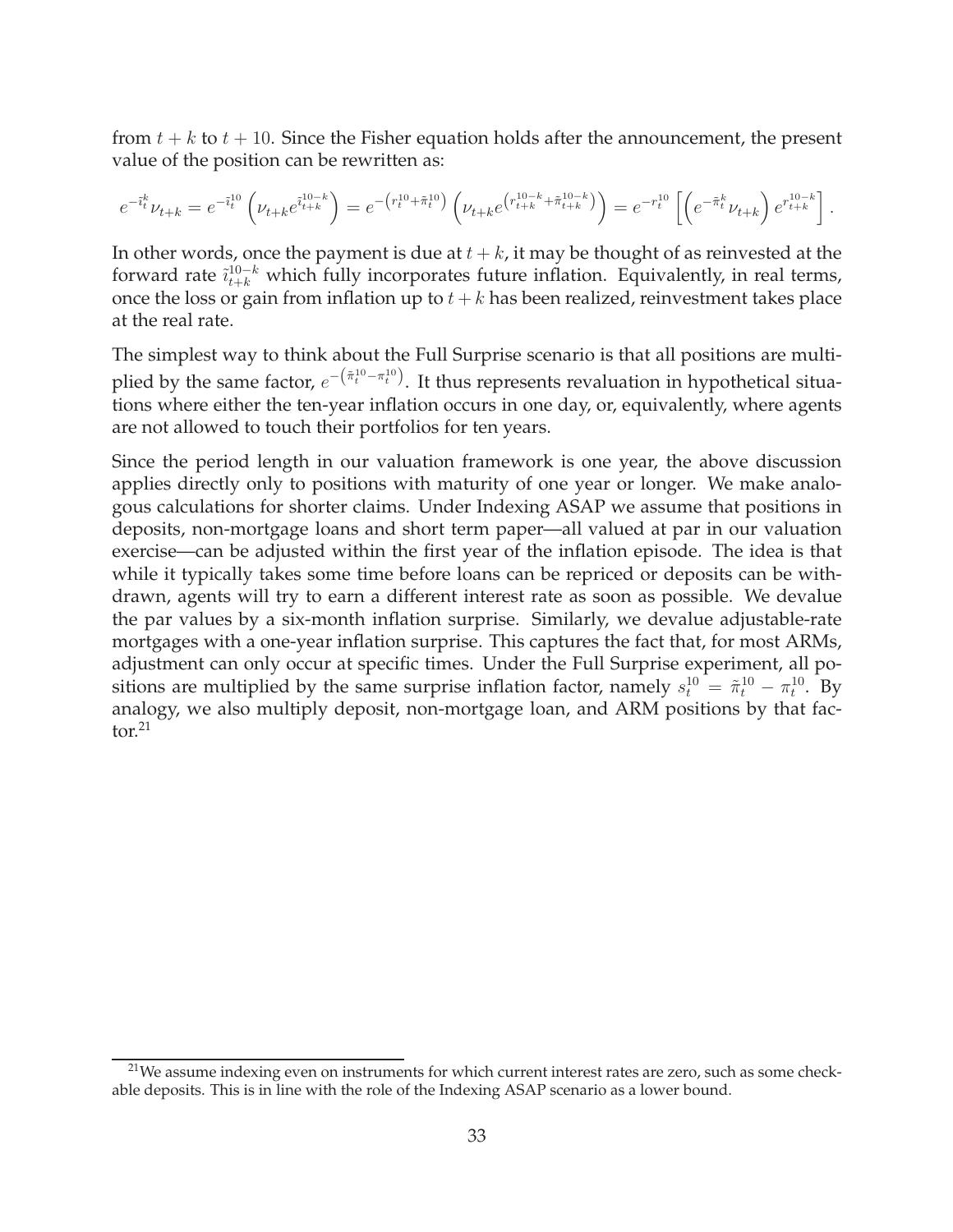## **References**

- Aiyagari, S. Rao. 1994. "Uninsured Idiosyncratic Risk and Aggregate Saving." *Quarterly Journal of Economics* 109 (3): 659–84.
- Albanesi, Stefania. 2006. "Inflation and Inequality." Forthcoming, Journal of Monetary Economics.
- Barro, Robert J. 2003. "Optimal Management of Indexed and Nominal Debt." *Annals of Economics and Finance* 4 (1): 1–15.
- Bohn, Henning. 1988. "Why Do We Have Nominal Government Debt?" *Journal of Monetary Economics* 21 (1): 127–40.
- . 1990a. "A Positive Theory of Foreign Currency Debt." *Journal of International Economics* 29 (3–4): 273–92.
- . 1990b. "Tax Smoothing with Financial Instruments." *American Economic Review* 80 (5): 1217–30.
- . 1991. "Time Consistency of Monetary Policy in the Open Economy." *Journal of International Economics* 30 (3–4): 249–66.
- Browning, Martin, Lars P. Hansen, and James J. Heckman. 1999. "Micro Data and General Equilibrium Models." Chapter 8 of *Handbook of Macroeconomics Volume 1A*, edited by John B. Taylor and Michael Woodford. Amsterdam: Elsevier.
- Budría Rodríguez, S., J. Díaz-Gimenéz, V. Quadrini, and J.V. Ríos-Rull. 2002. "Updated Facts on the U.S. Distributions of Earnings, Income, and Wealth." *Federal Reserve Bank of Minneapolis Quarterly Review* 26 (3): 2–34.
- Burnside, Craig, Martin Eichenbaum, and Sergio Rebelo. 2006. "Government Finance in the Wake of Currency Crises." *Journal of Monetary Economics* 53 (3): 401–40.
- Carroll, Christopher D. 2000. "Why Do the Rich Save So Much?" In *Does Atlas Shrug? The Economic Consequences of Taxing the Rich*, edited by Joel B. Slemrod, 465–84. Cambridge: Harvard University Press.
- Castañeda, Ana, Javier Díaz-Gimenéz, and José-Víctor Ríos-Rull. 2003. "Accounting for the U.S. Earnings and Wealth Inequality." *Journal of Political Economy* 111 (4): 818–57.
- Cooley, Thomas F. and Gary D. Hansen. 1989. "The Inflation Tax in a Real Business Cycle Model." *American Economic Review* 79 (4): 733–48.
- De Nardi, Mariacristina. 2004. "Wealth Inequality and Intergenerational Links." *Review of Economic Studies* 71 (3): 743–68.
- Doepke, Matthias and Martin Schneider. 2006. "Inflation and the Redistribution of Nominal Wealth." Unpublished Manuscript, UCLA and NYU.
- Duggan, James E., Robert Gillingham, and John S. Greenlees. 1996. "Distributional Effects of Social Security: The Notch Issue Revisited." *Public Finance Quarterly* 24 (3): 349–70.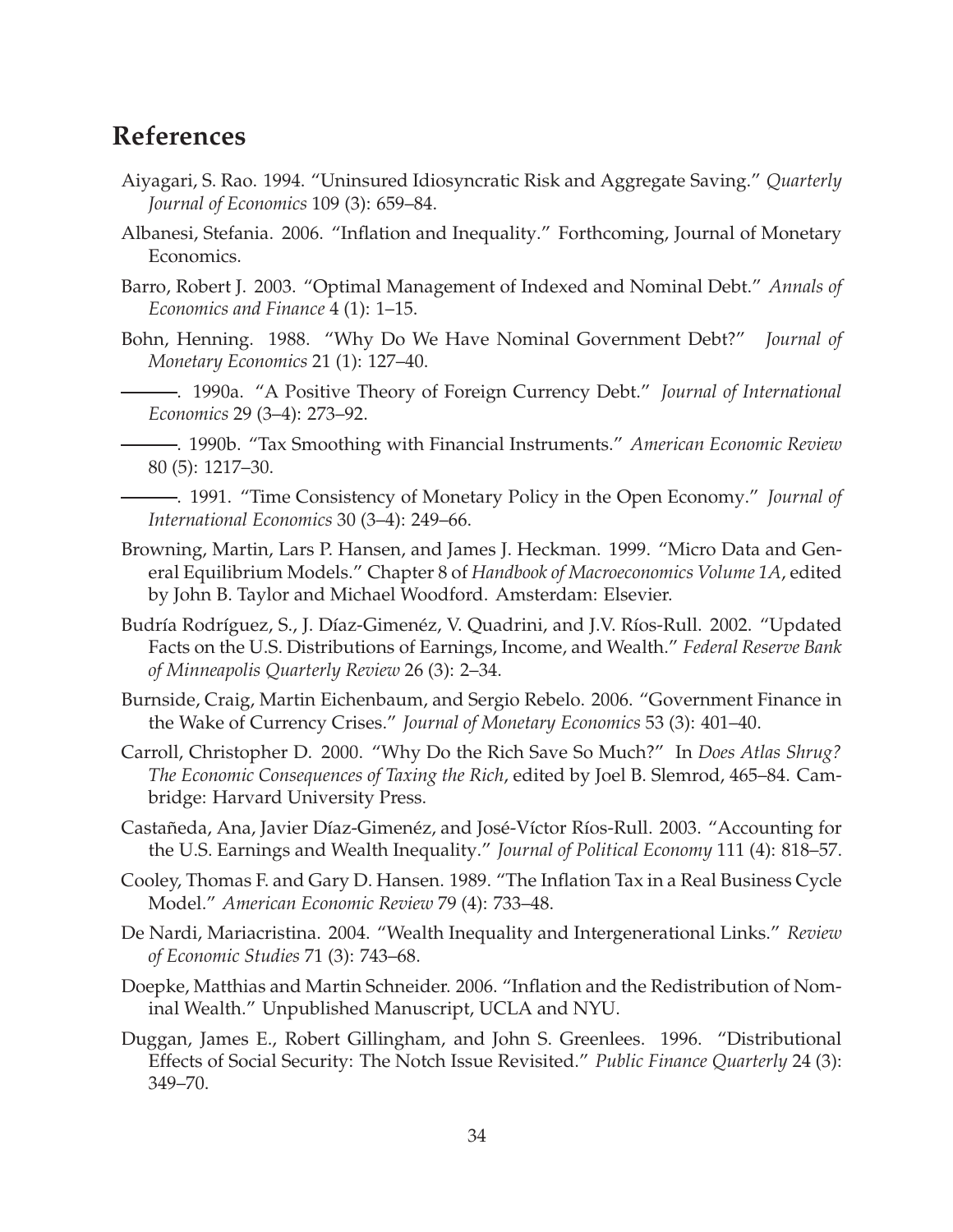- Erosa, Andrés and Gustavo Ventura. 2002. "On Inflation as a Regressive Consumption Tax." *Journal of Monetary Economics* 49 (4): 761–95.
- Fernández-Villaverde, Jesús and Dirk Krueger. 2001. "Consumption and Saving over the Life Cycle: How Important are Consumer Durables?" Unpublished Manuscript, University of Pennsylvania.
- Fischer, Stanley, Ratna Sahay, and Carlos A. Vegh. 2002. "Modern Hyper- and High Inflations." *Journal of Economic Literature* 40 (3): 837–80.
- Gale, William G. and John Karl Scholz. 1994. "Intergenerational Transfers and the Accumulation of Wealth." *Journal of Economic Perspectives* 8 (4): 145–60.
- Holtfrerich, Carl-Ludwig. 1986. *The German Inflation 1914–1923: Causes and Effects in International Perspective*. New York: Walter de Gruyter.
- Hubbard, R. Glenn, Jonathan Skinner, and Stephen P. Zeldes. 1995. "Precautionary Saving and Social Insurance." *Journal of Political Economy* 103 (2): 360–99.
- Huggett, Mark. 1996. "Wealth Distribution in Life-Cycle Economies." *Journal of Monetary Economics* 38 (3): 469–94.
- Hurd, Michel D. and James P. Smith. 1999. "Anticipated and Actual Bequests." NBER Working Paper 7380.
- Imrohoroglu, Ayse. 1992. "The Welfare Cost of Inflation under Imperfect Insurance." *Journal of Economic Dynamics and Control* 16 (1): 79–91.
- Imrohoroglu, Ayse and Edward C. Prescott. 1991. "Evaluating the Welfare Effects of Alternative Monetary Arrangements." *Federal Reserve Bank of Minneapolis Quarterly Review* 15 (3): 3–10.
- Jagannathan, Ravi, Ellen R. McGrattan, and Anna Scherbina. 2000. "The Declining U.S. Equity Premium." *Federal Reserve Bank of Minneapolis Quarterly Review* 24 (4): 3–19.
- Krusell, Per and Anthony A. Smith, Jr. 1998. "Income and Wealth Heterogeneity in the Macroeconomy." *Journal of Political Economy* 106 (5): 867–896.
- Lagos, Ricardo and Randall Wright. 2005. "A Unified Framework for Monetary Theory and Policy Analysis." *Journal of Political Economy* 113 (3): 463–84.
- Laitner, John. 2001. "Secular Changes in Wealth Inequality and Inheritance." *Economic Journal* 111 (474): 691–721.
- Lucas, Robert E., Jr. 2000. "Inflation and Welfare." *Econometrica* 68 (2): 247–74.
- Neumeyer, Pablo Andres and Makoto Yano. 1998. "Cross Border Nominal Assets and International Monetary Dependence." Unpublished Manuscript, Universidad T. Di Tella and Keio University.
- Persson, Torsten and Guido E. Tabellini. 2000. *Political Economics: Explaining Economic Policy*. Cambridge, Massachusetts: MIT Press.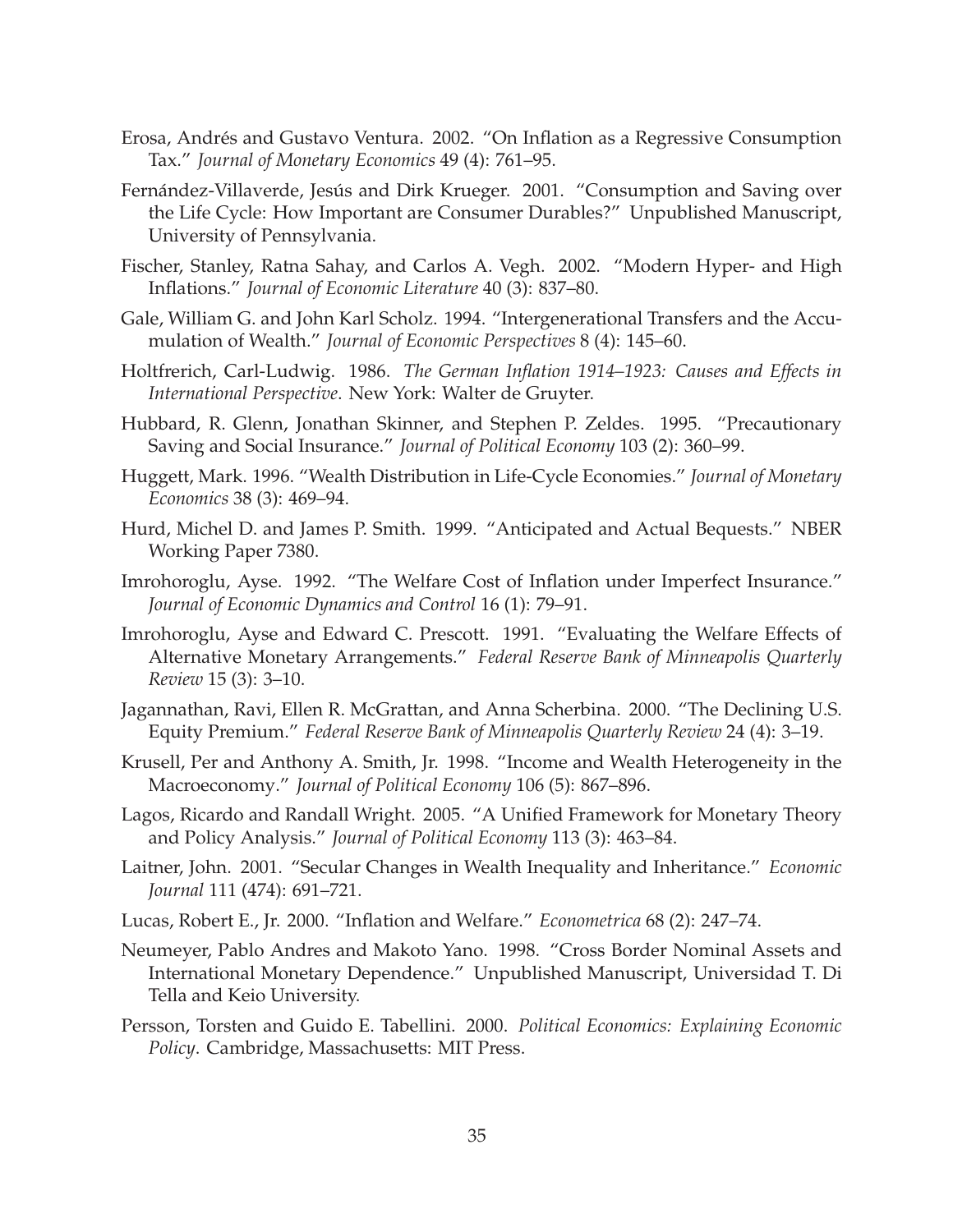- Persson, Mats, Torsten Persson, and Lars E. O. Svensson. 1998. "Debt, Cash Flow and Inflation Incentives: A Swedish Example." In *The Debt Burden and Its Consequences for Monetary Policy*, edited by Guillermo Calvo and Mervyn King, 28–62. New York: St. Martin's Press.
- Quadrini, Vincenzo. 2000. "Entrepreneurship, Saving and Social Mobility." *Review of Economic Dynamics* 3 (1): 1–40.
- Storesletten, Kjetil, Christopher I. Telmer, and Amir Yaron. 2004. "Consumption and Risk Sharing over the Life Cycle." *Journal of Monetary Economics* 51 (3): 609–33.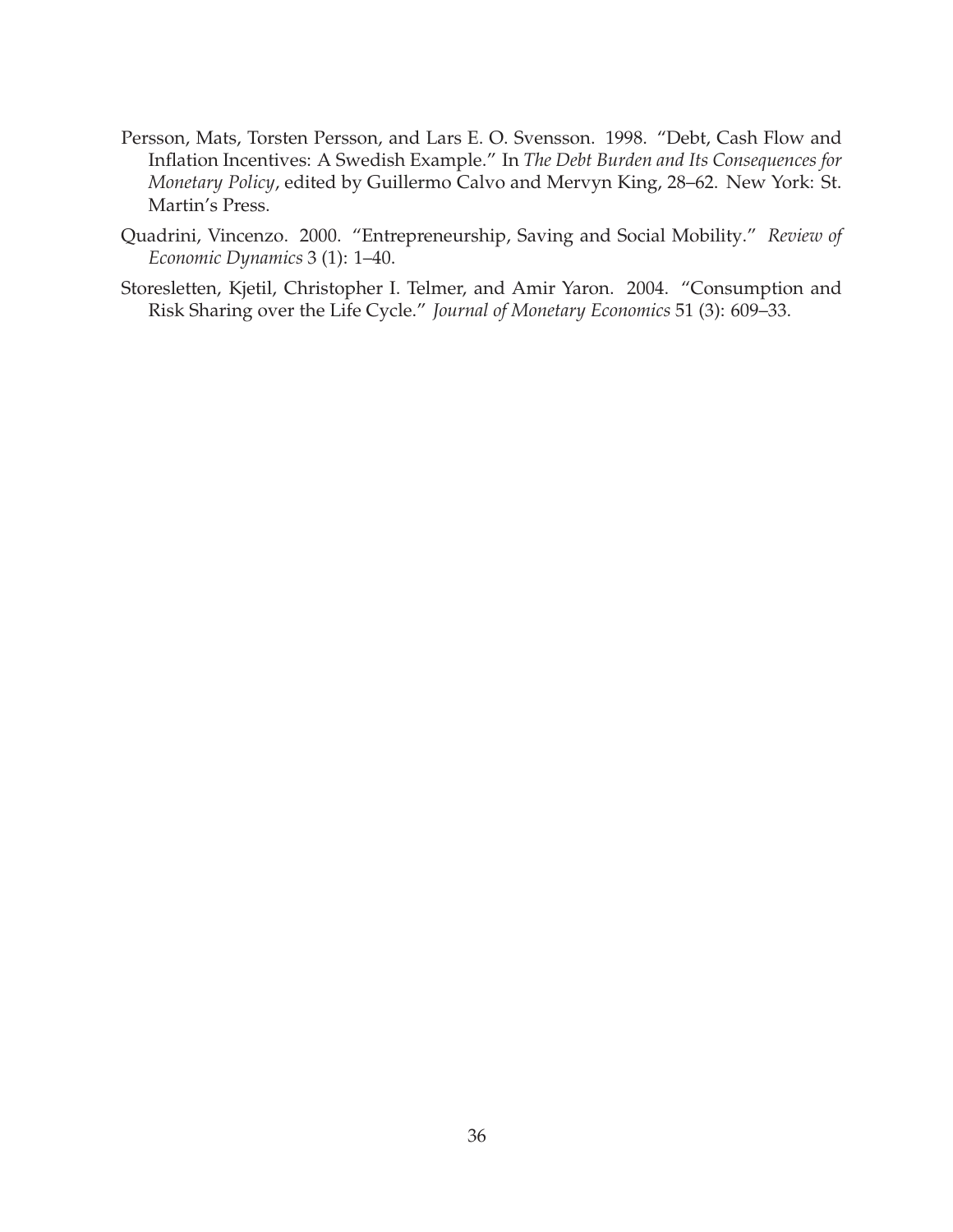|                                   |      | $\leq$ 35 36–45 46–55 56–65 |           |      |
|-----------------------------------|------|-----------------------------|-----------|------|
| Poor                              | 1.00 |                             | 1.79 1.37 | 0.21 |
| Middle Class 6.15 9.84 10.02 5.61 |      |                             |           |      |
| Rich                              |      | 10.25 21.29 17.38 12.84     |           |      |

Table 1: Relative Earnings Targets

Table 2: Calibrated Parameter Values Preferences Skills Skills Technology Government  $\gamma = 2$   $\phi_{r,0} = 9.91$   $\phi_{m,0} = 8.28$   $\phi_{p,0} = 1.00$   $\alpha = 0.41$   $\tau = 0.5$  $\sigma_r = 0.56$   $\phi_{r,1} = 19.88$   $\phi_{m,1} = 10.75$   $\phi_{p,1} = 1.60$   $\rho = 0.5$   $tr = 0.12$  $\sigma_m = 0.60 \quad \phi_{r,2} = 24.20 \quad \phi_{m,2} = 11.10 \quad \phi_{p,2} = 1.54 \quad \delta = 0.52$  $\sigma_p = 0.53$   $\phi_{r,3} = 33.42$   $\phi_{m,3} = 8.67$   $\phi_{p,3} = 1.04$   $\delta_K = 0.52$  $\eta = 0.16$   $\phi_{r,4} = 0$   $\phi_{m,4} = 0$   $\phi_{p,4} = 0$   $\delta_E = 0.52$  $\xi_r = 0.02$   $\phi_{r,5} = 0$   $\phi_{m,5} = 0$   $\phi_{p,5} = 0$   $1 + g = 1.02^{10}$  $\beta_r = 1.04^{10}$  $\beta_m = 0.96^{10}$  $\beta_p = 0.99^{10}$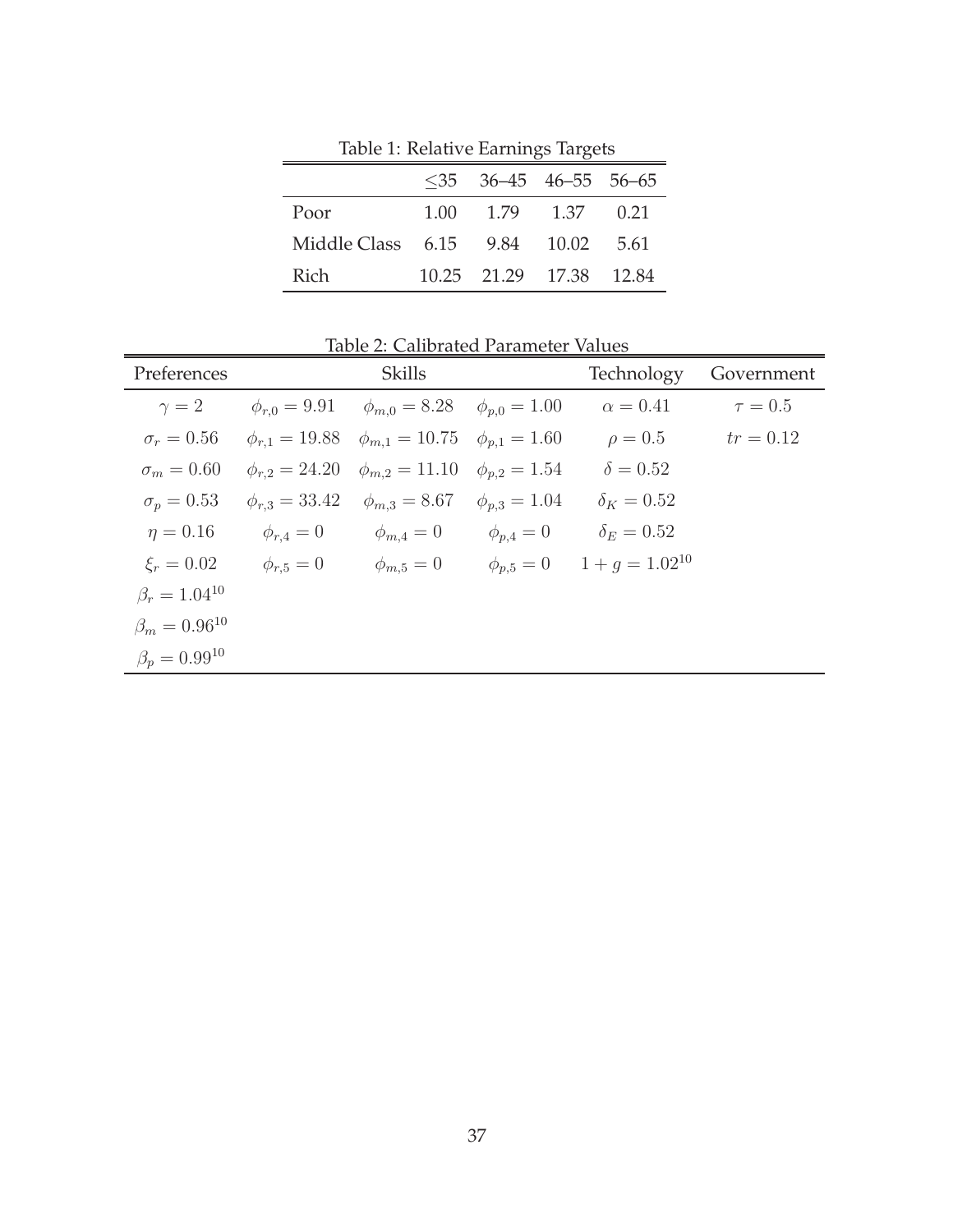|      |                     |     |       |                          |       | All Households |                                                            |        |                |       |  |  |  |  |
|------|---------------------|-----|-------|--------------------------|-------|----------------|------------------------------------------------------------|--------|----------------|-------|--|--|--|--|
|      |                     |     |       | Government Rest of World |       | Total          |                                                            | Losses |                | Gains |  |  |  |  |
| Year | <b>FS</b>           | TA. | FS IA |                          | FS IA |                | FS                                                         | IA.    | FS             |       |  |  |  |  |
|      | $1989 + 20.8 + 9.1$ |     |       |                          |       |                | $-8.4$ $-5.2$ $-11.8$ $-4.0$ $-24.5$ $-9.7$ $+12.7$ $+5.7$ |        |                |       |  |  |  |  |
|      |                     |     |       |                          |       |                | $2001$ +17.4 +6.2 -12.3 -8.0 -2.0 +1.6 -13.2 -6.2          |        | $+11.2$ $+7.8$ |       |  |  |  |  |

Table 3: Wealth Redistribution Across Sectors After 10 Percent Inflation Experiment

Note: Gain or loss of each sector after 10 percent inflation experiment as a percentage of U.S. GDP under two scenarios, **Full Surprise** (FS) and Indexing ASAP (IA), and for two baseline years (start of the inflation episode), 1989 and 2001.

Table 4: 1989 Wealth Redistribution Across Households After 10 Percent Inflation Experiment Relative to Average Net Worth in Each Group

|            | Poor        |           |  | Middle    |           | <b>Rich</b>   |        |  |
|------------|-------------|-----------|--|-----------|-----------|---------------|--------|--|
| Age Cohort | FS          | <b>IA</b> |  | <b>FS</b> | <b>IA</b> | FS            | ΙA     |  |
| $<$ 35     | $+23.1$     | $+0.5$    |  | $+72.0$   | $+31.8$   | $+8.8$        | $+3.6$ |  |
| $36 - 45$  | $+21.4$     | $+6.9$    |  | $+20.0$   | $+9.7$    | $-2.4$        | $-1.5$ |  |
| $46 - 55$  | $+3.5$      | $+0.9$    |  | $+2.9$    | $+1.6$    | $-4.2$        | $-2.7$ |  |
| $56 - 65$  | $-4.7 -0.9$ |           |  | $-8.9$    | $-2.7$    | $-10.2 - 4.0$ |        |  |
| $66 - 75$  | $-11.0$     | $-2.3$    |  | $-15.9$   | $-4.6$    | $-10.5$       | $-4.8$ |  |
| >75        | $-16.7$     | $-1.9$    |  | $-24.1$   | $-4.6$    | $-17.4$       | $-7.9$ |  |

Note: Gain or loss after 10 percent inflation experiment as a percentage of average net worth in each group under two scenarios, **Full Surprise** (FS) and Indexing ASAP (IA), for baseline year 1989.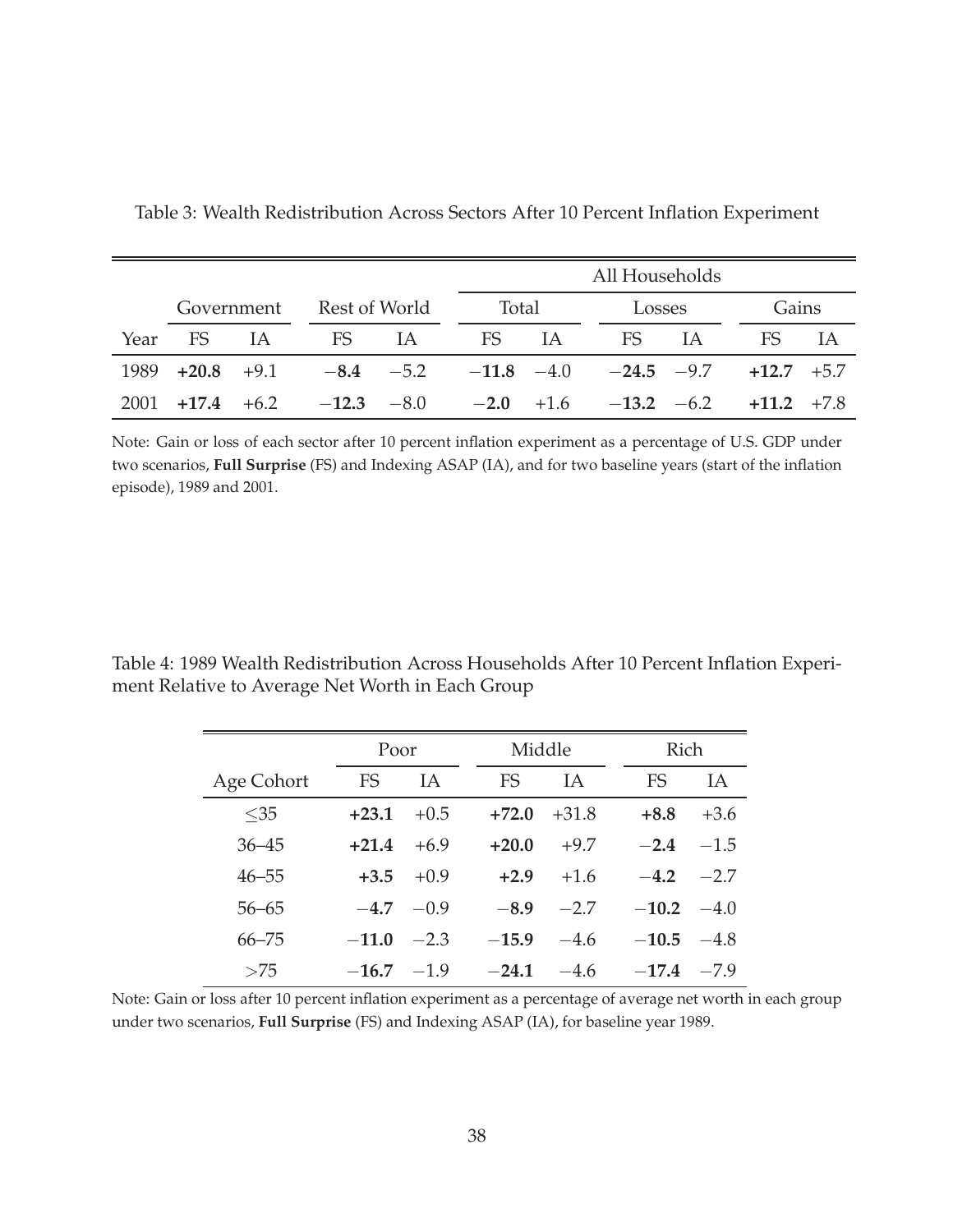|            | All           |                 |           | Poor          | Middle  |         |           | Rich          |
|------------|---------------|-----------------|-----------|---------------|---------|---------|-----------|---------------|
| Age Cohort | <b>FS</b>     | IA              | <b>FS</b> | IA            | FS      | IA      | <b>FS</b> | IA            |
| $<$ 35     | $+29.1$       | $+31.2$         | $+0.5$    | $+0.0$        | $+22.0$ | $+24.3$ | $+6.6$    | $+6.9$        |
| $36 - 45$  | $+15.8$       | $+17.5$         | $+1.7$    | $+1.3$        | $+17.7$ | $+21.7$ | $-3.6$    | $-5.6$        |
| $46 - 55$  | $-4.6$        | $-8.7$          | $+0.3$    | $+0.2$        | $+3.2$  | $+4.3$  | $-8.0$    | $-13.1$       |
| $56 - 65$  | $-29.0$       | $-26.6$         |           | $-0.3 -0.1$   | $-9.2$  | $-7.1$  |           | $-19.5 -19.3$ |
| $66 - 75$  | $-32.3 -31.1$ |                 |           | $-0.5 -0.3$   | $-13.7$ | $-10.0$ |           | $-18.1 -20.8$ |
| >75        |               | $-27.2$ $-23.7$ |           | $-0.6$ $-0.2$ | $-10.2$ | $-4.9$  |           | $-16.4 -18.7$ |
| All Ages   | $-48.2$       | $-41.4$         | $+1.1$    | $+0.9$        | $+9.8$  | $+28.3$ | $-59.0$   | $-70.6$       |

Table 5: 1989 Wealth Redistribution Across Households After 10 Percent Inflation Experiment Relative to Total Loss of Household Sector

Note: Gain or loss after 10 percent inflation experiment as a percentage of total loss of household sector under two scenarios, **Full Surprise** (FS) and Indexing ASAP (IA), for baseline year 1989. Losses across classes and age cohorts sum to −100.

Table 6: 2001 Wealth Redistribution Across Households After 10 Percent Inflation Experiment Relative to Total Loss of Household Sector

|            |           | All             |        | Poor          |  |           | Middle  | Rich            |         |  |
|------------|-----------|-----------------|--------|---------------|--|-----------|---------|-----------------|---------|--|
| Age Cohort | <b>FS</b> | IA              | FS     | IA            |  | <b>FS</b> | IA      | <b>FS</b>       | IA      |  |
| $<$ 35     | $+29.4$   | $+38.3$         |        | $+1.5$ $+1.3$ |  | $+23.9$   | $+29.3$ | $+4.0$          | $+7.8$  |  |
| $36 - 45$  |           | $+41.6 +64.8$   |        | $+2.2 + 2.6$  |  | $+34.4$   | $+53.0$ | $+4.9$          | $+9.2$  |  |
| $46 - 55$  |           | $+8.8 + 15.7$   |        | $+1.8 + 1.6$  |  | $+12.4$   | $+20.5$ | $-5.4$          | $-6.4$  |  |
| $56 - 65$  | $-29.8$   | $-36.1$         |        | $-0.0 - 0.2$  |  | $-5.4$    | $-7.3$  | $-24.4$         | $-28.6$ |  |
| $66 - 75$  |           | $-37.2$ $-36.3$ |        | $-0.1 - 0.1$  |  | $-14.3$   | $-11.0$ | $-22.9$         | $-25.3$ |  |
| >75        | $-27.6$   | $-21.2$         |        | $-0.8 - 0.1$  |  | $-14.1$   | $-7.6$  | $-12.7$ $-13.5$ |         |  |
| All Ages   | $-14.8$   | $+25.2$         | $+4.6$ | $+5.1$        |  | $+36.9$   | $+76.9$ | $-56.5$         | $-56.8$ |  |

Note: Gain or loss after 10 percent inflation experiment as a percentage of total loss of household sector under two scenarios, **Full Surprise** (FS) and Indexing ASAP (IA), for baseline year 2001. Losses across classes and age cohorts sum to −100.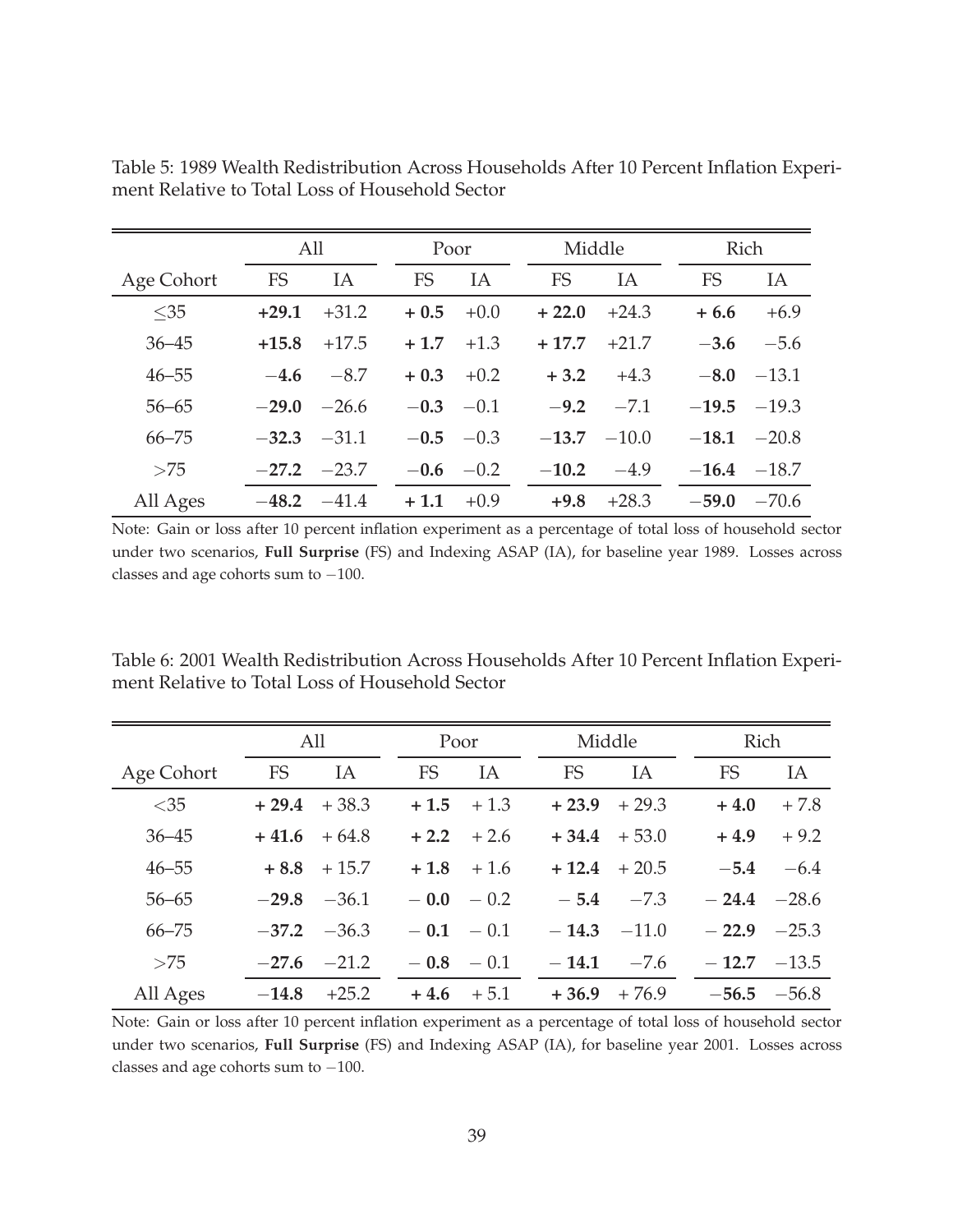|           | <b>Higher Spending</b> |          |         |  | <b>Tax Cuts</b> |          |         |  | <b>Higher Pensions</b> |          |         |  |
|-----------|------------------------|----------|---------|--|-----------------|----------|---------|--|------------------------|----------|---------|--|
| Age       | Poor                   | Middle   | Rich    |  | Poor            | Middle   | Rich    |  | Poor                   | Middle   | Rich    |  |
| $<$ 35    | $+0.71$                | $+0.95$  | $-2.44$ |  | $+4.61$         | $+5.39$  | $-0.97$ |  | $+0.96$                | $+0.97$  | $-2.17$ |  |
| $36 - 45$ | $+4.24$                | $+10.98$ | $+3.94$ |  | $+7.97$         | $+15.85$ | $+5.07$ |  | $+5.19$                | $+11.24$ | $+4.09$ |  |
| $46 - 55$ | $+11.59$               | $+8.77$  | $-3.45$ |  | $+13.61$        | $+12.86$ | $-2.92$ |  | $+14.32$               | $+9.50$  | $-3.29$ |  |
| $56 - 65$ | $+1.07$                | $+1.28$  | $-4.76$ |  | $+1.59$         | $+3.54$  | $-4.43$ |  | $+9.70$                | $+3.65$  | $-4.52$ |  |
| $66 - 75$ | $-2.32$                | $-6.92$  | $-7.57$ |  | $-2.24$         | $-6.64$  | $-7.26$ |  | $+31.23$               | $+4.35$  | $-6.91$ |  |
| >75       | $-4.95$                | $-14.18$ | $-6.72$ |  | $-4.62$         | $-13.72$ | $-5.98$ |  | $+25.07$               | $-2.62$  | $-6.32$ |  |
| Total     |                        | 2.47     |         |  |                 | 5.30     |         |  |                        | 5.68     |         |  |

Table 7: Welfare Effects based on Redistribution in 1989 for Different Fiscal Policy Regimes, Full Surprise Scenario, Public Debt Returns to Steady State

Table 8: Welfare Effects based on Redistribution in 1989 for Different Fiscal Policy Regimes, Indexing ASAP Scenario, Public Debt Returns to Steady State

|           | <b>Higher Spending</b> |         |         |  |         | Tax Cuts |             | <b>Higher Pensions</b> |         |         |  |
|-----------|------------------------|---------|---------|--|---------|----------|-------------|------------------------|---------|---------|--|
| Age       | Poor                   | Middle  | Rich    |  | Poor    | Middle   | <b>Rich</b> | Poor                   | Middle  | Rich    |  |
| $<$ 35    | $+0.28$                | $+0.37$ | $-1.08$ |  | $+2.23$ | $+2.58$  | $-0.37$     | $+0.41$                | $+0.38$ | $-0.95$ |  |
| $36 - 45$ | $+0.23$                | $+4.78$ | $+1.69$ |  | $+2.11$ | $+7.21$  | $+2.27$     | $+0.69$                | $+4.90$ | $+1.77$ |  |
| $46 - 55$ | $+3.71$                | $+4.24$ | $-1.79$ |  | $+4.76$ | $+6.29$  | $-1.57$     | $+4.99$                | $+4.59$ | $-1.71$ |  |
| $56 - 65$ | $+0.21$                | $+0.75$ | $-2.71$ |  | $+0.46$ | $+1.87$  | $-2.59$     | $+4.49$                | $+1.93$ | $-2.60$ |  |
| $66 - 75$ | $-0.50$                | $-2.22$ | $-3.02$ |  | $-0.46$ | $-2.08$  | $-2.87$     | $+16.20$               | $+3.38$ | $-2.70$ |  |
| > 75      | $-1.09$                | $-4.19$ | $-3.05$ |  | $-0.92$ | $-3.94$  | $-2.68$     | $+13.78$               | $+1.52$ | $-2.86$ |  |
| Total     |                        | 0.98    |         |  |         | 2.42     |             |                        | 2.56    |         |  |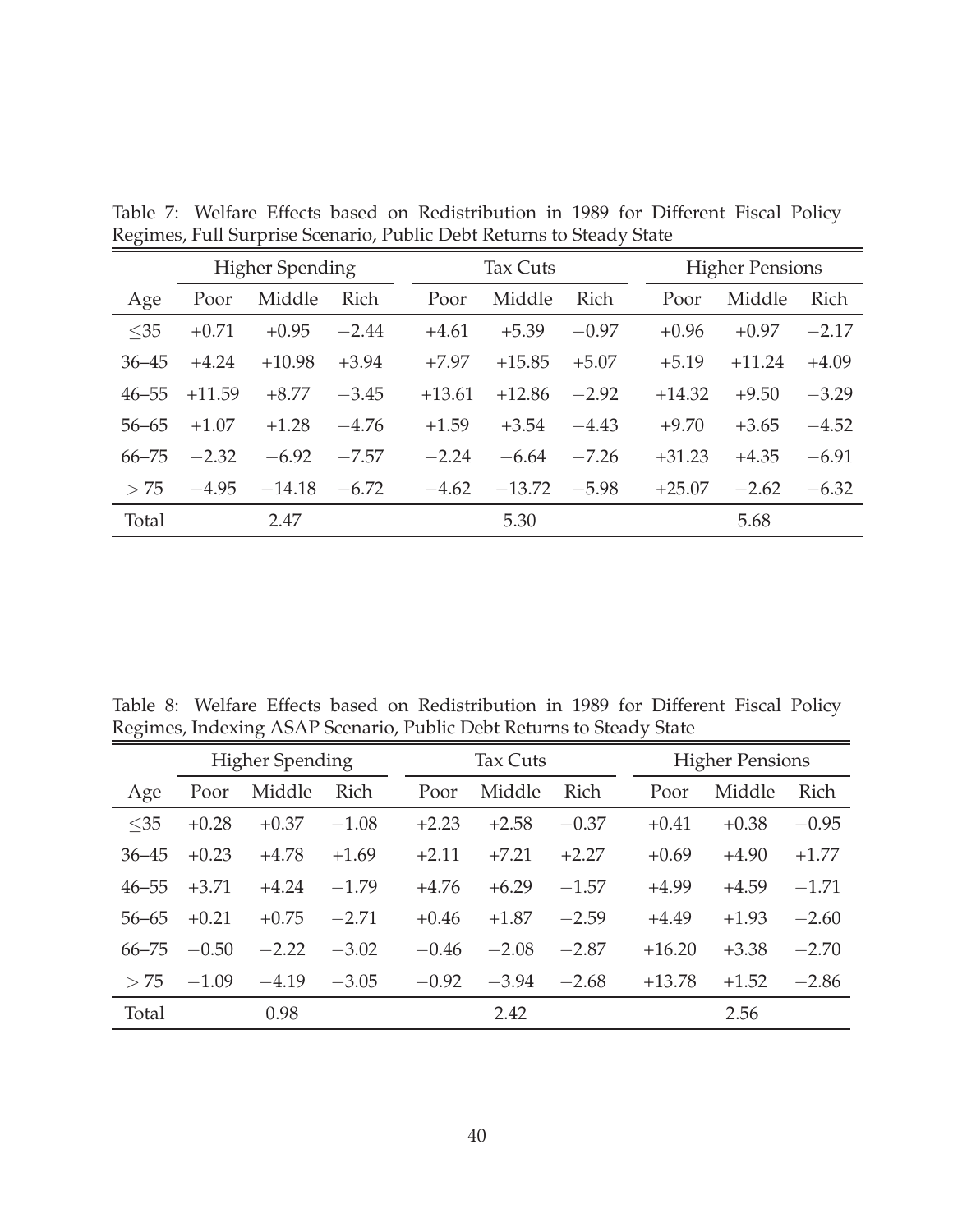

Figure 1: Impact on Lifetime Consumption, in Percent Deviation from Balanced Growth Path, based on Redistribution in 1989, Full Surprise Scenario



Figure 2: Impact on Lifetime Labor Supply, in Percent Deviation from Average Labor Supply on Balanced Growth Path, based on Redistribution in 1989, Full Surprise Scenario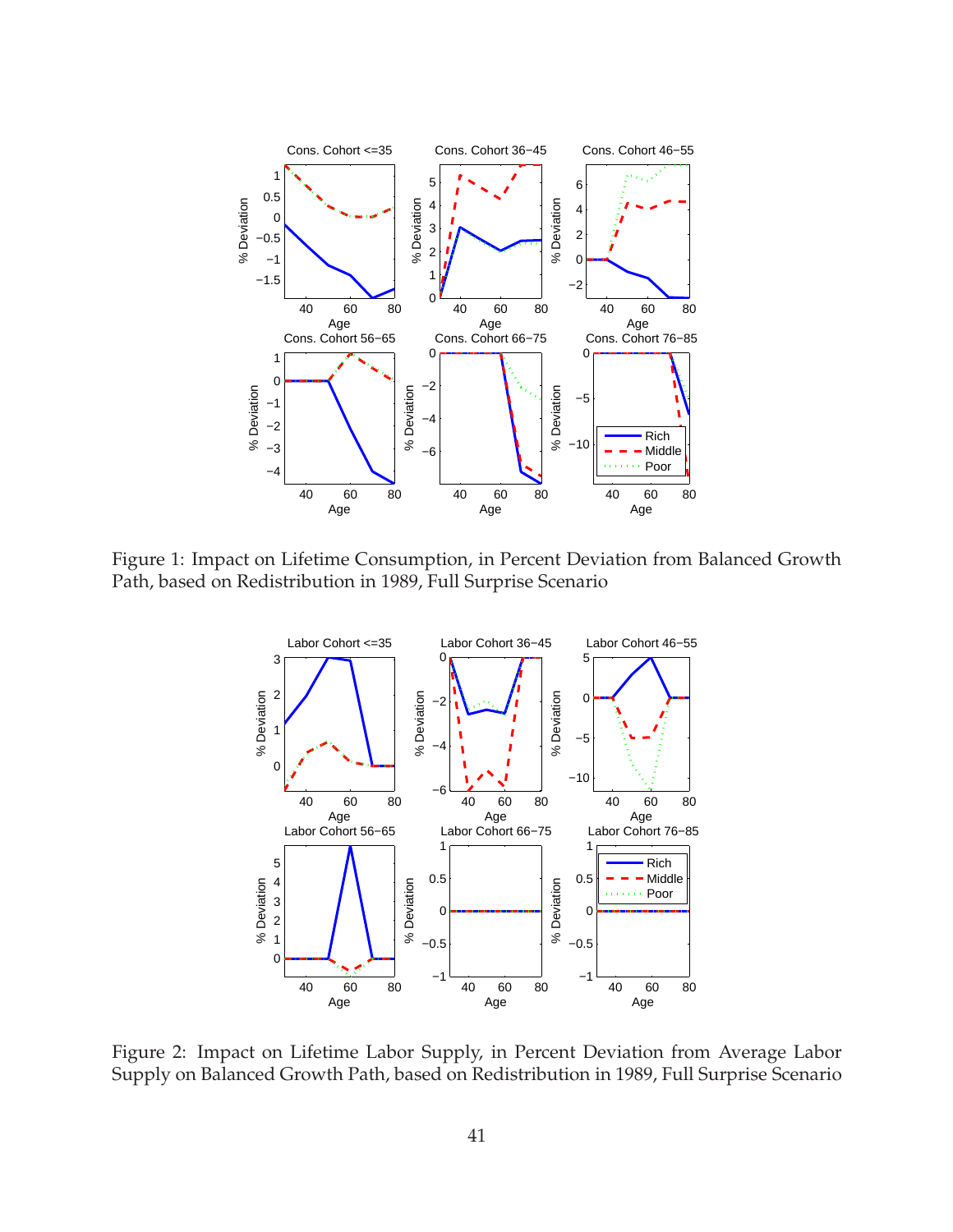

Figure 3: Impact on Lifetime Savings, in Percent Deviation from Average Savings on Balanced Growth Path, based on Redistribution in 1989, Full Surprise Scenario



Figure 4: Impact on Economic Aggregates, in Basis Points (Interest Rate) and Percent Deviation from Balanced Growth Path (other Variables), based on Redistribution in 1989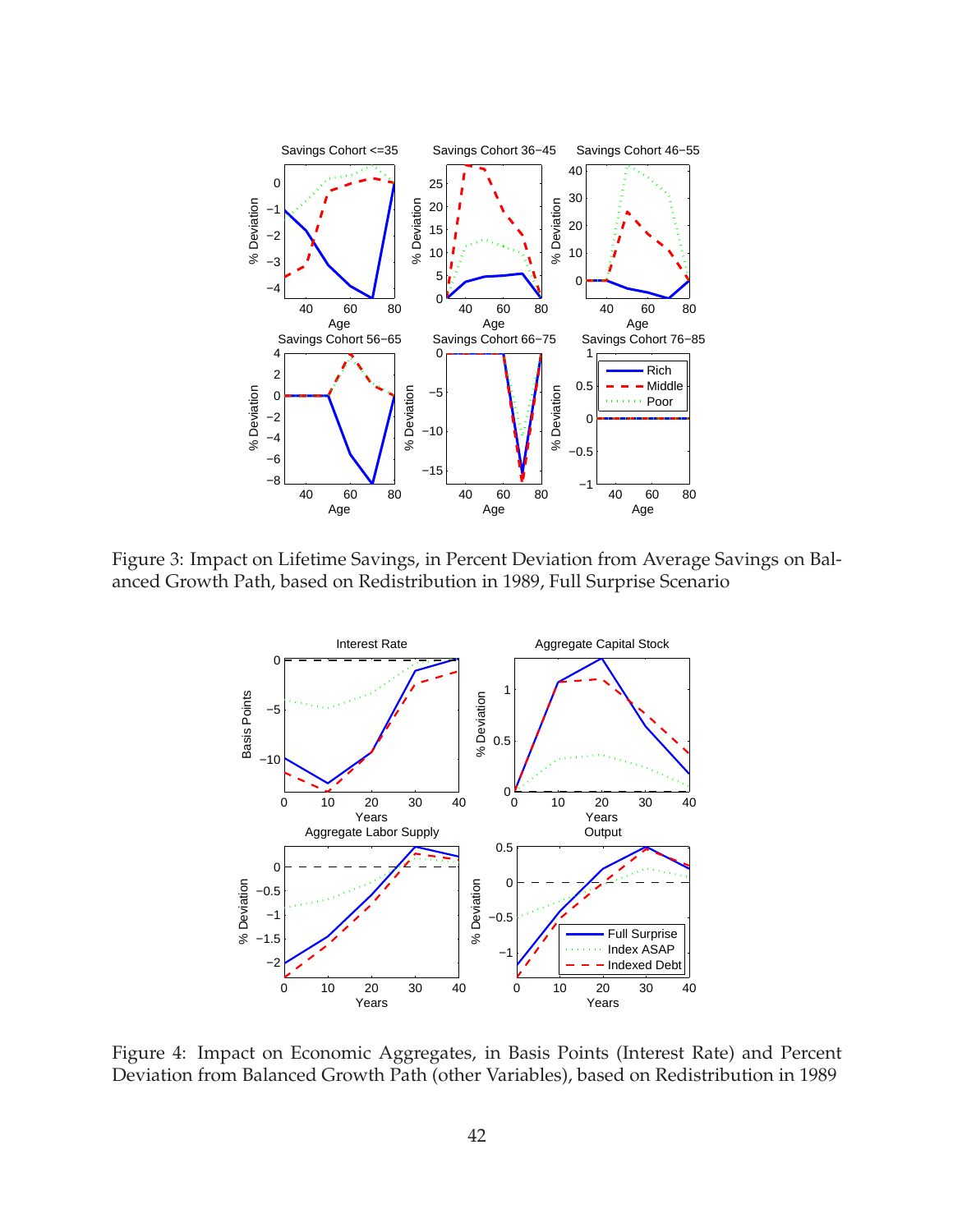

Figure 5: Impact on Aggregate Output by Policy Experiment, in Percent Deviation from Balanced Growth Path, based on Redistribution in 1989, Full Surprise Scenario



Figure 6: Impact on Aggregate Output by Policy Experiment, in Percent Deviation from Balanced Growth Path, based on Redistribution in 1989, Indexing ASAP Scenario